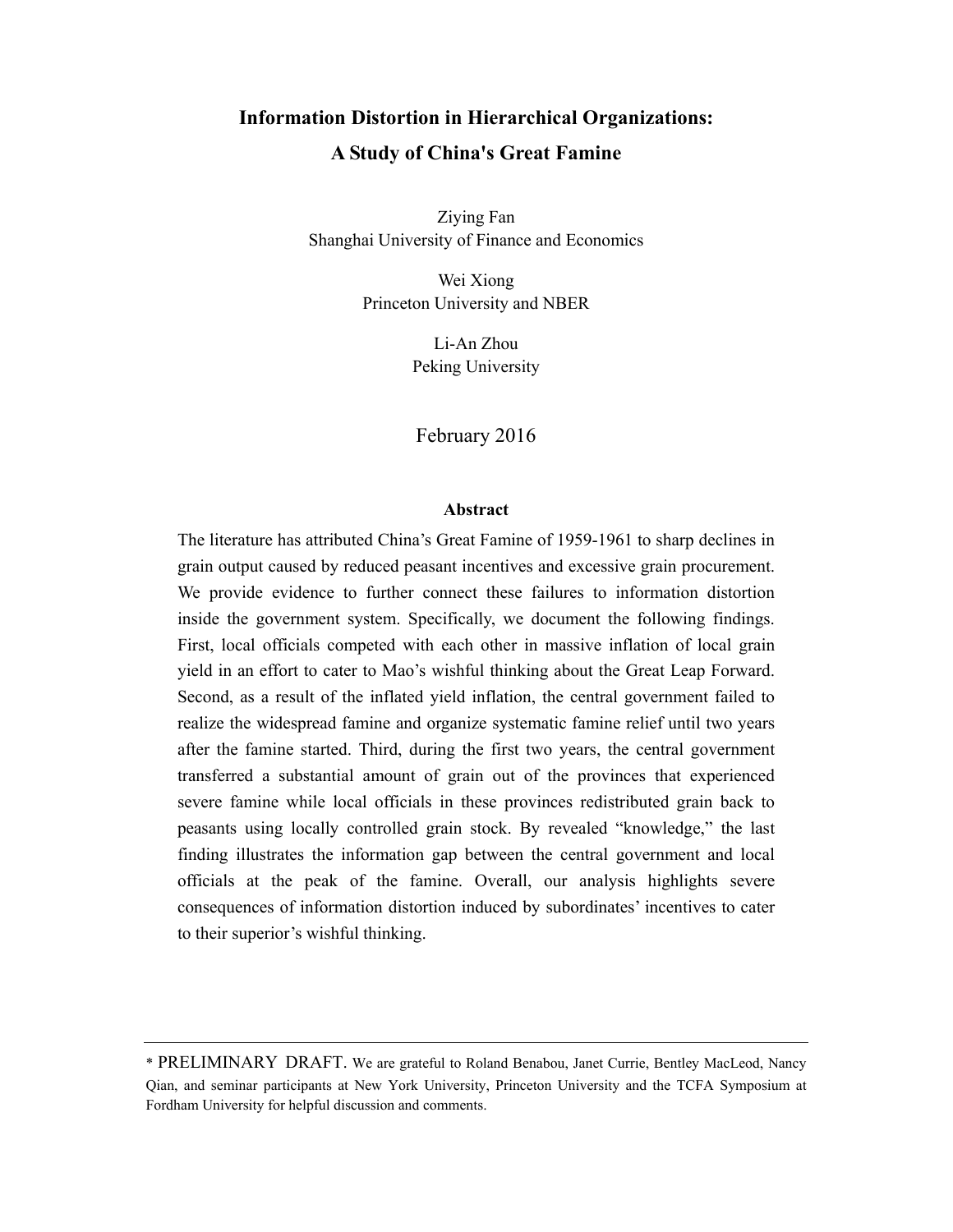China's Great Famine of 1959-1961 was the most devastating catastrophe in human history. It not only caused a death toll in the magnitude of sixteen to thirty million (Banister, 1987; Coals, 1981; Peng, 1987), but also inflicted long-term, negative health and economic consequences on millions of survivors (Chen and Zhou, 2007; Almond et al., 2007; Meng and Qian, 2009). The existing literature has proposed several explanations for the causes of the famine.<sup>1</sup> The first one, known as the "food availability hypothesis," attributed the famine to sharp declines in grain output caused by the massive collectivization of People's communes, which reduced peasant incentives (e.g., Lin, 1990). Li and Yang (2005) regard the sharp output declines as a failure of central planning, as Mao's wishful thinking had led to a drastic reallocation of economic resources from agriculture to industry. The second explanation focuses on entitlements to grain in the famine period (e.g., Lin and Yang, 2000)**.** When food supply was in overall shortage, the government ensured the food supply for urban residents by sacrificing lives of peasants, which explains why deaths were heavily concentrated in rural areas**.** 2

The third explanation traces the causes of the famine to China's institutional arrangements at the time. Meng, et al. (2015) argue that the rigidity of grain procurement quotas set by the central government was critical for understanding why rural mortality rates were positively correlated with per capita food production when average rural food retention was sufficient to prevent a severe famine**.** According to this argument, when grain output fell, the central government was still stuck with the previous high procurement quotas for different regions, which led to excessive grain procurement and, subsequently, grain shortages and famine in rural areas. Chen and Kung (2011) argue that career concerns of local officials also motivated them to submit excessive levels of grain to the central government in order to increase their likelihood of promotion.

Although the aforementioned explanations shed much light on our understanding of the causes of the Great Famine, there are still several unresolved puzzles. One particular salient feature of this famine was its long duration. There were early signs of famine in 1958 in some

 $\overline{a}$ 

<sup>&</sup>lt;sup>1</sup> See Yang (2008) for an extensive survey of the literature on China's Great Famine.

<sup>2</sup> Public dining halls in rural areas offering free meals to every peasant encouraged excessive food consumption and waste, which worsened the food shortage in rural areas (Chang and Wen, 1997; Yang, 1996).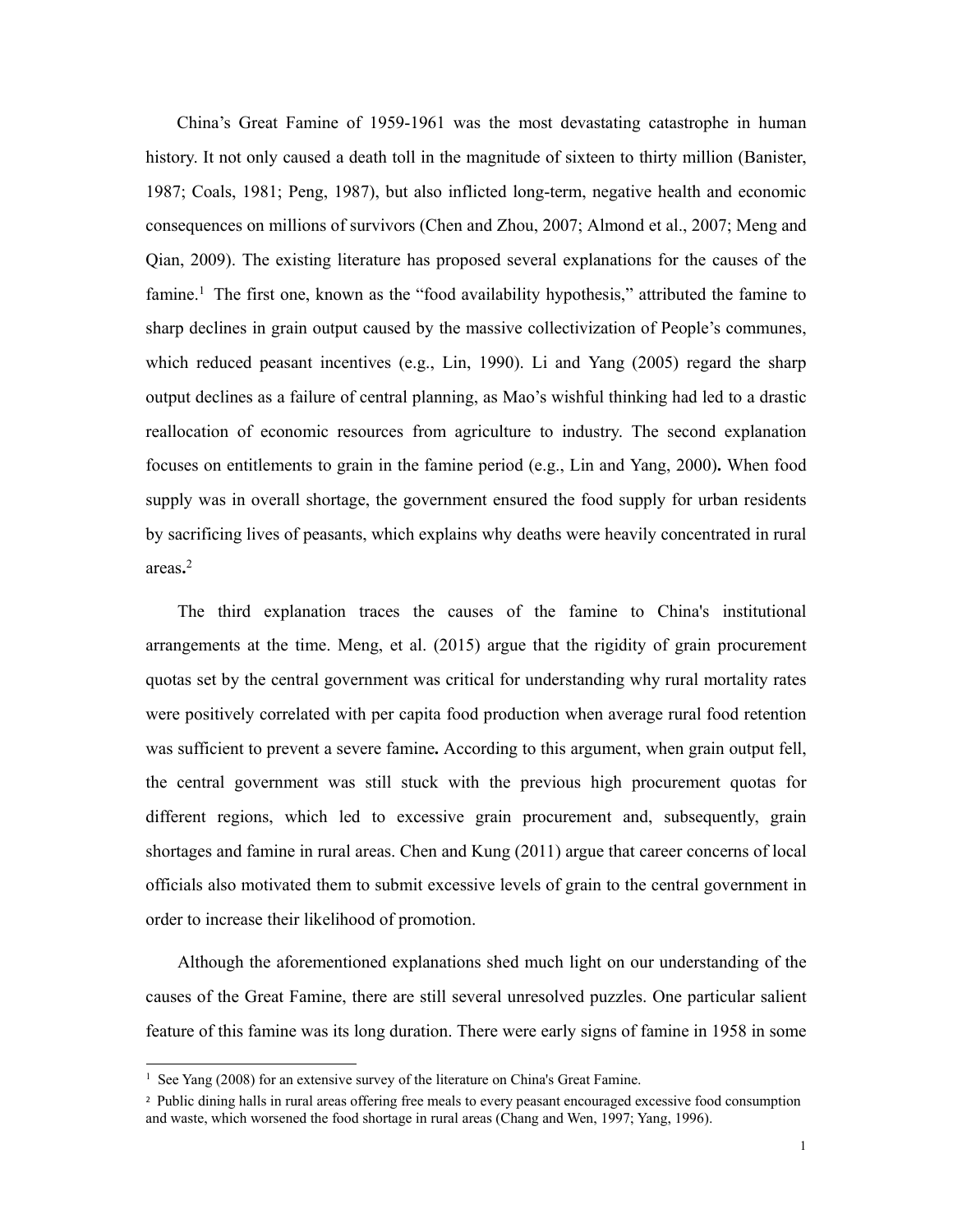areas, with estimated deaths of less than one million; in 1959, the famine erupted across the country with an estimated death toll of over four million. The death toll peaked in 1960 with over ten million people dying of hunger. When the central government started its nationwide relief efforts in early 1961, the death toll that year declined to about two million, which was much lower than in 1959, even though the average rural food retention in 1961 was the lowest during the period of 1958-1961. The effectiveness of the rescue efforts in 1961 motivates an important question: why did the central government react so slowly when over fifteen million people had already died of starvation in the previous two years?

An even more puzzling observation is that while grain output fell sharply in 1959 and 1960, the Chinese government increased its net grain exports to foreign countries in 1959 to a record high level for the entire decades of the 1950s and 1960s—4.16 million tons—that accounted for over 40 percent of the cross-province grain transfer in the same year. Even in 1960, the worst year of the famine, net grain exports were maintained at a high level of 2.66 million tons. Furthermore, the existing explanations for the causes of the famine cannot explain why the total area sown with grain decreased sharply by about 10 percent in 1959 just when the grain yield was also falling.

To fully understand these puzzling observations, it is important to account for the information distortion created by the political incentives of local officials to misreport local grain yield to cater to Mao's wishful thinking about the Great Leap Forward (GLF) movement. Mao had commanded unchallenged authority in the Chinese Communist Party (CCP) since the early 1950s, and his wishful thinking motivated him to implement the radical GLF policies, such as rapid urbanization and industrialization, starting in 1958. These policies immediately led to sharp declines in grain output across the country in 1958 and 1959, due to weakened incentives of peasants and the large migration of rural labor to urban areas, as emphasized by the literature. Despite the sharp declines in grain output, the widespread catering behavior of local officials in inflating local grain yields to miraculous levels (the so-called "launching agricultural sputniks") encouraged Mao to further increase the pace of the GLF, rather than cautioning him to correct these radical policies.

We hypothesize that because the central government was misguided by the inflated grain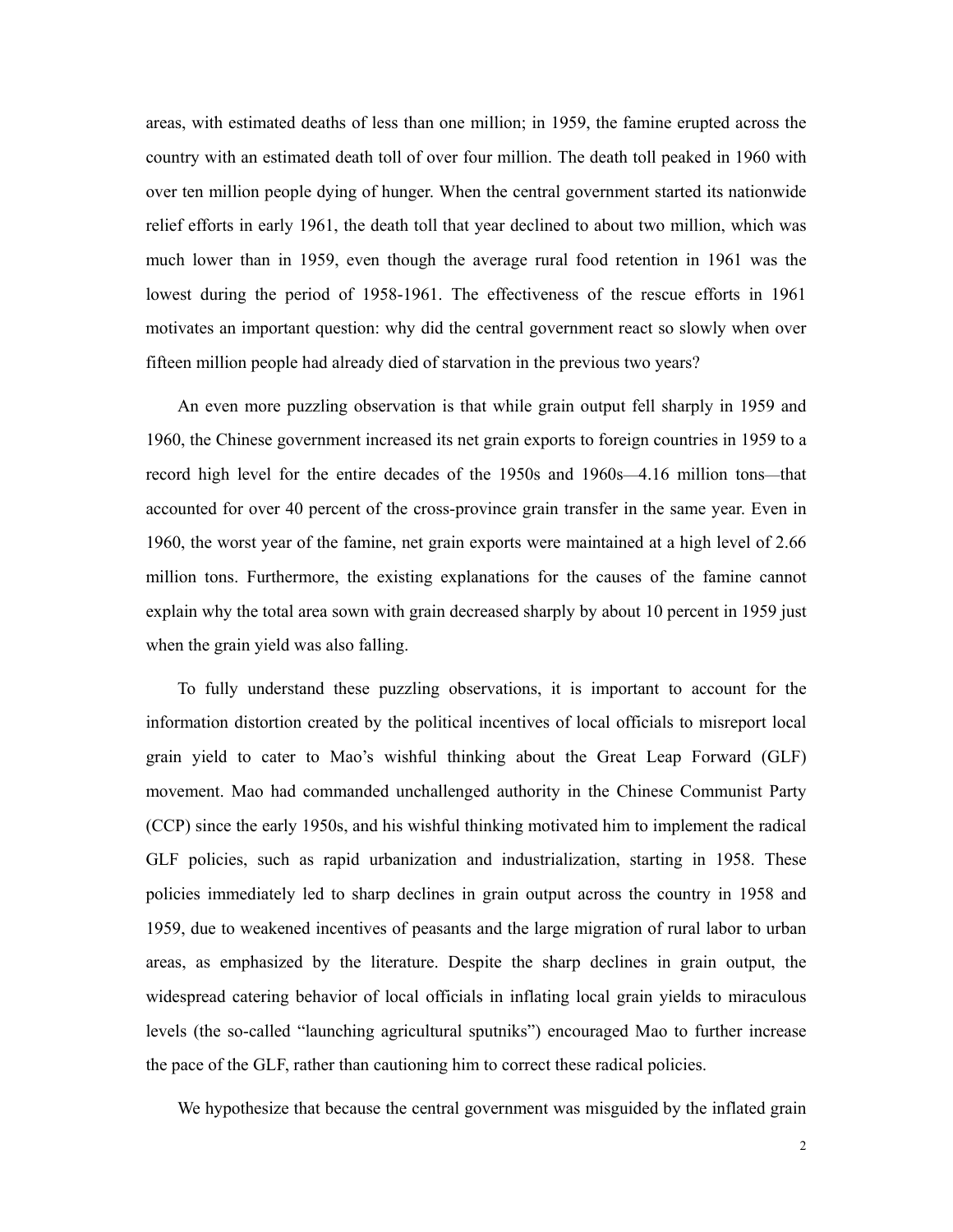output figures, it was largely unaware of the widespread famine across the country in 1959 and 1960. This severe information distortion explains the lack of any systematic famine relief effort by the central government in the two worst years of the famine. Instead of relieving the famine, the central government continued to procure high levels of grain from provinces with greater death tolls and sent it to provinces with fewer deaths, and even exported substantial amounts of grain to foreign countries. Even when faced with substantial drops in grain output and massive starvation, local officials reacted by covering up the famine and continuing to report high grain yields. Encouraged by the largely inflated grain output, the central government launched even more aggressive industrialization policies in 1959 and 1960 by migrating more rural labor to industry and further reducing areas sown with grain which exacerbated rather than mitigated the decrease in grain output and the famine.

It might seem shocking that a nationwide famine in the modern age could have remained unknown to the central government after it had already taken the lives of over fifteen million people over two years. In order to fully appreciate the possibility of such severe information distortion, it is important to note the organizational structure of the Chinese government at the time. First, China had a strict hierarchical government system; information was reported level by level from the lower echelons of the system to the upper echelons. In particular, the central government in Beijing exclusively relied on information reported from the provincial officials about many aspects of the local economy, including grain production, yield, and distribution. As the reported information also directly affected performance evaluations of these officials, career concerns created strong incentives to inflate grain output and even to compete in launching agricultural sputniks.

Second, there were no alternative channels that allowed the central government systematically to verify the information reported by provincial officials. As all private markets for grain were closed and prohibited at that time, grain prices did not reflect the scarcity of food supply. As part of the GLF propaganda, the media was fully controlled by the central government and was occupied by reporting all sorts of miraculous sputniks launched by both agricultural and industrial sectors in different regions. Although leaders from the central government had taken regular tours to inspect local areas, the tours were typically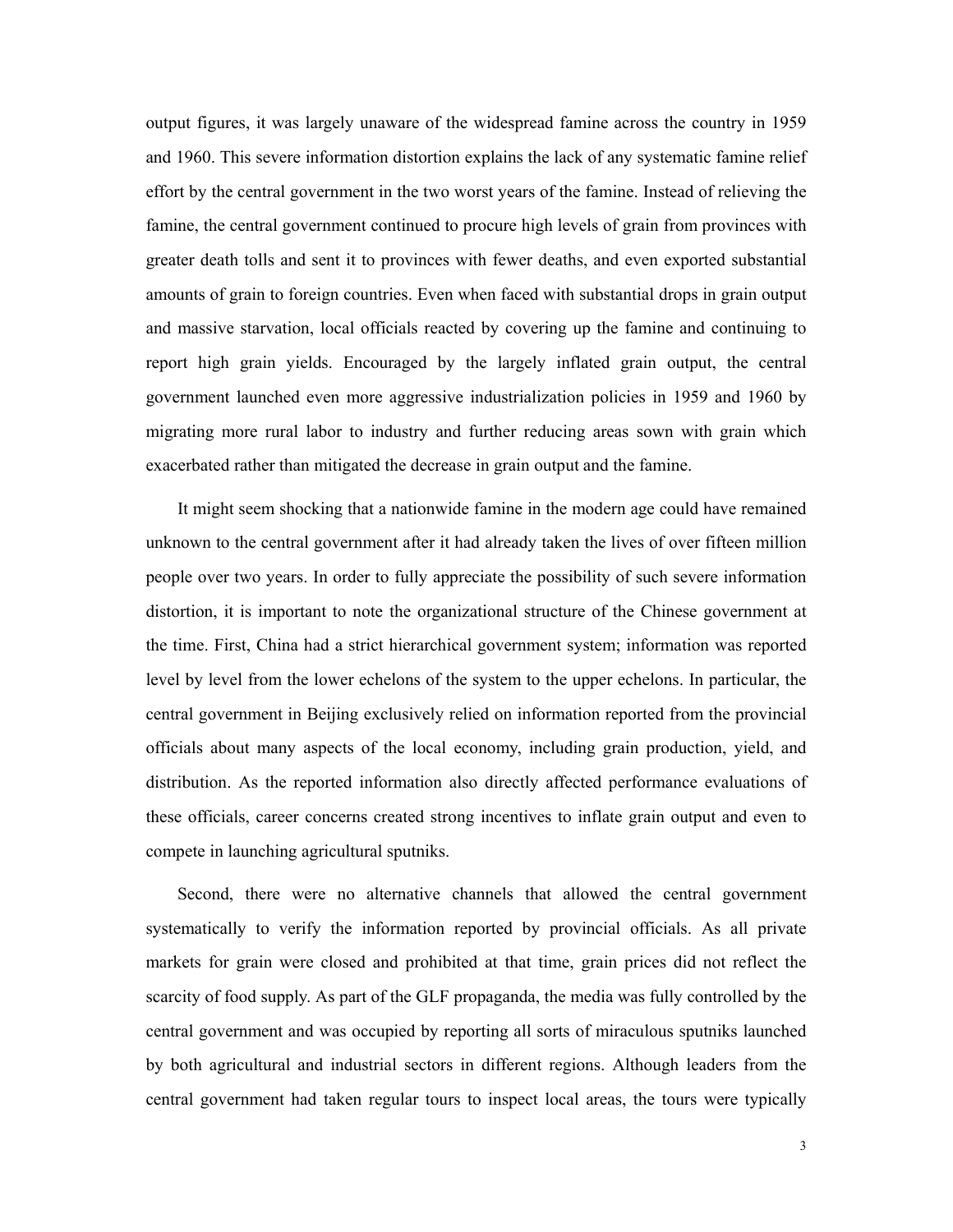staged by local officials and failed to serve the purpose of acquiring reliable information about local conditions. This environment provided the necessary ground for the disastrous famine to occur without even being noted by the central government. For this reason, we also believe that China's Great Famine provides an excellent laboratory for examining information distortion inside a large hierarchical organization.

The main challenge we face in testing our information distortion hypothesis is how to empirically identify the information gap between the central government and local officials during the famine. We, as researchers, did not observe the information set held by different levels of the government regarding the famine. By taking advantage of certain institutional features of China's grain procurement system during the GLF period, we are able to use a revealed knowledge approach to compare the information about the famine held by the central government and provincial officials. On one hand, the net grain transferred from each province was directly determined by the central government and thus revealed the central government's knowledge about famine severity in the province. On the other hand, redistribution of the procured grain to peasants in need (the "sell-back grain") was determined by provincial officials and provided a channel to infer the knowledge of provincial officials about grain shortages in rural areas in each year of the famine period. Furthermore, after the grain subcontract system was instituted in 1958, the information on sell-back grain was largely confined to provincial officials and not revealed to the central government.

Building on these institutional features, we examine how net grain transfers from a province and grain sell-back within a province were correlated with famine severity in the province in each year of the famine period. By using a province-level panel dataset from 1954 to 1966, we find that during the famine period, a significant and negative correlation between net grain transfer from a province and famine severity appeared no earlier than 1961. This pattern indicates that the central government did not provide any systematic famine relief to provinces more severely affected by the famine until 1961. In sharp contrast, the amount of sell-back grain exhibited a significant and positive correlation with famine severity in 1959 or even earlier. This pattern suggests that provincial officials had allocated more sell-back grain under their control to relieve the famine in rural areas, which in turn indicates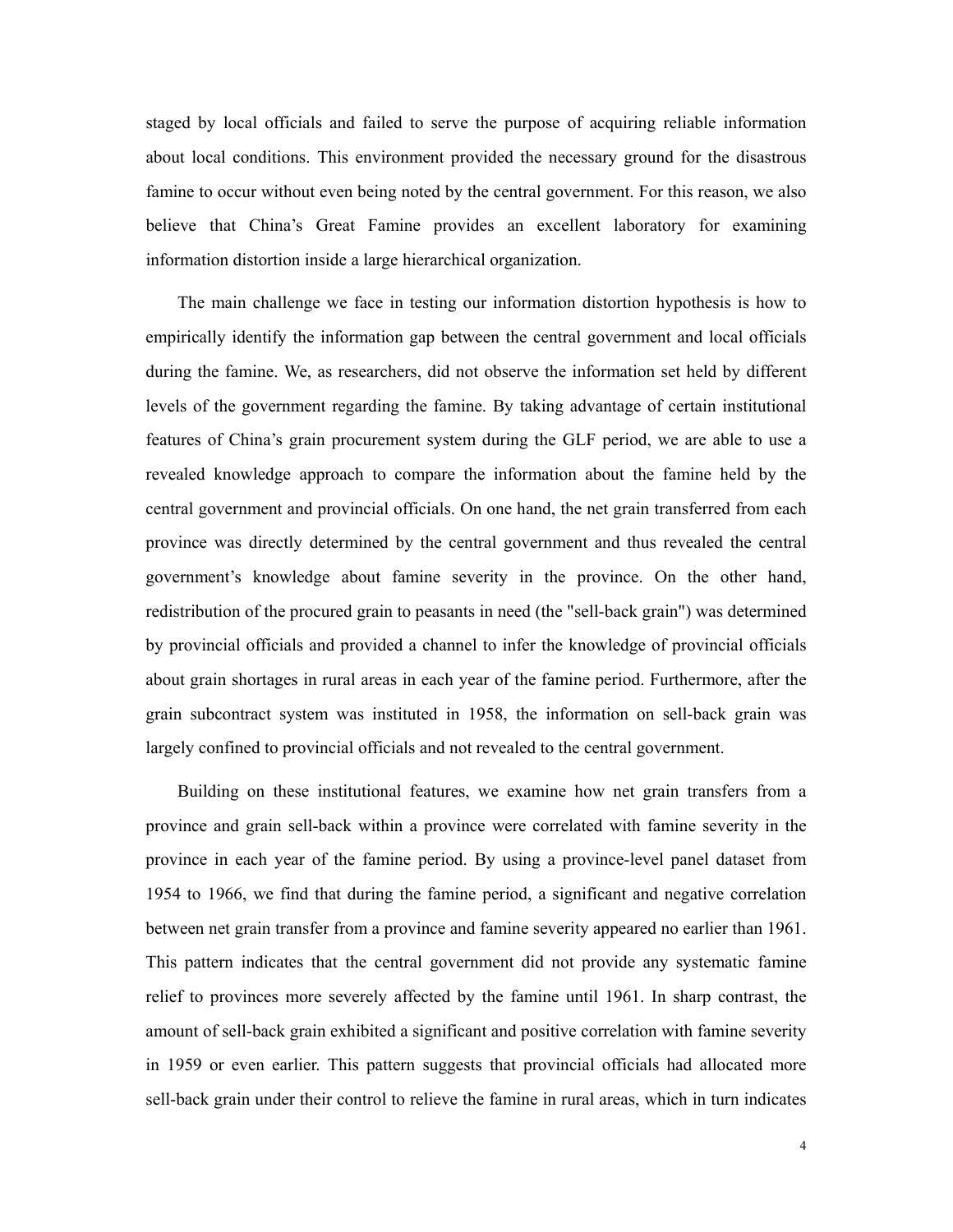that they were already informed about the famine in 1959. Overall, we interpret these findings as evidence of an information gap between the central government and local officials regarding the famine.

As widely acknowledged by the literature, it is challenging to accurately measure the severity of the Great Famine due to the lack of reliable data for this period. We deal with this issue by using four alternative proxies. Three of the measures are commonly used in the literature: excess death rates, birth-cohort size, and grain output reductions. The fourth measure is new and based on excess death rates of children age one to six during the famine. This measure is calculated from a rare and unique survey on childbearing history of Chinese women taken in 1988. Our key results are robust to these different famine measures.

Taken together, our analysis highlights information distortion inside the government system as another important mechanism, in addition to the aforementioned mechanisms, to help fully explain China's Great Famine. By demonstrating the presence of severe information distortion in this catastrophic famine, our study also provides useful evidence supporting the importance of analyzing information transmission inside organizations. In particular, the organizational setting of our study is closely related to the model setting of Prendergast (1993), which analyzes information transmission from a worker to his supervisor when the worker is subject to subjective performance evaluations. The model shows that the worker has incentives to distort the transmitted information to conform to the opinion of his supervisor, leading to information loss in transmission. Our empirical results strongly support this type of conforming behavior. Prendergast's model also shows that as the supervisor rationally internalizes the information distortion caused by a worker's conforming behavior, the information distortion does not systematically bias the supervisor's decision making. Our empirical findings suggest that Mao might have failed to fully internalize the grain yield inflation by local officials, likely due to his own wishful thinking. Our analysis thus prompts the need to expand this line of theoretical modeling to further incorporate the interaction between information distortion induced by career concerns of subordinates and potential behavioral biases, such as wishful thinking, which might lead to failure by superiors to internalize the information distortion.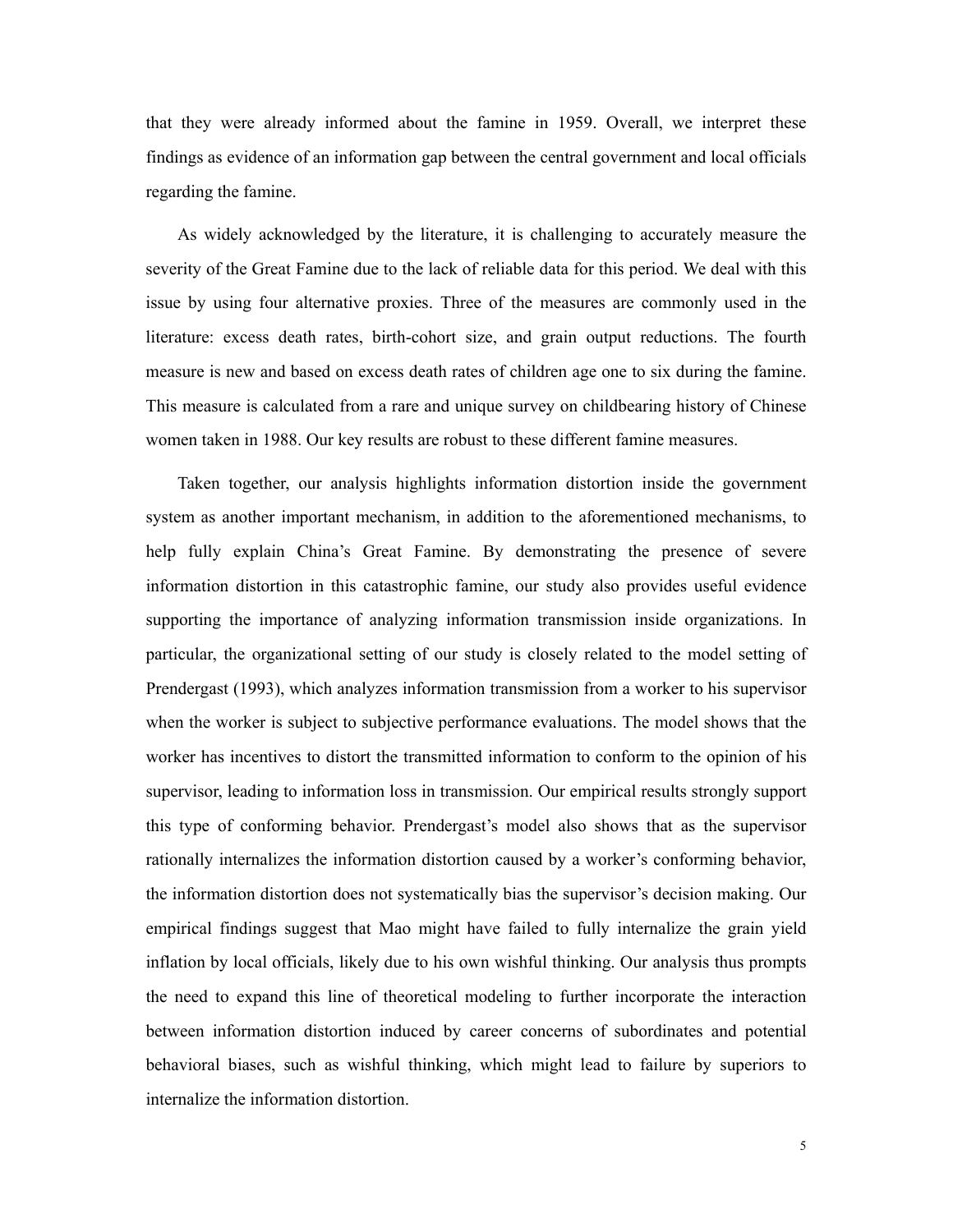Also note that the severe information distortion we highlight during China's Great Famine, although extreme, may also be present in many other institutional settings. For example, severe information distortion caused by subordinates' career concerns might have contributed to the recent U.S. financial crisis. Shortly before its spectacular bankruptcy in September 2008, the CEO of Lehman Brothers, Richard Fuld, fired two dissenting chief risk managers, which might have acted as repeated warning signals and induced employees of Lehman Brothers to go along with his aggressive risk taking in mortgage markets. Consistent with this anecdotal argument, Cheng, Raina, and Xiong (2014) provide systematic evidence to show that at the peak of the U.S. housing bubble in the mid-2000s, most Wall Street employees in the securitization industry were surprisingly ignorant of the gigantic bubble and had been aggressively acquiring, rather than selling, homes for their personal accounts. Benabou (2013) further argues that conforming behavior and group think might have caused massive ignorance of warning signs by managers and traders of financial firms before the crisis.

The paper is organized as follows. Section I gives a detailed description of the institutional background about Mao's Great Leap Forward and the subsequent famine in the late 1950s. We discuss three widely held explanations for the Great Famine in Section II. Section III explains our identification strategy to measure the information gap between the central government and provincial officials. Section IV describes the data and defines the key variables. Section V presents the econometric specification and the main empirical results, followed by the conclusion in section VI.

### **I. Institutional Background**

#### **A. Mao's Great Leap Forward**

Mao's radicalism appeared in as early as 1953 when he proposed that China should start massive industrialization and move to socialism in three years instead of fifteen years as originally planned. Agricultural collectivization sped up. Mao's radicalism towards rapid industrialization was initially unpopular and received strong resistance from other top leaders like Zhou Enlai and Chen Yun who were in charge of economic planning. There was even a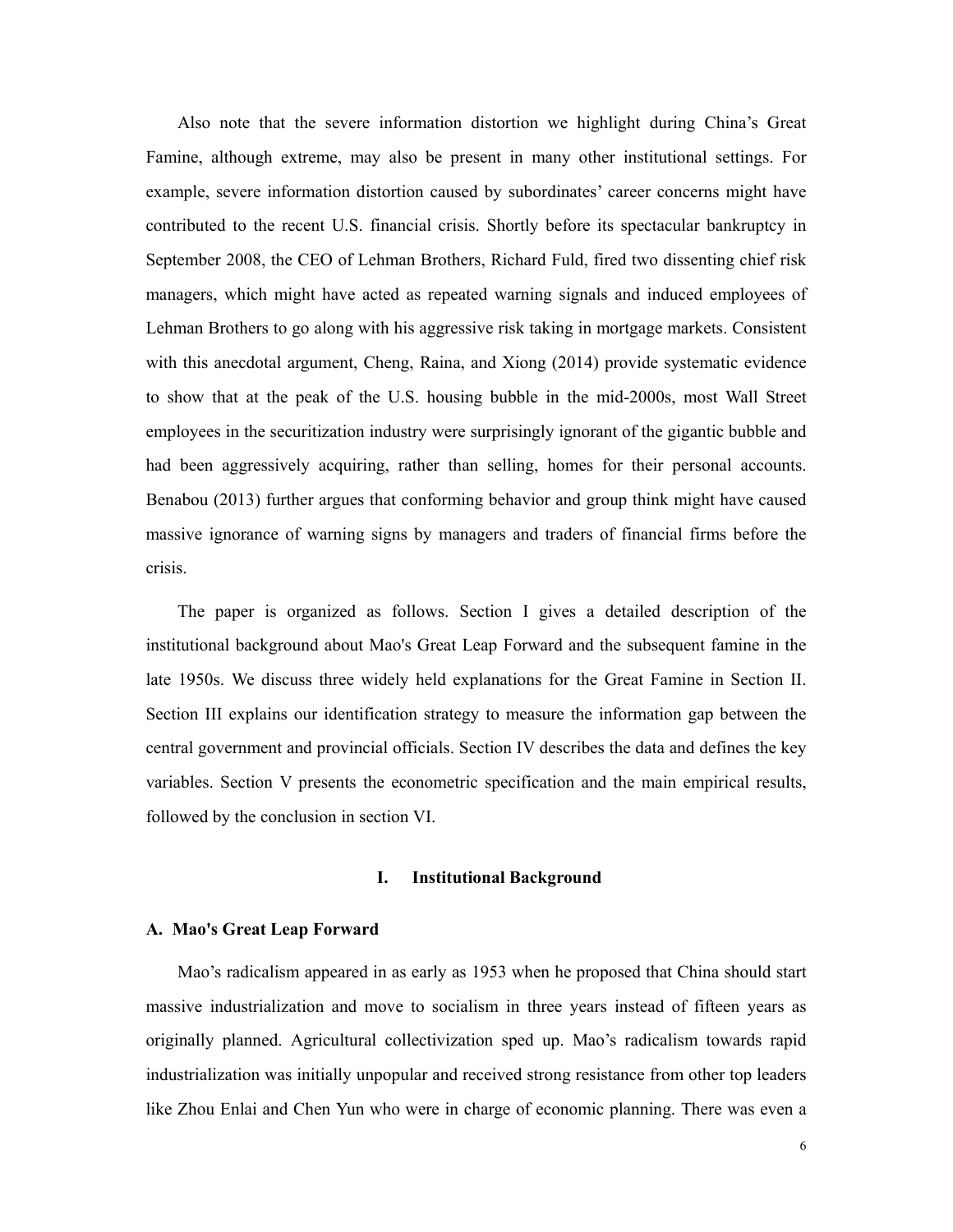heated debate between Mao and Zhou in 1956 about the proper pace of China's industrialization.

In November 1957, Mao declared in Moscow that China would catch up with and overtake Great Britain in fifteen years, as a response to Khrushchev's claim that the Soviet Union would catch up with and overtake the United States in fifteen years. This proved to be a turning point in Mao's attitude towards his senior colleagues who cast doubt on his aggressive economic plans. He was increasingly impatient with the conservatism of his senior colleagues in the Party and started to fight back in a series of conferences held in Nanning, Chengdu, and Wuhan in 1958. Mao persistently criticized Zhou and Chen for their anti-radicalism positions and labeled them as "rightist conservatism." Under the increasing pressure from Mao, Zhou and Chen were forced to openly confess their mistakes in insisting on a conservative stance. Many local leaders, including some provincial leaders, such as Pan, Fusheng (the leader of Henan Province), were purged or ousted due to their cautious attitude about Mao's radical policies (Dikotter, 2010, page 21-24).

Although cautious top and local leaders were criticized or punished, those who showed strong support for Mao received favorable treatment and were promoted by him. For instance, Ke Qingshi was promoted from the Party Central Committee to the Politburo Committee. Mao's preferential attitudes towards supporters and dissidents sent a strong signal to his colleagues in the Party that any deviation from his positions would invoke serious political consequences. Mao's attack on dissidents in 1958 marked a turnaround in the CCP; Mao became elevated over all others in the Party, and each member faced the choice of either following him closely or being punished (Bo, 1997).

After Mao was elevated to the only authority of the CCP in early 1958, the policies of Great Leap Forward (GLF) gained universal support. The core of the GLF polices was to achieve rapid economic growth, encourage regional competition, and create economic miracles. Prudent cautions were viewed as equivalent to rightist conservatism. Mao enthusiastically promoted yardstick competition on economic terms at provincial, county, and township levels. The keywords of local economic officials were "high speed" and "targets of economic growth." Under Mao's campaign, the Chinese economy exhibited a clear sign of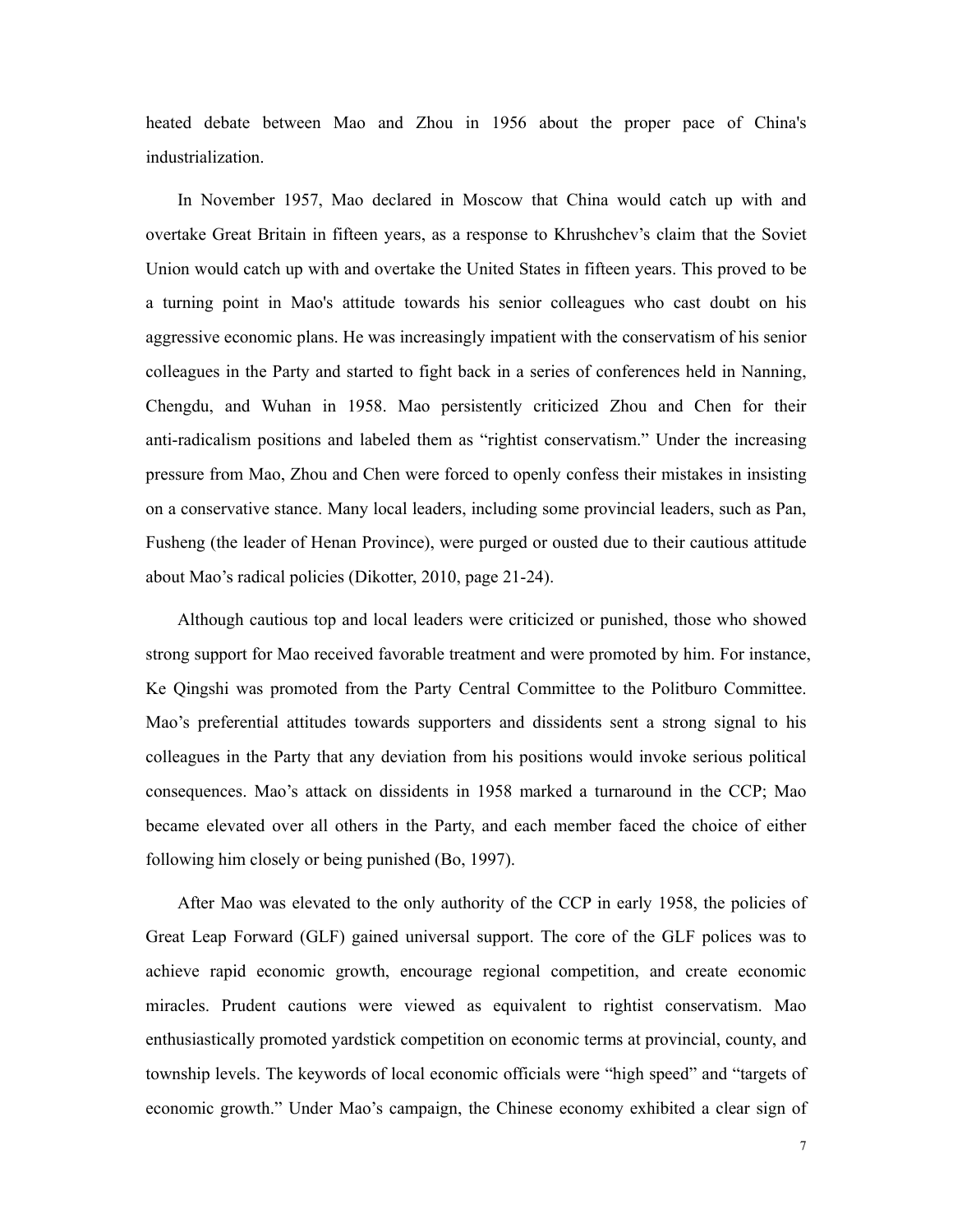"great leap forward": a large faction of the rural population either engaged in off-farm activities or migrated to urban areas to increase industrial production. About 41 million agricultural workers, accounting for 21 percent of the agricultural labor force, left farming between 1957 and 1958 (Riskin, 1987). Among these workers, approximately 17 million worked in the iron, steel and other heavy industries in rural areas, while 16 million migrated into cities, working in state industrial sector (Yang, 2008). The massive migration caused the urban population as a ratio of the total population to increase from 22.5 percent in 1957 to over 26 percent in 1960 (see Figure 1). As a result of the rapid urbanization, the areas sown with grain markedly decreased from 134 million hectares in 1957 to 128 million hectares in 1958, and 116 million hectares in 1959, as shown in Figure 2.

# **B. Inflation of Grain Output**

An astonishing feature of the GLF was the feverish competition between local officials to launch "grain sputniks" by inflating the local grain output to please Mao. Village officials of a People's commune in Henan Province triggered an intensive competition of sputnik-launching all over the country by claiming to have achieved a record high wheat yield of 2,015 *jin* per *mu* on June 8, 1958.<sup>3</sup> This record was quickly overshadowed by others: for example, 2,394 *jin* per *mu* on June 11, 4,353 in the Hubei Province on June 18, 5,103 in Hebei Province on June 30, and 8,585 in the Qinghai Province on September 22. A similar competitive record-setting pattern occurred in rice yield in 1958. The record of rice yield was initially set at 3,275 *jin* per *mu* in the Fujian Province on July 12, and then reached a breathtaking level of 60,437 in Guangdong on September 5.4 The miraculous grain yield reported by local officials encouraged Mao's radicalism, misguided the central government to set excessive procurement targets, promoted aggressive industrialization polices, increased grain exports, and decreased areas sown with grain. At some point, Mao and his senior leaders became seriously worried about how to deal with the unprecedented, excessive supply of grain. As a consequence, in 1958 Mao proposed reducing the area sown with grain for land fertility maintenance, and this proposal was quickly implemented in 1959.

-

<sup>&</sup>lt;sup>3</sup> One *jin* is equivalent to 500 grams. One *mu* equals approximately 0.067 hectares.

<sup>4</sup> See Yang (2008) for more details.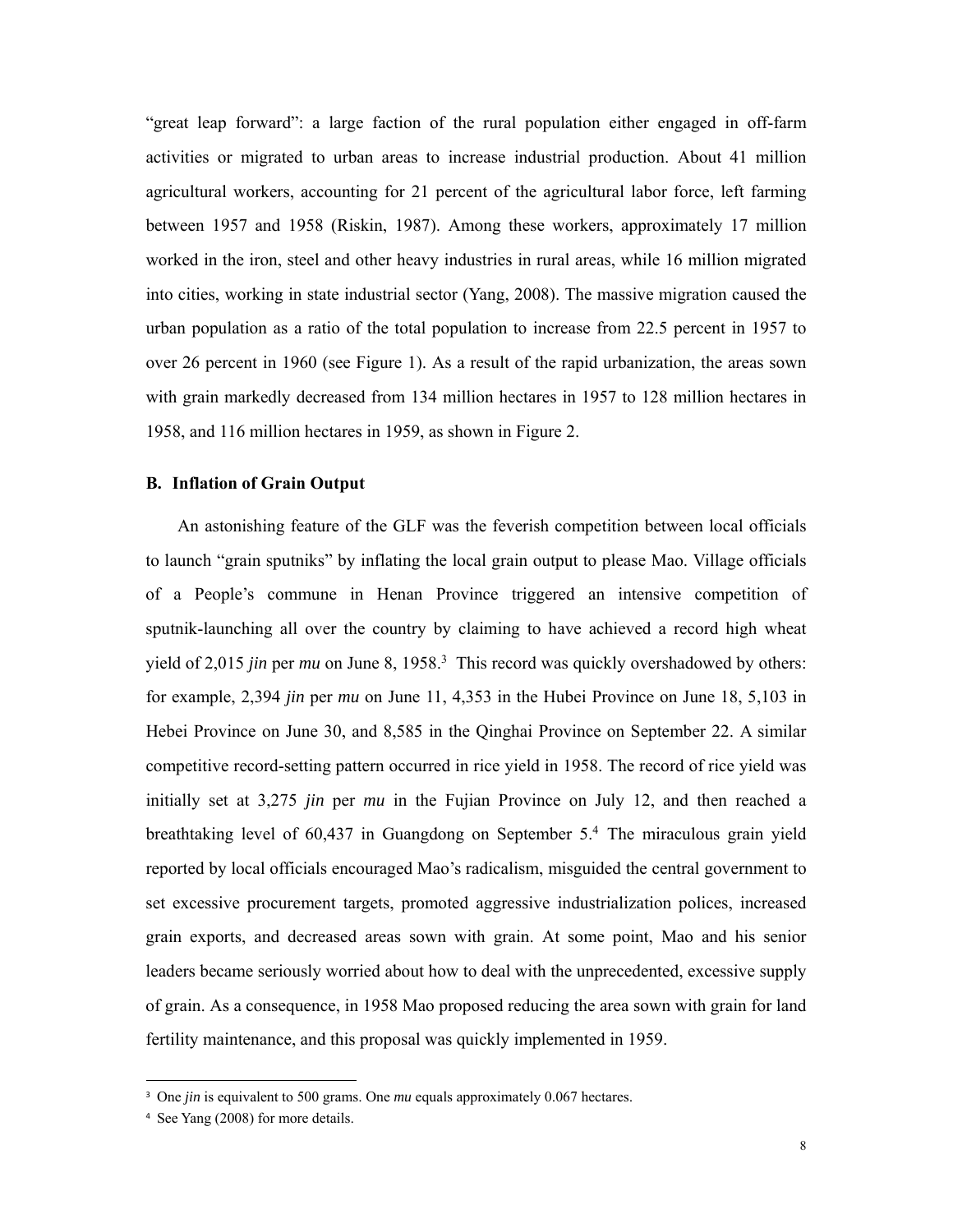There is ample evidence of grain output inflation by local officials. Table 2 reports the inflation in reported grain output by twenty-two provinces to the central government in 1958. Each of the twenty-two provinces had a certain amount of output inflation. Shandong was on the top of the list, over-reporting by about 307.8 percent of its actual yield, followed by Yunnan, Gansu, Guangdong, Henan, Hebei, and Anhui. Sichuan, the largest province by population, inflated its output by 100 percent. Jilin, whose comparative advantage was heavy industry and not grain production, turned out to be the most "honest" province, but nevertheless had inflated its output by 13.4 percent.

In sharp contrast to the excessive supply of grain perceived by the top leaders in the central government (hereinafter, the "Center") was the reality of a marked and continuous fall in grain output in 1959 and 1960 due to the free-rider problem created by a radical move to People's Communes and massive migration of rural labor to cities. In 1959, local officials continued to report high yields despite the large yield reduction. This is perhaps a key reason why the grain procurement in 1959 did not decrease but increased by ten percent, as shown in Figure 4. In 1960, facing a second year of large grain output drops across the country, some local officials started to report modest reductions in output to the central government.<sup>5</sup> No local officials had voluntarily reported the massive famine. In response, the central government reduced procurement levels but provided no famine relief, let alone a reversal of the radical GLF polices.

This bottom-up information distortion was made even worse by the outright purge of the Defense Minister Peng, Dehuai, who boldly criticized Mao's radicalism and the resulted output inflation during the Lushan meeting in November 1959.6 Local officials were scared by Peng's fate and continued to report high grain output levels despite the actual drops in output and to cover up the increasing death tolls caused by grain shortages across the country.

Notably, the information acquisition channels of the Center during the GLF period were

1

<sup>5</sup> There were a few reports of grain shortage sent by local officials to the Center in 1959. The Center showed concern and requested that local officials seek solutions by themselves. Several months later, these local officials reported to the Center that the problem had been brought under control, although in reality the famine had worsened.

<sup>6</sup> During the Lushan meeting, Peng wrote a lengthy letter to Mao, criticizing his radicalism in the GLF and widespread false reporting of high yield. But there was no mention of any incidence of famine in the letter.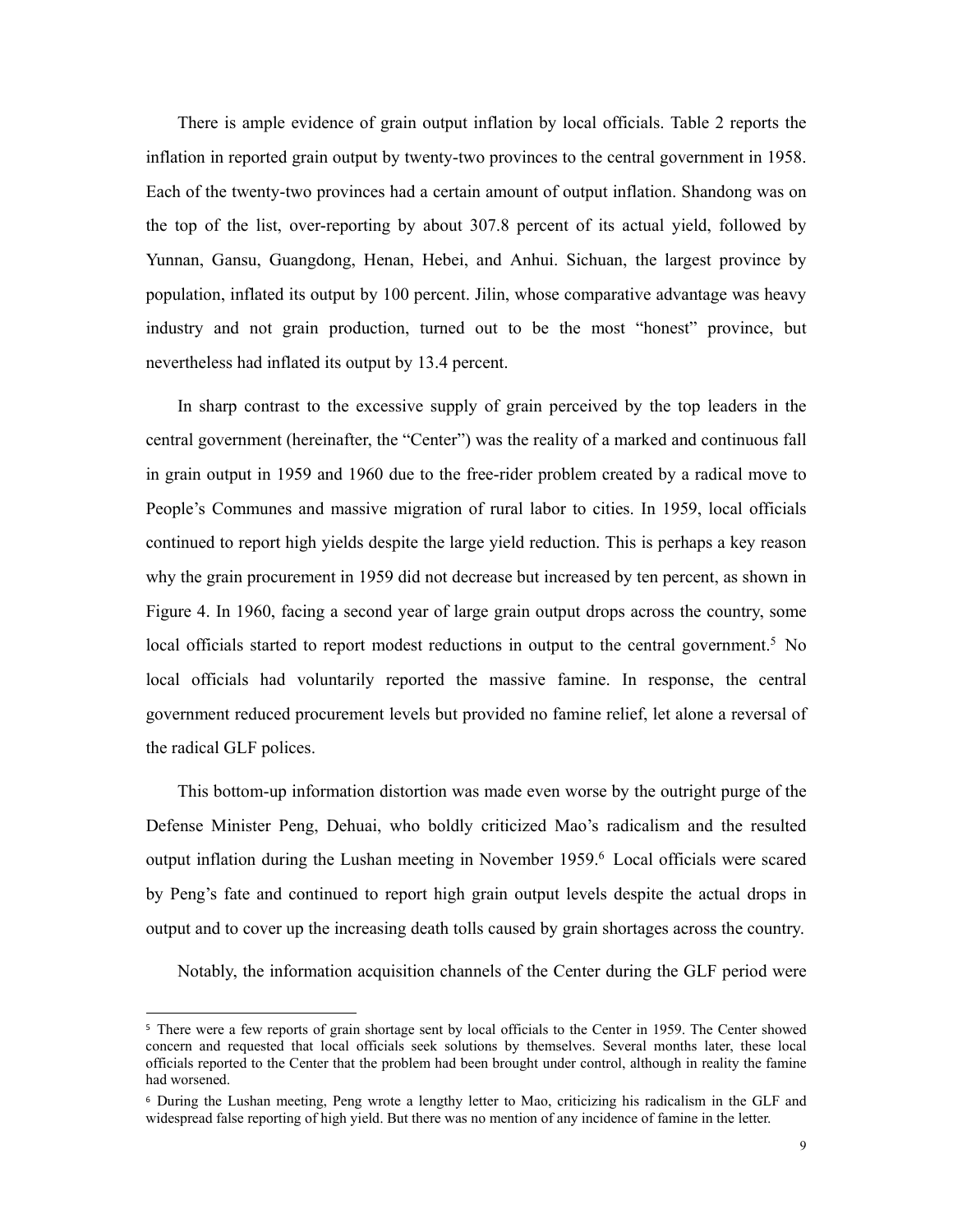seriously impaired by the lack of free media at the time. In fact, the official media was fully occupied with reporting the agricultural sputniks launched in different areas and the great successes of the GLF. As a result, virtually all information related to local areas depended upon the self-report of local governments, which was strongly influenced by the political incentives of local officials.7 In addition, the shutdown of private grain markets and the introduction of central planning prices also made it impossible for the Center to detect food shortages through any sharp rise in market prices.

# **C. The Great Famine**

-

The famine showed early signs in some areas with an estimated death toll of about one million, and erupted across the country in 1959 with an estimated death toll of 4.08 million. As we will describe in detail, the estimated death toll is based on the excess death rate in each of the years during the famine period relative to the average death rate during the prior three years of 1955-1957. The death toll peaked in 1960, reaching 10.12 million (see Figure 3). Despite the worsening famine in 1959 and 1960, the massive migration of rural labor to irrigation projects and to cities for industrial production (mainly iron and steel production) did not stop and, instead, increased (Kung and Lin, 2003; Li and Yang, 2005). Figure 1 shows that the urbanization rate, which is measured as a ratio of urban population over the total population, continued to increase in 1959 and 1960, and over twenty-three million rural laborers were reallocated to cities in those two years. As a result of these dramatic GLF policies, there was a remarkable decrease in the area sown with grain from 1956 to 1959 (Figure 2). Even though grain output dropped by 15 percent in 1959 relative to 1958, grain procurement increased by 14.5 percent. In 1960, although the procurement level was lowered slightly, the ratio of procurement actually rose (Figure 4).

Figure 5 shows the geographical distribution of the famine exposure during 1959-1961.

<sup>7</sup> One would expect the statistical institutions of the government to have played a role during the GLF in collecting information for the central government. Unfortunately this was not the case. The National Bureau of Statistics did not have field offices at the local levels and relied almost entirely on local bureaus for information acquisition and provision. But during the GLF, local statistical bureaus were fully controlled by the local governments and thus yielded to the will of local officials. The former director of the National Bureau of Statistics, Xue Muqiao, actually advised provincial bureau directors to follow the order of provincial leaders to report whatever agricultural statistics that would please their provincial leaders, but in the meantime, to keep the genuine information for themselves just in case the central governmental requested it later (Xue, 1996, page 192).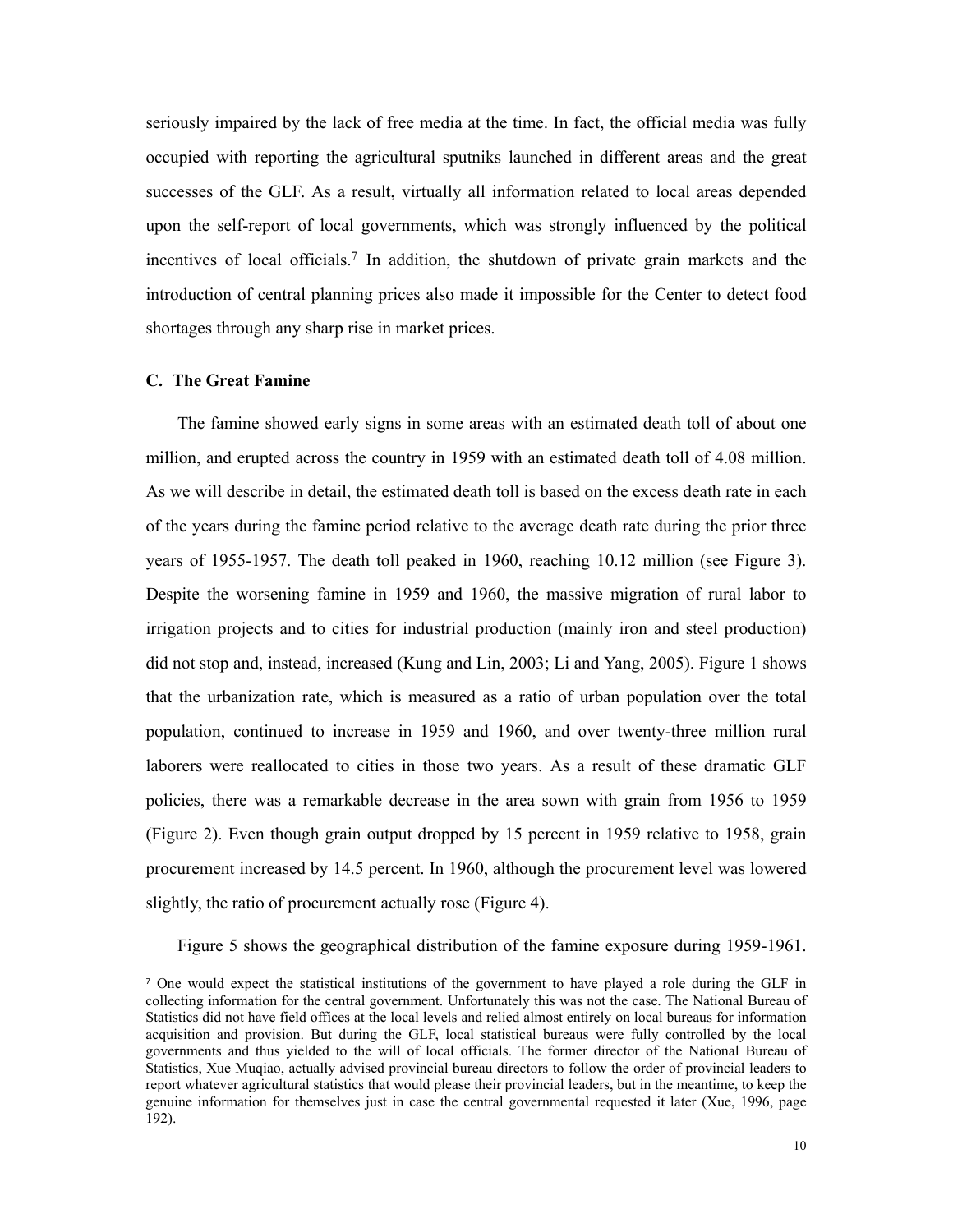The famine was widespread across the entire country. It also exhibited large variations across regions. Sichuan, Guizhou, and Anhui were among the most severely affected regions, with excess death rates of 5-10%. The close followers, in descending order of severity, include Shandong, Hunan, Henan, Guangxi, Gansu, and Qinghai, ranging from the relatively prosperous, coastal region to the poor, far western part of China. Some provinces, such as Inner Mongolia, Tibet, and Jilin, only experienced modest famine.

A salient feature of the famine was that most deaths happened in areas with relatively high per capita grain output, such as Sichuan, Henan, and Anhui, as pointed out by Meng, et al. (2015). This observation suggests that provinces that had supplied more grain to other areas before 1958 also had higher excess deaths during the famine. Figure 6 further shows that across different provinces the excess death rate is negatively associated with the changes in grain output from 1958 to 1961. In other words, the provinces that experienced larger reductions in grain output suffered higher death tolls during the famine. This fact suggests that the famine was concentrated in provinces that transferred larger quantities of grain to other areas before the famine and that also experienced more severe reductions in grain output during the famine.

Surprisingly, despite the grain output declines and the ongoing famine in 1959 and 1960, the GLF policies, such as high procurement of grain, rapid urbanization, and industrialization, remained and were even strengthened. The concentration of famine in grain-producing provinces is particularly intriguing and suggests that the sharp drops in grain output in regions with relatively high per capita grain output before the famine might have been somehow unknown to the Center. Our goal in this paper is to analyze that issue.

The rapid urbanization, industrialization, and high procurement of grain finally came to a halt in 1961, when the Center (especially Mao) acknowledged the widespread famine across the country and started nationwide famine relief in several ways, as reflected in Figures 4 and Table 1. First, after a modest downward adjustment in 1960, the absolute procurement level dropped again in 1961 even though the grain output started to rise. Second, China increased grain imports by 4.46 million tons in 1962, which was equivalent to an increase of 6.76 kilograms of grain for each person at that time. Third, millions of migrated workers were sent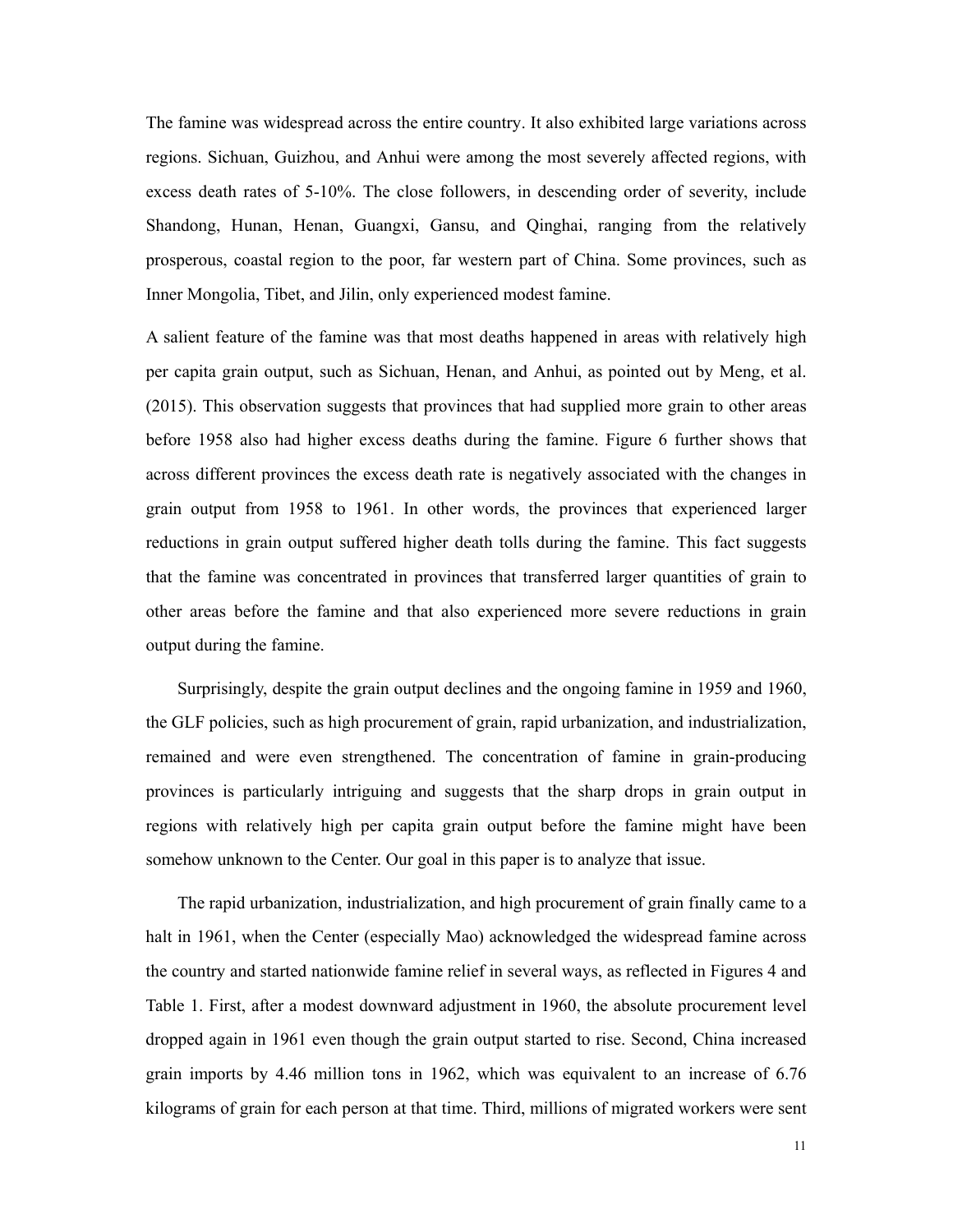back to their rural homes, and fourth, the area sown with grain increased. The reversal of the GLF policies continued after 1961.

#### **II. Possible Explanations for the Delayed Famine Relief**

The literature has offered several alternative explanations for the central government's failure to respond to the nationwide famine in 1959-1960 and its increased procurement in those provinces experiencing sharp drops in grain output: 1) the central government was unable to provide any systematic relief due to a nationwide grain shortage, 2) Mao was aware of the famine but accepted the death toll of tens of million as a necessary cost of the GLF, and 3) the grain procurement system was too rigid to adjust to the decline in output. In this section, we argue that these explanations do not fully explain the delayed response.

## **A. Was the Central Government Short on Grain?**

1

Although the consecutive declines of grain output in 1959-1960 and the persistent high levels of procurement caused widespread food shortages in China, the central government still had the ability to aid most provinces in need. The grain stock in the granaries around the country amounted to 16.5 million tons in 1960, which could have saved millions of lives if it had been used for famine relief. More important, in 1959 and 1960, China exported the highest levels of net grain exports in the entire 1950s and 1960s. Table 1 reports China's grain imports and exports from 1954-1966. In 1959, China exported 4.16 million tons of grain, which turned out to be the largest amount exported during that period and accounted for over 40 percent of the aggregate net grain transfer in 1959. In 1960, high levels of grain exports continued (2.72 million tons), accounting for about 38 percent of the net grain transfer in that year. Grain imports in these two years were negligible compared to other years before and after the famine.<sup>8</sup> Additionally, as mentioned earlier, the area sown with grain declined sharply by about 10 percent in 1959 as a response to Mao's proposal for maintaining land fertility given the optimistic prospect of grain "surplus."

<sup>&</sup>lt;sup>8</sup> The international prices for grain during 1959-1960 did not exhibit any significant increases to induce such a spike in grain exports. China did not suffer any serious trade deficit during that time either. China's foreign reserve during 1958-1961 was stable at about 100 million U.S. dollars, as the increase in exports was essentially matched by an increase in imports.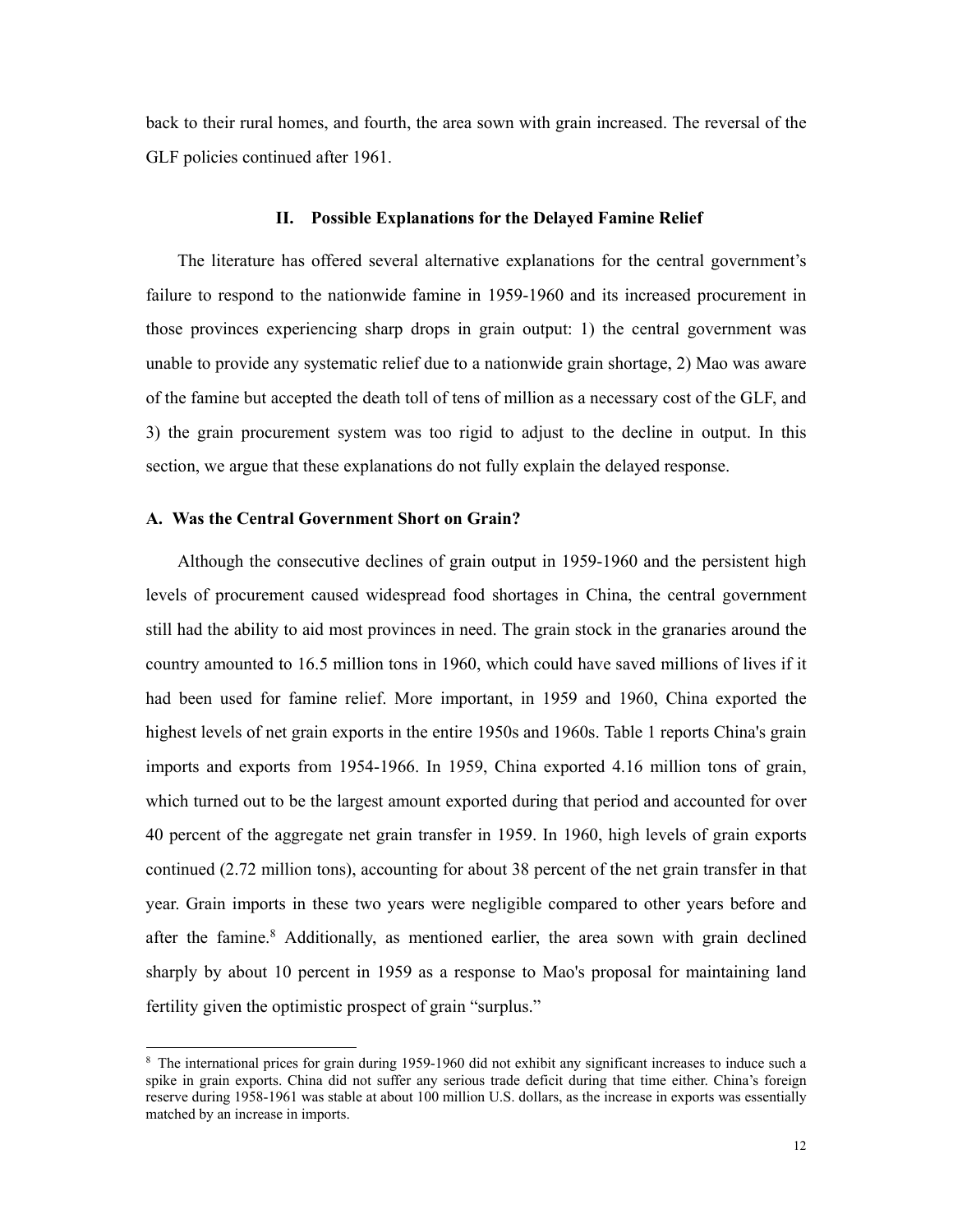These facts convey two important messages. First, the central government kept a large stock of grain at its disposal in the worst famine years. The total amount of grain exports in these two years (6.87 million tons) were enough to save millions of people from starvation. Second, one could not justify the grain exports in 1959 and 1960 unless the central government had missed something about the grain output drops and the resulting famine. There was an increase of nearly one million tons in grain exports from 1957 to 1958, which could be justified by the increase in grain output in 1958, but the sharp rise of another 1.27 million tons of grain exports in 1959 occurred when the output fell by over 20 percent in that year. Grain output continued to decline in 1960, but China again exported a large amount of grain.

Grain imports finally increased dramatically from 66.3 thousand tons in 1960 to 5.81 million tons in 1961, presumably after Mao became informed of the famine in 1961. The high level of net grain imports continued in the following five years. It is particularly difficult to explain the marked reduction in areas sown with grain in 1959 by any factor other than the optimism of the Center (especially Mao) about the grain yield.<sup>9</sup>

## **B. Could Mao Accept the Famine as the Cost of the GLF?**

-

An alternative interpretation for the delayed response to the famine is that Mao was aware of the severity and extent of the famine but was willing to accept a death toll of millions as the cost of advancing the GLF. We find it difficult to establish the premise that Mao could accept the loss of the lives of millions of people as a cost of the GLF. First, different from Stalin, peasants were the constituent base of Mao and the CCP. Ignoring the massive death of peasants was politically suicidal. Repeated riots after widespread famines led to the eventual fall of several dynasties in Chinese history, which Mao knew by heart. Second, massive death would shake Mao's power base and threaten his leadership in the CCP. Indeed, in the aftermath of the famine, Mao faced unprecedented criticism from party members, which culminated in the Meeting of Seven Thousand People in 1962. Mao was

<sup>9</sup> Public propaganda often claimed a key cause of the famine was the repayment through grain exports of a debt to the Soviet Union. However, the pressure of repaying the debt appeared only after 1961, and the CCP overreacted to the debt claim from the Soviet Union for political reasons, as argued by Yang (2008).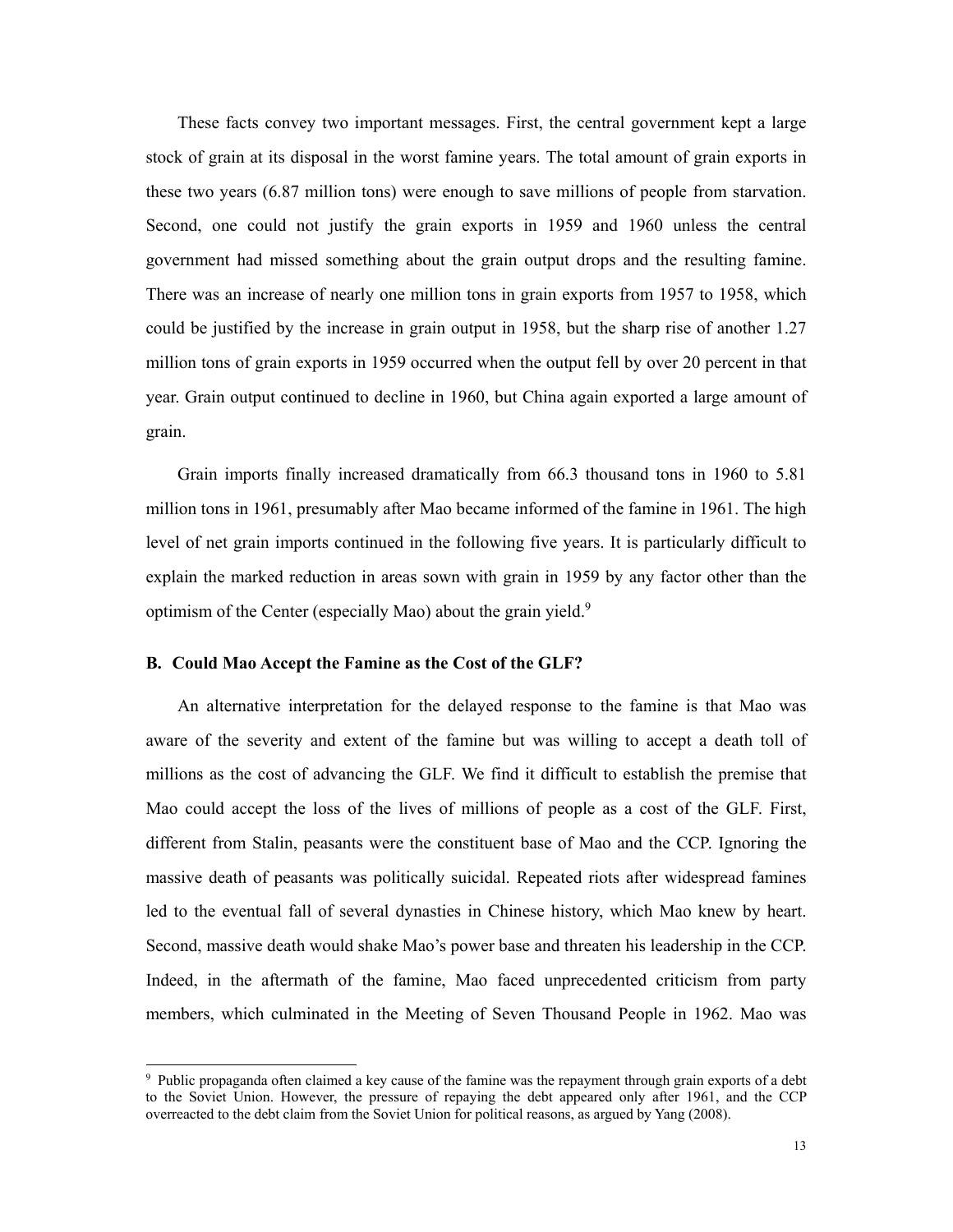largely sidelined by Liu Shaoqi after this meeting, which planted the seed for Mao to initiate the Cultural Revolution in 1966 in order to remove Liu from power (MacFarquhar, 1999). Third, Mao did eventually react to the famine in late 1961 by reversing most of his GLF policies. Although the exact timing of his recognition of the severity and extent of the famine is arguable, the fact that he chose to reverse most of the GLF policies indicates that it was not his intention to ignore the death of millions.<sup>10</sup>

A more reasonable argument is that local officials who had better knowledge of the famine did not report accurately to Mao and other top leaders for fear of being viewed by Mao as dissidents of the GLF. After the Xinyang Accident broke out in late  $1960<sup>11</sup>$  Mao asked his colleagues in the Center to visit different regions of the country to collect information about the famine. Mao even asked his security guards to visit their home villages and report back to him what they saw there. This indicates that Mao might have been concerned that his colleagues in the Center were not telling him the truth, and he had to rely on his personal guards as trusted informants. Only after Liu Shaoqi (then the number-two ranked leader in the CCP) spent two months in early 1961 in his Hunan hometown did he (and subsequently other top leaders) realize the extent of the substantially inflated grain yield and the widespread famine. Subsequently, most GLF policies were reversed. The central government drastically increased grain imports and reduced procurement pressure on grain exporting regions.

Even though it is unlikely that Mao knew the extent of the widespread famine, some questions still remain. Having grown up in a peasant's family, how could Mao believe in the absurd growth in grain yield reported by local officials? Anecdotally, Mao and other top leaders recognized the inflation in the reported yields, but failed to fully appreciate the degree

1

<sup>10</sup> The 1931-1933 famine in the former Soviet Union, which caused a death toll of several millions was regarded as a plot orchestrated by Stalin to revenge the nationalist aspiration of the Ukraine and peasant resistance to agricultural collectivization (Conquest, 1986). Imposing the famine as revenge cannot explain China's Great Famine since the famine death tolls were widespread across the entire country, with Mao's home province, Hunan, among the most suffered areas.

<sup>&</sup>lt;sup>11</sup> Xinyang was a prefecture in the Henan Province, which suffered at least one million abnormal deaths from October 1959 to April 1960, due to local radicalism in procurement and cruel persecution of peasants who disobeyed the excessive procurement policies. When the large-scale famine broke out in Xinyang, local leaders tried everything to cover it up and prohibit migration of refugees. Mao was informed of the situation as late as October 24 1960. See Yang (2008) for more details.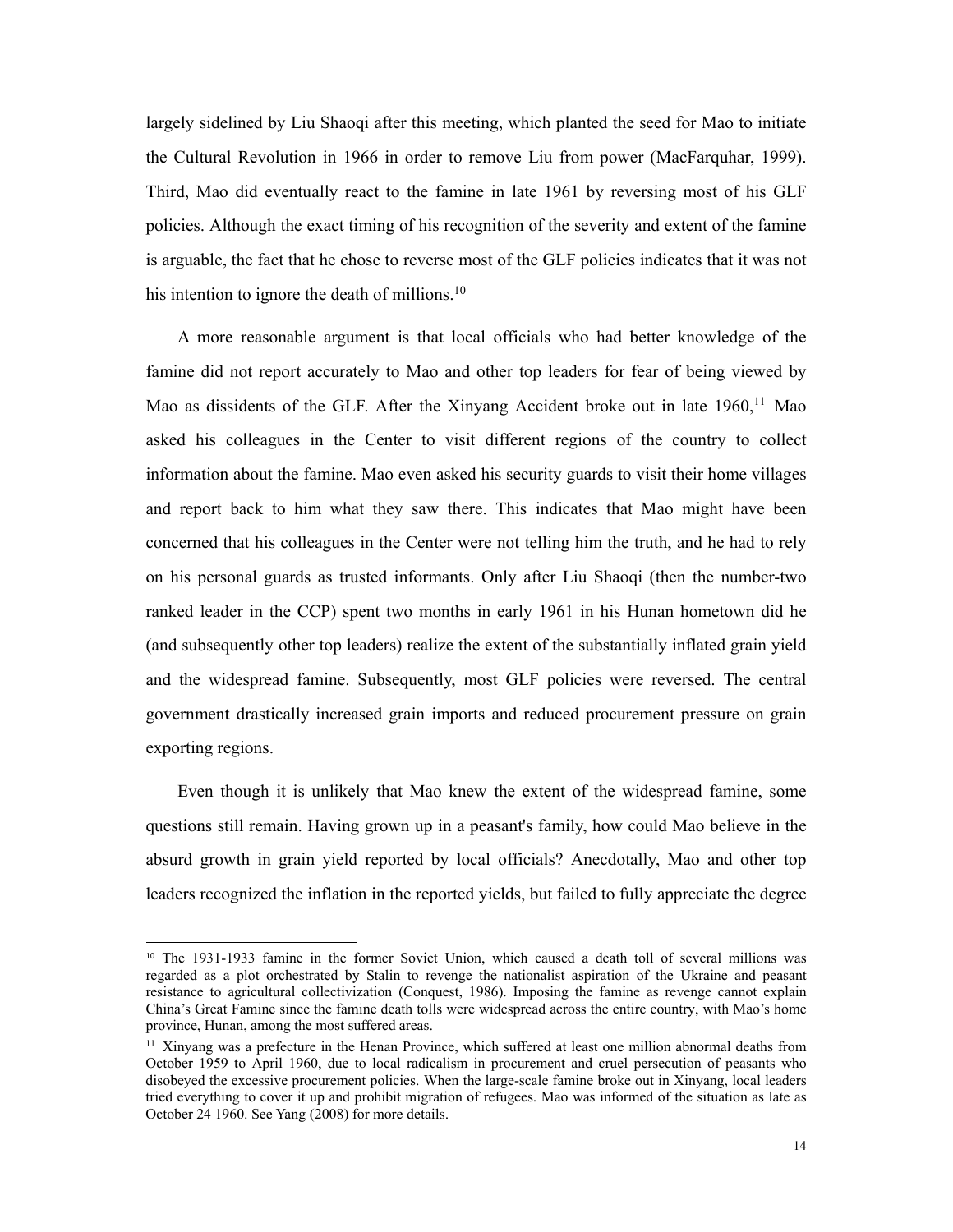of inflation.12 To some extent, Mao believed that some degree of regional competition in launching sputniks helped boost the national morale for the GLF. Wishful thinking and group think thus might have prevented him and other top leaders from systematically internalizing the inflation and accurately accessing the realistic situation on the ground—grain yield across the country had substantial drops rather than growing at rates less than reported by local officials.

### **C. Was the Grain Procurement System Too Rigid?**

1

The literature has highlighted the rigidity of the procurement system during the GLF period as an important cause of the Great Famine (Meng et al., 2015). The institutional rigidity originated from the necessity of supplying a huge volume of grain to cities every year and the need to serve the rapid industrialization instituted by the GLF. To fulfill this need, the Center set up procurement targets for each province with production capacity, based on projected grain output (which was heavily influenced by the output in the previous years), the overall plan for industrialization, and the convenience of transporting grain to other areas (areas near railroads and major rivers faced particularly high procurement targets). The Center made fulfilling the procurement targets a key political task of local officials, which motivated them even to sacrifice the bare minimum required grain to feed local peasants.

Although there is no doubt about the rigidity and inefficiency of the procurement system, it is important to recognize that the rigidity we observed during the GLF was rooted not from institutional inertia or overriding necessity, but from the lack of knowledge by the Center regarding the actual grain output at the local level. In order to differentiate between system rigidity caused by inertia and the lack of knowledge, we simply examine the yearly responses of grain procurement to output fluctuations from 1954 to 1962. In Figure 7, we provide scatter plots of excessive grain procurements against the change in grain outputs for each year from 1954 to 1962. Excess gain procurement is defined as the current year's procurement

 $12$  Mao's optimism about high grain yield was also confirmed by his close colleagues in the central government. On November 16, 1958, the vice premier Tan Zhenlin, who was in charge of agriculture, submitted a report to Mao about grain output in 1958. This report conservatively estimated the national grain output would be 425 million tons after explicitly taking into account output inflation at local levels, and guaranteed the output would be 375 million tons even in the worst case (Yang, 2008, page 939). The actual grain output in 1958 was only 200 million tons, according to a subsequent recalculation.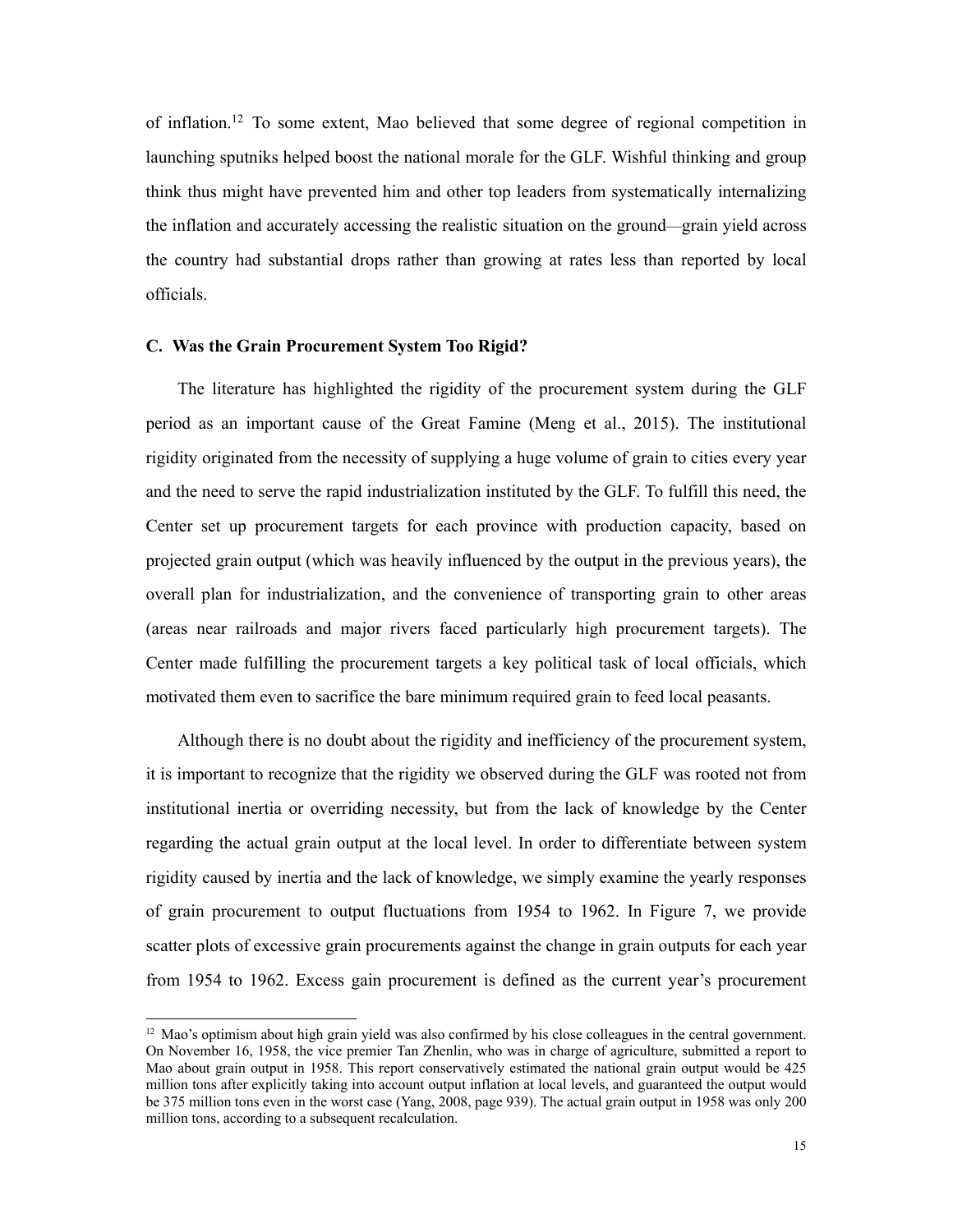minus the average procurement during 1955-1957.

Interestingly, there was a significantly positive relationship between excessive procurement and grain output change in all years except 1959 and 1960, the two peak years of the famine. This positive relationship suggests that an output drop in one province was usually accompanied by a reduction in procurement amounts. For example, in 1954 when several provinces (e.g., Hunan, Hubei, and Anhui) near the Yangtze River and Huai River suffered unprecedented flooding and large grain output drops, the procurement levels for the affected areas did decrease substantially.<sup>13</sup> Specifically, the procurement levels for the Hubei Province, which was among the most affected regions, decreased from 1.95 million tons in 1953 to 1.5 million tons in 1954 (China Ministry of Agriculture, 1990). In fact, as a province that regularly transferred grain to other regions,<sup>14</sup> Hubei received  $0.45$  million tons of inbound transfer after the flood. China was again hit by a large flood in 1956, and the affected provinces (e.g., Anhui and Hebei) received assistance from the Center in terms of inbound grain transfers and lower procurement obligations (China Ministry of Agriculture, 1990).<sup>15</sup> When Mao and the central government realized the extent of the famine in 1961, the procurement targets for most provinces were significantly adjusted downward. These observations suggest that the grain procurement system was able to react to fluctuations of grain output in different regions both before and after the famine when the Center was informed of the grain output drops at the local level.

There was a sharp change in the relationship between excessive procurement and grain output change in 1959 and 1960. The relationship in 1959 was even negative, albeit insignificant—the provinces that had larger output drops faced higher rather than lower procurements. The relationship became flat in 1960, indicating the continued lack of systematic relief to provinces that suffered great output drops. The stark rigidity displayed by the procurement system just during these two years, although not before and after the Great

1

<sup>&</sup>lt;sup>13</sup> Bo (1997, page 193) mentions that due to the unprecedented flooding of the Yangtze and Huai Rivers in 1954, grain procurement increased by about 3.5 million tons for those unaffected regions in order to aid the affected regions.

<sup>&</sup>lt;sup>14</sup> In 1953, Hubei transferred 0.37 million tons grain to other regions.

<sup>&</sup>lt;sup>15</sup> Hebei's procurement level decreased from 1.65 million tons in 1955 to 1.25 million tons in 1956. The procurement level for Anhui decreased by 0.87 million tons from 1953 to 1954 and its outbound transfers by 0.34 million tons.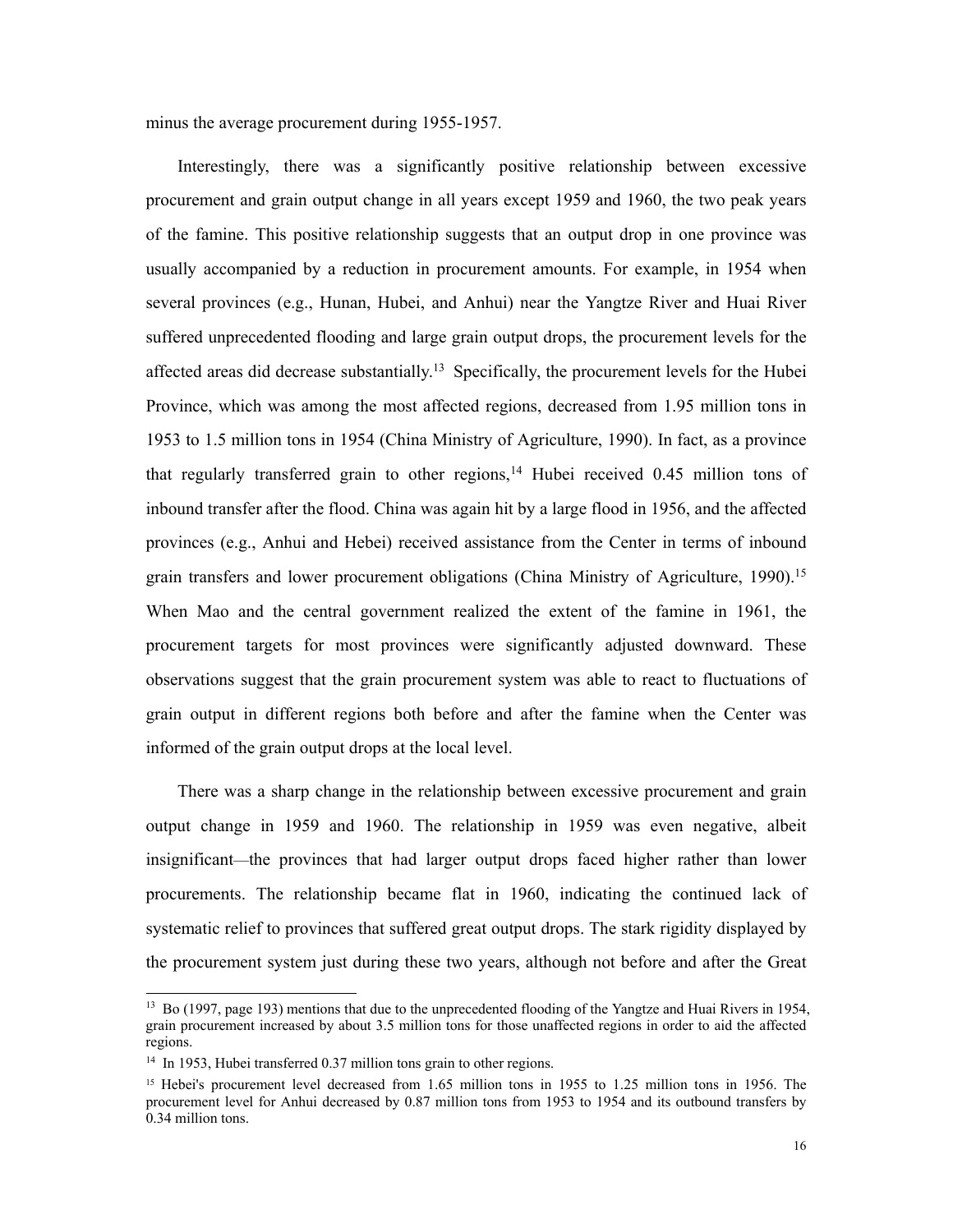Famine, shows that there was a particular reason driving the observed rigidity of the procurement system in this period. As we have argued and will show more systematically, the reason is related to the lack knowledge by the Center about the famine.

## **III. Empirical Design**

Our central hypothesis is that information distortion in China's government hierarchy during the GLF was critical for causing the lack of knowledge by the Center about the grain output drops and the widespread famine across the country in 1959-1961. We argue that information distortion contributed to the famine in two ways. First, the inflated grain yield reported by local officials in 1958 and 1959 misguided Mao and the Center into believing that China had achieved an unprecedented high level of agricultural production, which fueled their optimism so as to raise the already-high targets for grain procurement, industrialization, and urbanization. Second, when the actual grain output fell sharply in 1959 and 1960 and the famine set in, the Center was unaware of the grave situation until the end of 1960. Different from the Center, local officials had better knowledge, but chose to hide the actual situation of output declines and ongoing famine from the Center. In the meantime, they took actions within their control to alleviate the catastrophic famine by increasing sell-back grain to rural areas. It is our objective to identify the information gap between the local officials and the Center in terms of their knowledge of the famine.

The key challenge for our empirical test is how to measure the information gap regarding the famine between the Center (especially Mao) and local officials. We do not have any direct observations about whether Mao knew what went on at the local levels in 1959 when over three million people quietly died of hunger. It is even harder to pin down the information set of local officials regarding the famine. To confront this challenge, we rely on indirect inferences based on information revealed through actions, taking advantage of the institutional features of the grain procurement system used at the time.

## **A. Grain Procurement System**

As an agriculture-intensive country in early 1950s, China needed to extract as much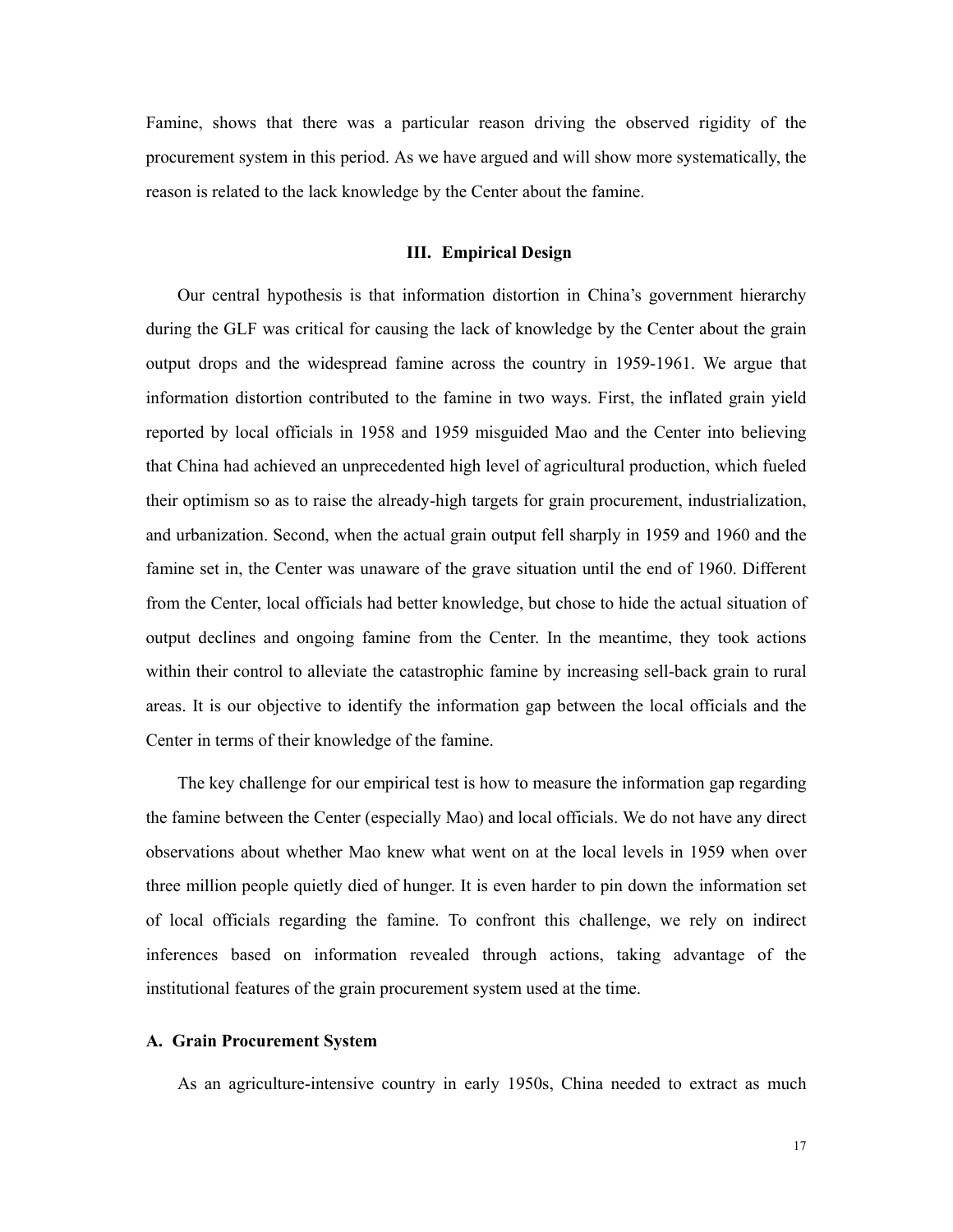agricultural surplus as possible from peasants to speed up its industrialization. To achieve this goal, China instituted a system of "*unified procurement and sales*" (*tonggou tongxiao*) in 1953. Under this system, the state, as the sole buyer and seller of grain, controlled the production, distribution, and consumption of all grain. All private grain markets were closed, and any sales outside the state system were strictly prohibited. Figure 8 illustrates how the system of "*unified procurement and sales*" worked. When grain was produced and harvested, peasants kept rations for their own consumption, seeds, and animal feed, paid agricultural tax, and then sold the surplus output to the state at prices specified by the central government.

The procurement typically accounted for nearly 30 percent of the total grain output during 1953-1957. A significant part of the procured grain for grain-surplus provinces was transferred to other provinces with food shortages. We call this "grain transfer." China also exported grain to overseas markets in exchange for machinery and equipment. After grain transfers and exports, the excess procured grain would be allocated to urban and rural areas within the province. The amount of grain allocated to urban areas depended upon the need in these areas driven by the pace of industrialization and urbanization. In any case, assuring the food supply to cities had been a top priority of the state grain policies.

The grain allocated back to rural areas, the "sell-back grain," fed those peasants who lacked a food supply for a variety of reasons, such as planting cash crops, engaging in fishing, forestry, or animal husbandry according to the state plan, or suffering from poverty or natural disasters. The sell-back grain accounted for over 40 percent of the annual grain yield and covered about 200 million of the rural population in the late 1950s, incurring a heavy burden on the state (Yang, 2008; Bo, 1997). By employing and thus feeding more urban workers due to the push for rapid industrialization, the state tried to restrict the amount of sell-back grain to the minimum level. Absent an emergency, such as flood, drought, or over-procurement, sell-back grain would be kept at a relatively stable level. Therefore, large year-to-year variations in sell-back grain prior to the GLF were mainly driven by bad weather or over-procurement (Li, 1981; Bo, 1997).

Grain stock played an important role in buffering shocks to grain consumption, production, and distribution. Since the early 1950s, the state made great efforts in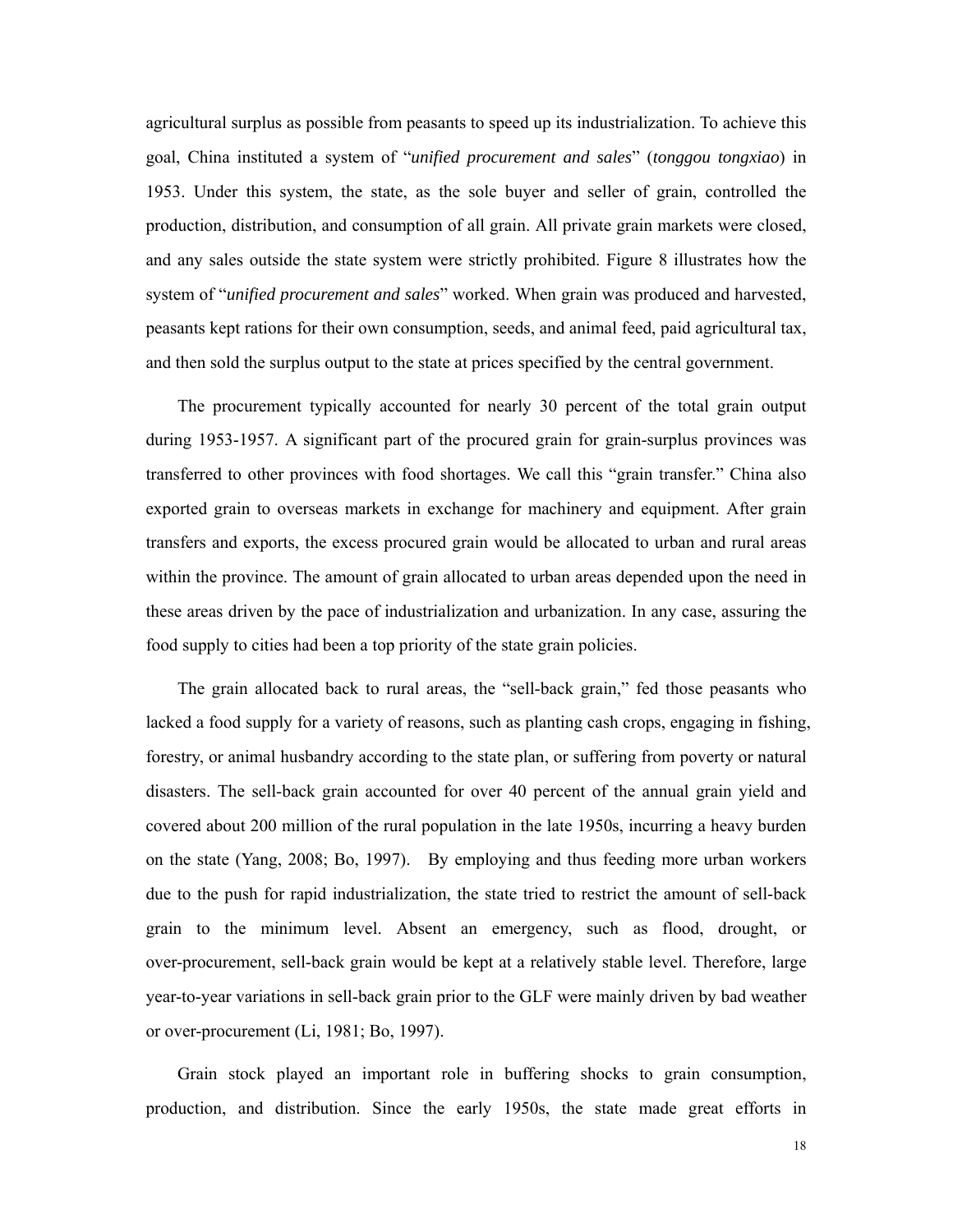constructing new granaries around the country. Although grain stored in the granaries was in principle subject to the control of the central government, daily management of all granaries dispersed across the country were delegated to local officials, and the central government did not have any directly managed granaries. Because it was difficult for the Center to closely monitor and track the daily flows of grain in and out of local granaries, local officials, acting as gatekeepers of the national granaries, had significant discretion over the stock of grain in their jurisdictions. Anecdotal evidence shows that during the GLF, without notifying the central government, local officials channeled part of the grain stock to aid hungry peasants in areas severely affected by the famine (Li, 1981). This was particularly the case during the GLF period when the grain output declined sharply after 1958 but the procurement burden remained extremely heavy.

The amount of procurement linked to grain output in a certain region was a critical issue in the unified procurement and sales system. In the early years of the regime, there was too much arbitrariness in setting the ratio of procurement by local governments, which resulted in widespread complaints from peasants. In order to encourage peasants to produce more grain, the central government instituted a policy of "three quotas" in 1955 to pre-specify grain output targets, procurements, and redistribution in a three-year period. According to this policy, for every piece of arable land, a regular grain output would be estimated based on the yield in previous years and fixed for the next three years. The amount of procurement would accordingly be fixed in proportion to the regular grain yield. If the actual output exceeded the regular yield, peasants did not need to sell more than the pre-specified amount to the state.

The policy of "three quotas" operated from 1955 to 1957, but it changed in 1958 due to the inception of the GLF. The amount of procurement would be based on the estimated grain output for the coming year, rather than a pre-specified regular grain output. As there was a spurt of inflation in grain targets at the local levels during the GLF, this policy shift implanted an institutional root for excessive procurement. Nevertheless, as we will show later, the procurement system was still able to respond to shocks to grain demand and supply, conditioned on the central government's being well informed of the shocks.

In 1958, as part of a large-scale decentralization wave in the GLF period, the previously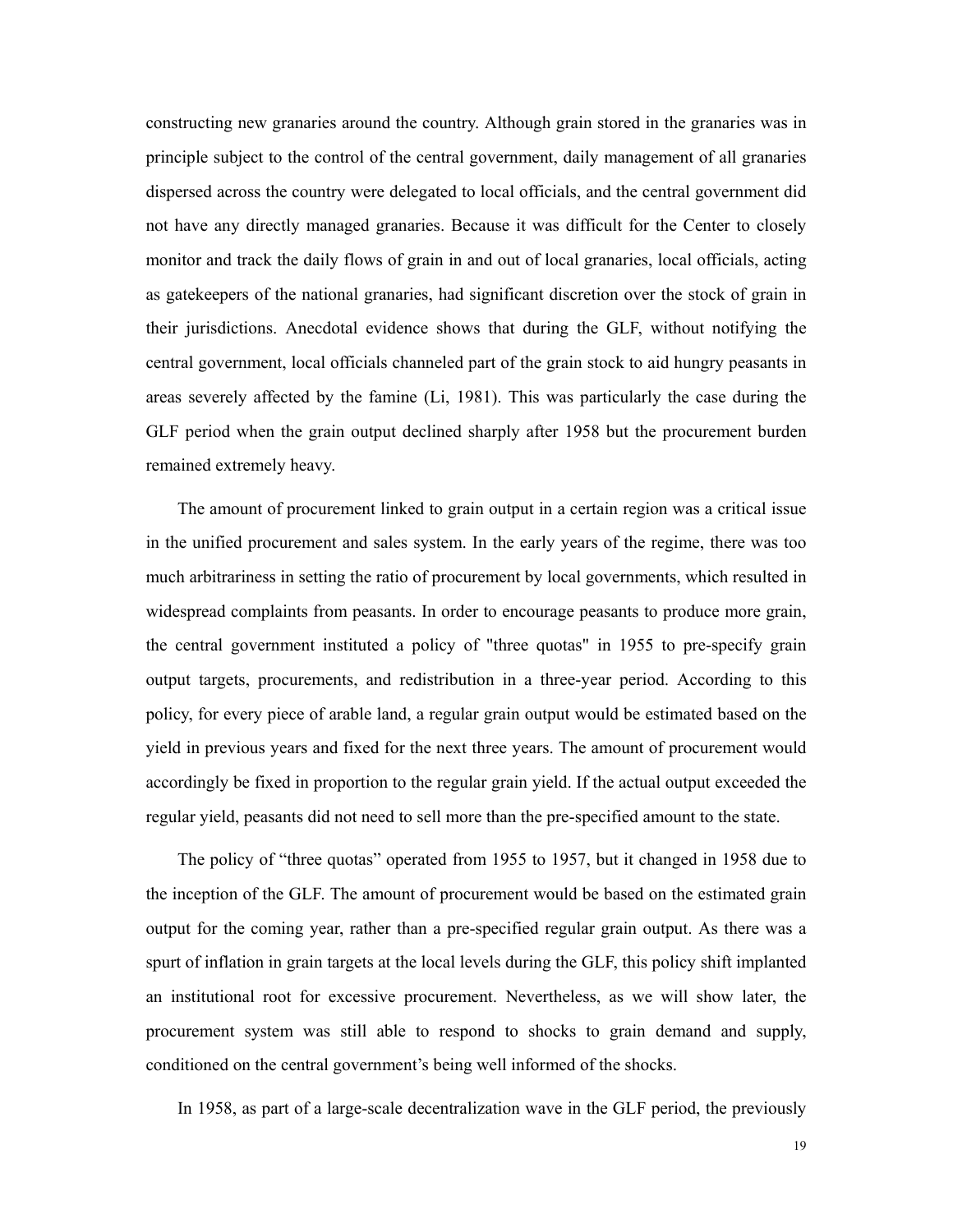centralized grain management registered a drastic change, delegating more authority to local officials. Previously, the central government directly controlled levels of grain procurement, sell-back, and transfer for each province. In the "grain subcontract system," the central government only requested provincial governments to be responsible for the *net* volume of grain procurement transferred to the central government and delegated the management of intra-province procurement and sell-back to provincial governments. For provinces that regularly needed grain transfers from the central government, the subcontract system implied a fixed amount of transfer committed by the central government, and unless some catastrophe occurred, these provinces had to rely on their own grain in the event of a food shortage. The net volumes of grain procurement and transfer were specified on the basis of the 1957 levels. The shift to the grain subcontracting system seriously undermined the ability of the central government to directly determine food availability and consumption at the local levels, which created an information gap about the severity of the famine.

### **B. Revealed Knowledge**

The institutional details described in previous sections provide important clues on measuring knowledge of the Center and local officials regarding the famine. Under China's procurement system in the 1950s, the procured grain was used for intra-province distribution (including distribution to urban residents and redistribution as sell-back grain to peasants in rural areas), inter-province transfer, and export to foreign countries. The leftover, if any, would be stored in the granaries managed by local officials on behalf of the central government. The control rights of the intra-province grain distribution, which were originally held by the Center prior to 1958, shifted to provincial governments during the GLF. However, the inter-province grain transfers and grain exports to foreign countries had been firmly controlled by the central government at all time, even under the grain subcontract regime during the GLF, under which the central government only cared about the net contribution of grain procurement from provinces to the central government. Although formal control over grain granaries formally belonged to the central government, local officials had *de facto* power as gatekeepers. The fact that the different uses of the procured grain were subject to control of the government at different levels helps us to infer information regarding the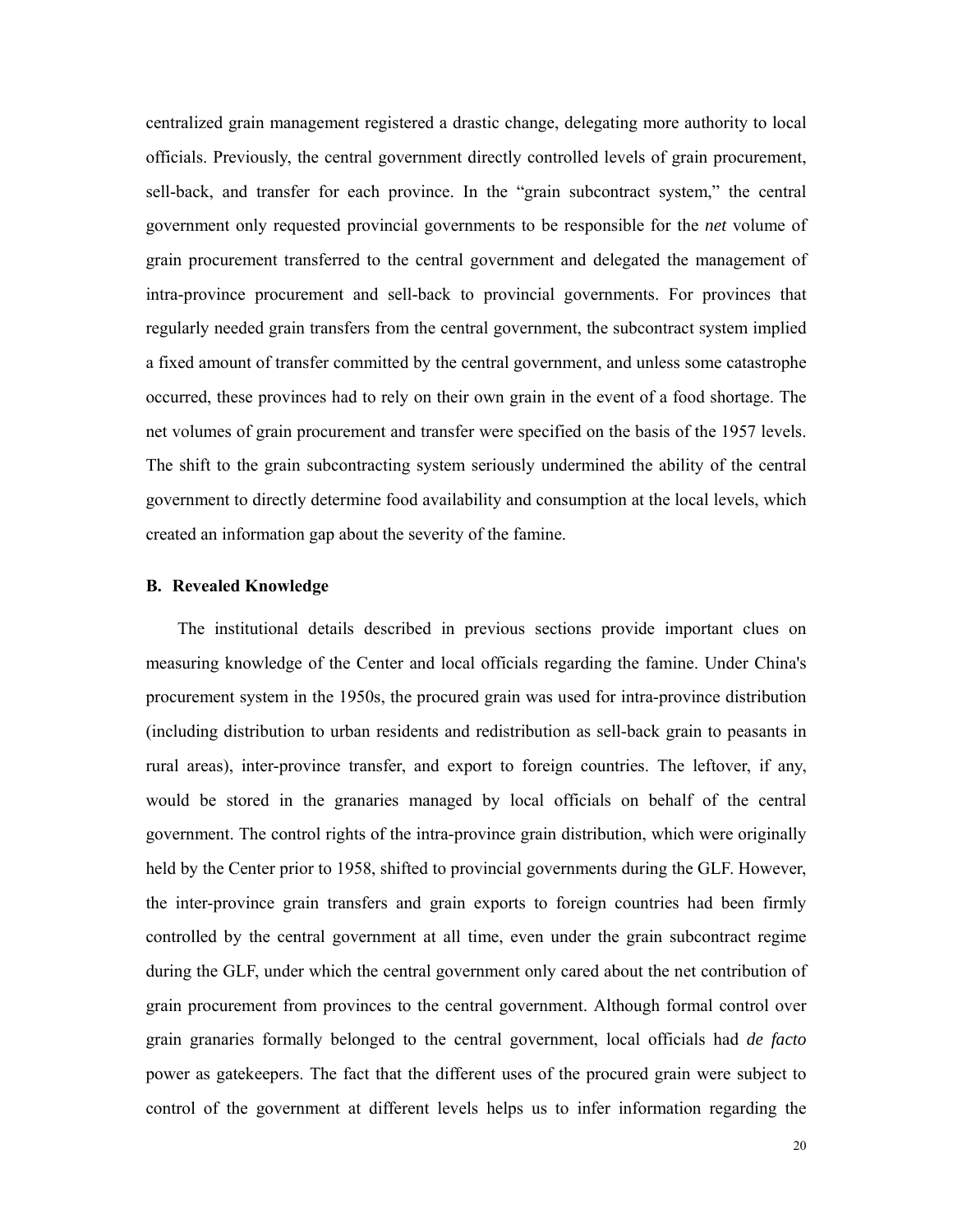famine held by the Center and local officials.

Our analysis builds on the premise that the Center would adjust grain procurement requirements of a province if it was sufficiently informed of an ongoing famine in the province. As we argued earlier, Mao and the Center could not ignore the deaths of millions even if the situation could help to advance the GLF. Indeed, as showed before, the Center had adjusted inter-province transfers in response to unfavorable grain production shocks in some regions, such as during the flooding in 1954 and 1956. Thus, the information held by the Center regarding the famine can be inferred from the response of the net grain transfer from a province to the severity of the famine.

It is reasonable to infer that the Center was unaware of the famine if the net grain transfer out of a province was not responsive to the severity of the famine in the province. For this inference to hold, we also need to assume that the Center was able to transport grain to areas in need in a timely manner during the GLF period. Otherwise, the lack of response to the famine was not due to the lack of information, but due to the lack of capacity to react to the famine. This assumption should easily hold given the fact that in 1958 China already had established a central-planning economy following the model of the Soviet Union, with at least five years of building and exercising its capacity to allocate and transport materials, industrial products, and grain across regions. Actually in 1961 when the government fully mobilized its capacity to relieve the famine, the excess death toll declined sharply from 10.12 million in 1960 to 2.12 million. This testifies to the capacity of the Chinese government to react to the famine when it became informed.

It is more challenging to infer the information held by local official regarding the famine. Our identification strategy builds on variations in the sell-back grain to rural areas chosen by officials of a province in response to the famine severity in the province. This strategy is motivated by the following considerations. First, as previously explained, due to China's industrialization strategy and an imbedded urban bias in grain distribution, the amount of sell-back grain to rural areas was restricted to the minimum level and was stable in the absence of catastrophe.<sup>16</sup> In other words, in normal circumstances, we would not expect any

1

<sup>&</sup>lt;sup>16</sup> In our subsequent analysis, we will control for provincial population size to capture the effect of increased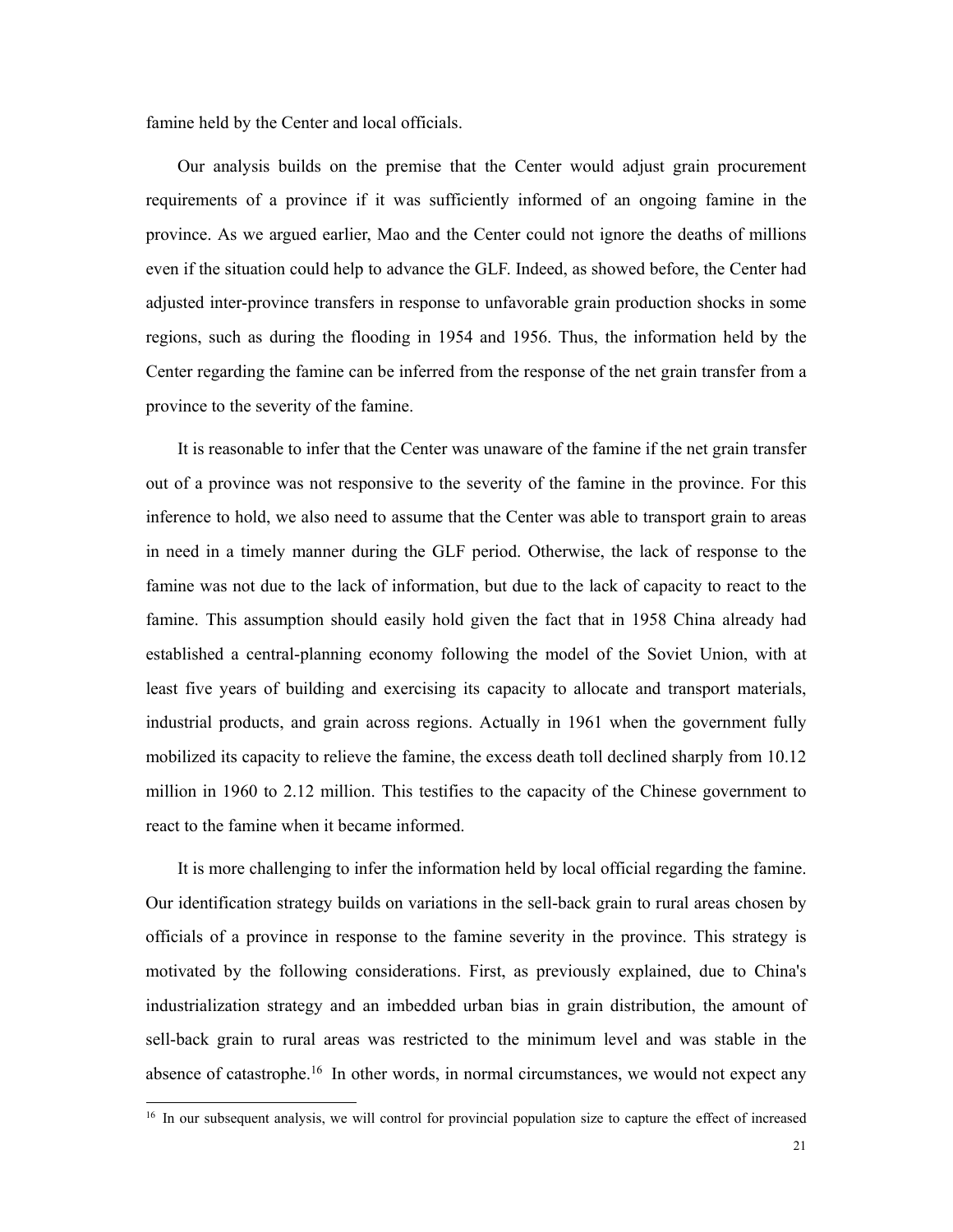significant variation in sell-back grain, otherwise it would signal an abnormal situation in rural areas, such as severe grain shortage and famine.

Second, during the famine period, rural areas suffered from much more severe malnutrition than urban areas and endured most of the abnormal deaths across the country. If provincial officials wanted to relieve the famine, the most effective way to save lives was to distribute sell-back grain to the most affected rural areas.

Lastly, local officials had the control necessary to reallocate procured grain to aid rural areas. Note that prior to 1958, grain sell-back in each province was subject to the direct control of the central government, which left little room for provincial governments to respond to local emergencies. Instead, provincial officials needed to request permission from the central government in order to allocate more sell-back grain. The grain subcontract system instituted in 1958 granted provincial officials the *full* freedom to make their own decisions about the distribution of the residual grain, including reallocating sell-back grain to rural areas, *after* fulfilling the pre-specified contributions to the central government.<sup>17</sup>

Motivated by these observations, we argue that any significant variation in sell-back grain to rural areas could reveal critical information held by provincial officials regarding the severity of the famine in rural areas. Specifically, we examine whether there was a positive correlation between the amount of sell-back grain and the severity of famine across provinces in each of the years during the famine period, e.g., whether provinces that suffered more severe famine also provided more sell-back grain to rural areas. A positive correlation would indicate that provincial officials were aware of the famine and used allocation of sell-back grain under their control to relieve the famine in rural areas.

One might argue that although local officials could use their control to reallocate procured grain as sell-back grain to rural areas to relieve the ongoing famine, the Center would be able to observe the increased sell-back grain and thus detect the famine even if local officials did not directly report the famine to the Center. According to later comments

1

rural population on the quantity of the sell-back grain.

<sup>&</sup>lt;sup>17</sup> Those provinces that regularly needed grain transfers from the central government also had the freedom to distribute the grain received from the central government within the province. The only difference from pre-1958 was that those provinces could not request more from the center except under severe emergencies.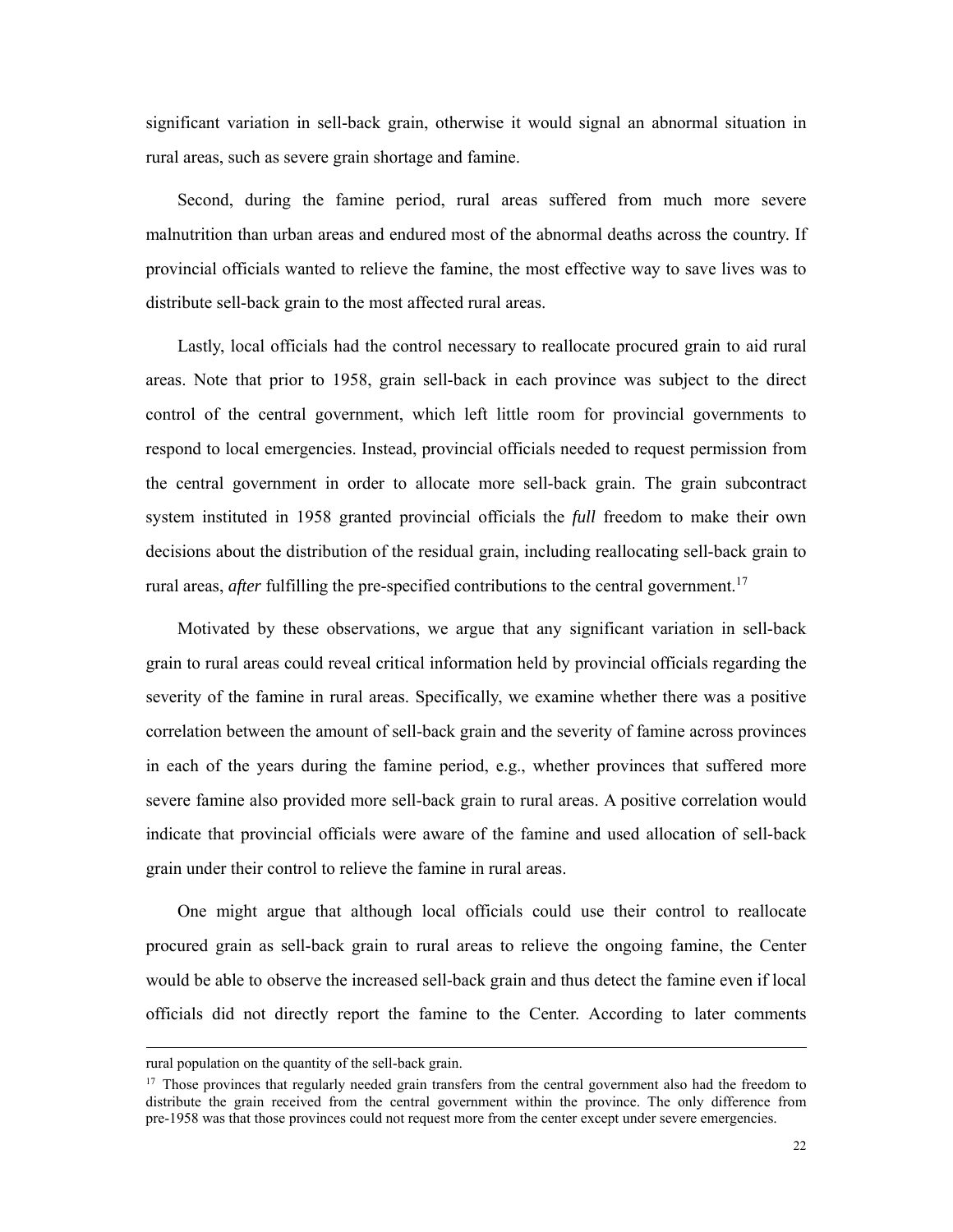provided by Li Xiannian, who was the vice premier in charge of economic planning during the famine period, it was common for local officials to use grain stored in local granaries without notifying the central government (Li, 1981). This means that local officials misreported to the Center the grain stock in local granaries controlled by them. In doing so, local officials had to face potential penalty if the Center discovered the unreported allocation of sell-back grain and the misreported grain stock. As a consequence, the amount of sell-back grain privately allocated by local officials could not have been sufficient relative to the substantial need for grain in the most affected rural areas. Nevertheless, the detection of a statistically significant correlation between the amount of sell-back grain and famine severity would provide evidence for knowledge of local officials about the famine.

In sum, we examine whether there were different patterns in grain transfers and sell-back within provinces with respect to the severity of famine during the famine period. The difference in these patterns reflects different actions taken by the central and local governments during the period, which in turn reflects their knowledge of the severity of the famine across the provinces.

### **C. Data and Variable Definitions**

The Great Famine is still a politically sensitive issue in China, and therefore we face a well-known challenge in obtaining complete and reliable data on grain output, procurement, and population death rates during the famine period. Our general strategy is to use multiple measures constructed from different public sources. Thus, even if one is concerned by the data from some of the sources being potentially unreliable, the multiple measures allow us to cross-check them, and the overall results derived from these measures should be robust to such concerns.

Specifically, we collect data on provincial population, grain output, procurement, and distribution during 1954-1966 from the following sources. The data on provincial population come from the *China Statistical Yearbook* (1982) published by the National Bureau of Statistics (NBS); the data on total population and the ratio of urban population come from *A Compilation of Historical Statistical Data of Provinces, Autonomous Regions, and*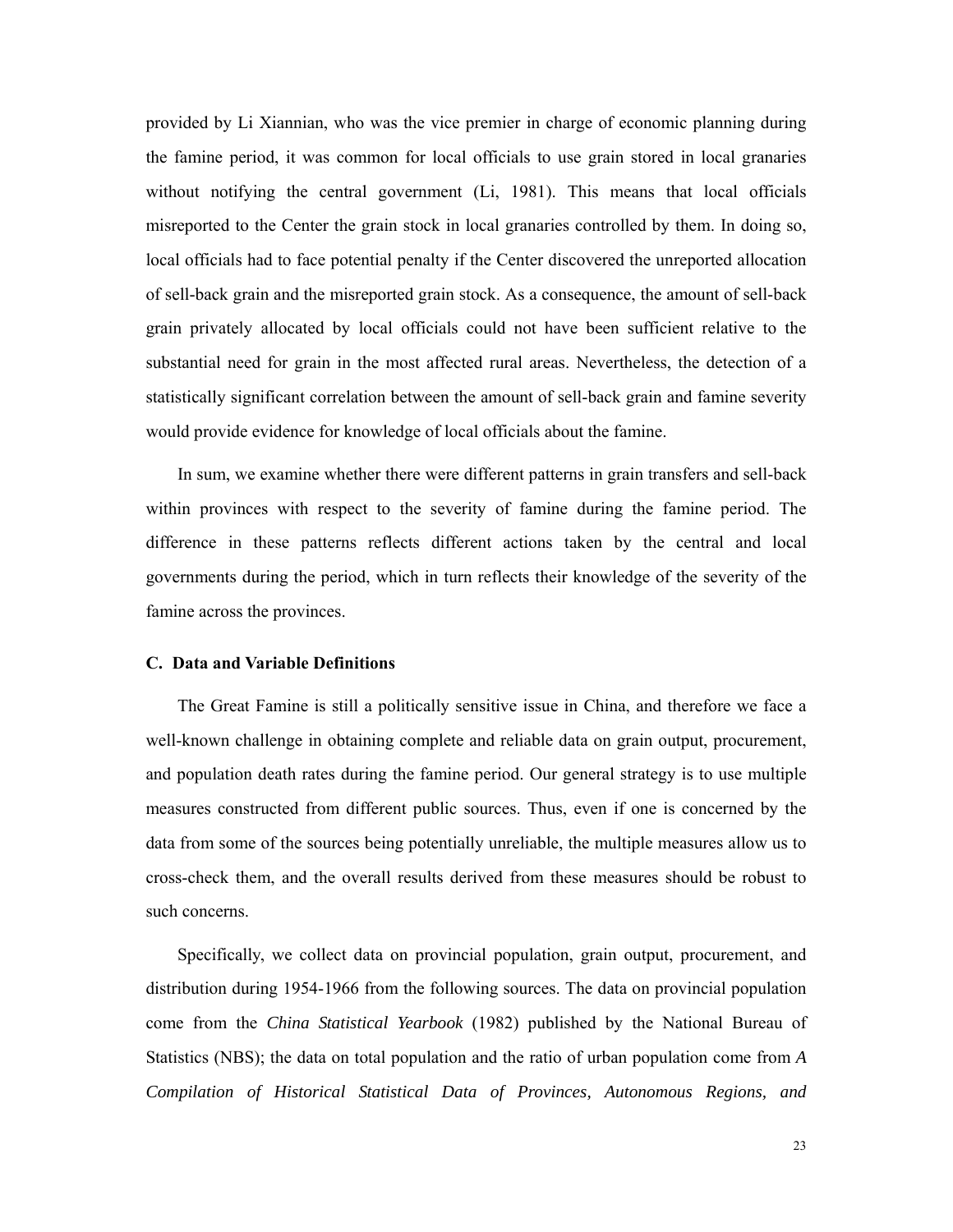*Municipalities* (1949-1989) published by the NBS; the data on grain output, procurement, and stock and areas sown with grain come from *Agricultural Economic Data* (1984) published by the China Ministry of Agriculture in 1990.

We use four measures of famine severity. The first measure is the reduction in grain output in each year during the famine period of 1959-1961. This variable, denoted as "*excess grain output,*" equals the yearly grain output minus the average yearly output during the pre-GLF period of 1955-1957. It is important to bear in mind that the grain output data we use are based on actual output data corrected for reporting inflation after the GLF. According to Xue Muqiao, then-director of the National Bureau of Statistics, grain output data had been recalculated and adjusted in the aftermath of the famine (Xue, 1996, page 192). Thus, this grain output measure is not what the central government had observed during the famine period; otherwise, the ongoing famine would have been immediately detected.

The second measure is excess death rate, which equals the provincial excess death rate in each year during 1959-1961 relative to the average yearly death rate during 1955-1957. The calculation of this variable is based on the population data reported by the NBS in 1983. This measure, denoted as "*excess death rate (NBS),*" has commonly been used as a proxy for famine severity in the existing literature, e.g., Lin (1990), Chen and Zhou (2007), Kung and Chen (2011). It is again useful to bear in mind that the population death rate data were compiled long after the famine and were not available to the central government during the famine.

The third measure is excess birth-cohort size in each year of 1959-1961 based on the *1990 China Population Census*. Meng et al. (2015) were the first study to use birth-cohort size during the famine as a measure of famine severity. Figure 9 shows the cohort size by birth year from 1950 to 1990, based on 1990 Population Census. It is clear that the cohort size shrank dramatically during the famine years compared with other years before or after the famine. We follow their study to construct excess birth-cohort size, which equals cohort size minus the average cohort size in 1955-1957. This measure, which we denote "*excess birth-cohort size,*" is highly correlated with the *excess death rate (NBS),* with a correlation of -0.46 during the famine period.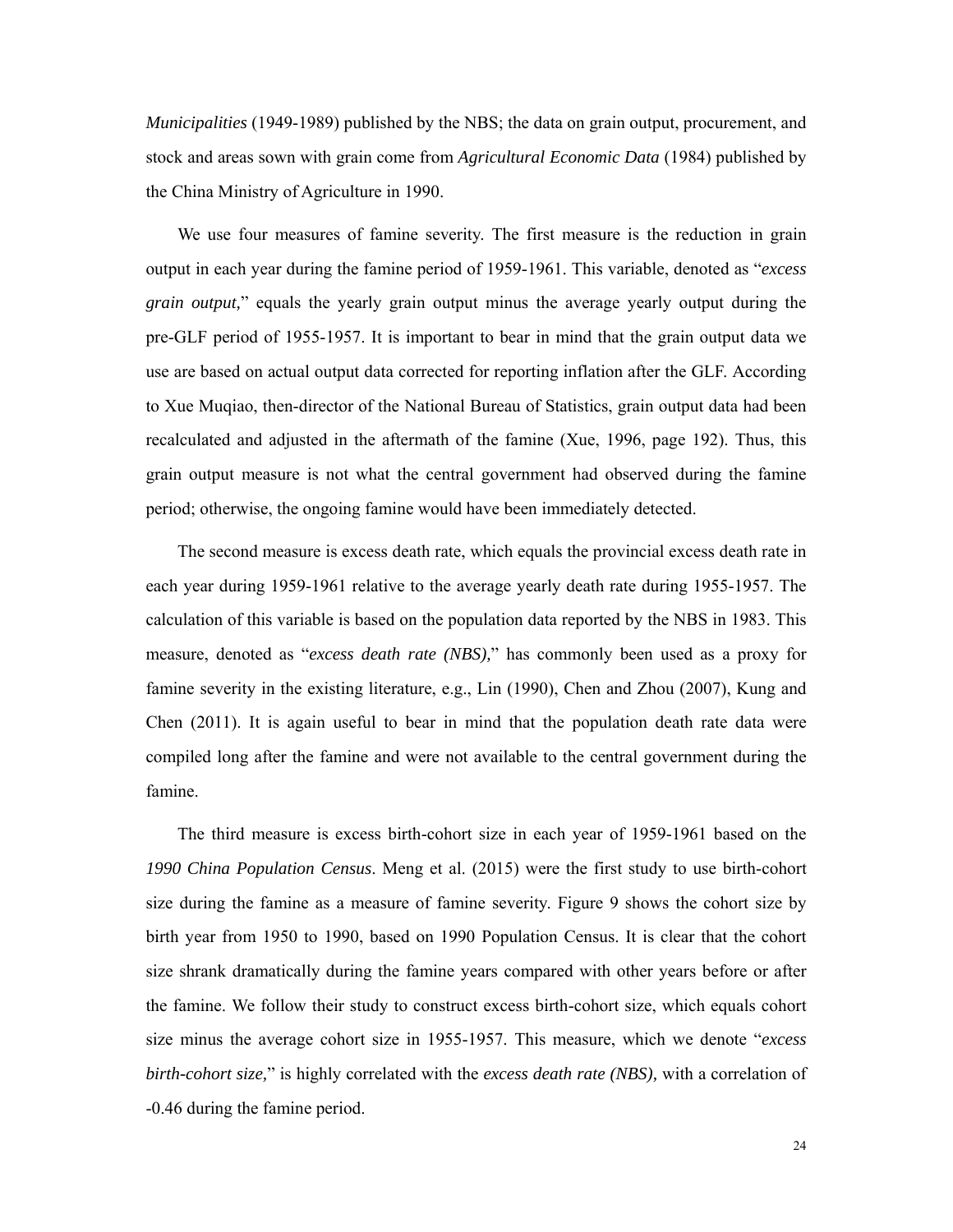The last measure is the excess death rate of children age one to six, which is calculated from a unique fertility survey on Chinese women taken in 1988. We denote this measure as "*excess death rate (Survey).*" This survey sampled 0.2 percent of all married women born between 1931 and 1973—about 460,000 women. The survey asked each of these women to review her childbearing history up to 1988, including the information on the number of failed births and deceased children. In order to avoid the potential confounding factors, we will restrict the sample of excess death rate from the survey to the women experiencing their first birth no earlier than 1949, the year the People's Republic of China was established. This implies the earliest year we can observe the death of six-year-old children in the sample is 1955. Therefore, the sample of excess death rate from the survey will start in1955.We also include the ratio of CCP members over the total population in each province to measure provincial political radicalism. According to Yang (2001), the proportion of CCP members in a region is one of the determinants of political radicalism during the GLF. This variable is available only for 1956.

#### **IV. Empirical Results**

Following the empirical strategy outlined in Section III, we use the province-level panel data to examine how the net grain transfer, sell-back grain, and grain stock in local granaries responded to the famine severity during the famine years relative to non-famine years.

We adopt the following regression specification:

$$
y_{it} = \alpha + \sum_{s=1954}^{1966} \beta_s f a \min e_{it} \times I_s + \lambda X_{it} + \delta_i + \eta_t + \varepsilon_{it}
$$
 (1)

where  $y_i$  is the dependent variable of interest in province *i* in year *t*. The sample period is from 1954 to 1966 except for excess death rate (Survey) starting from 1955. We examine several dependent variables: the net grain transfer from a province, the sell-back grain to rural areas in a province, and the grain stock level in local granaries of a province. In order to capture the "abnormal" changes of these dependent variables during the famine period, we will construct excess levels of the grain transfer, sell-back to rural areas, and stock by subtracting their mean levels during 1955-1957. The independent variable *famine*it represents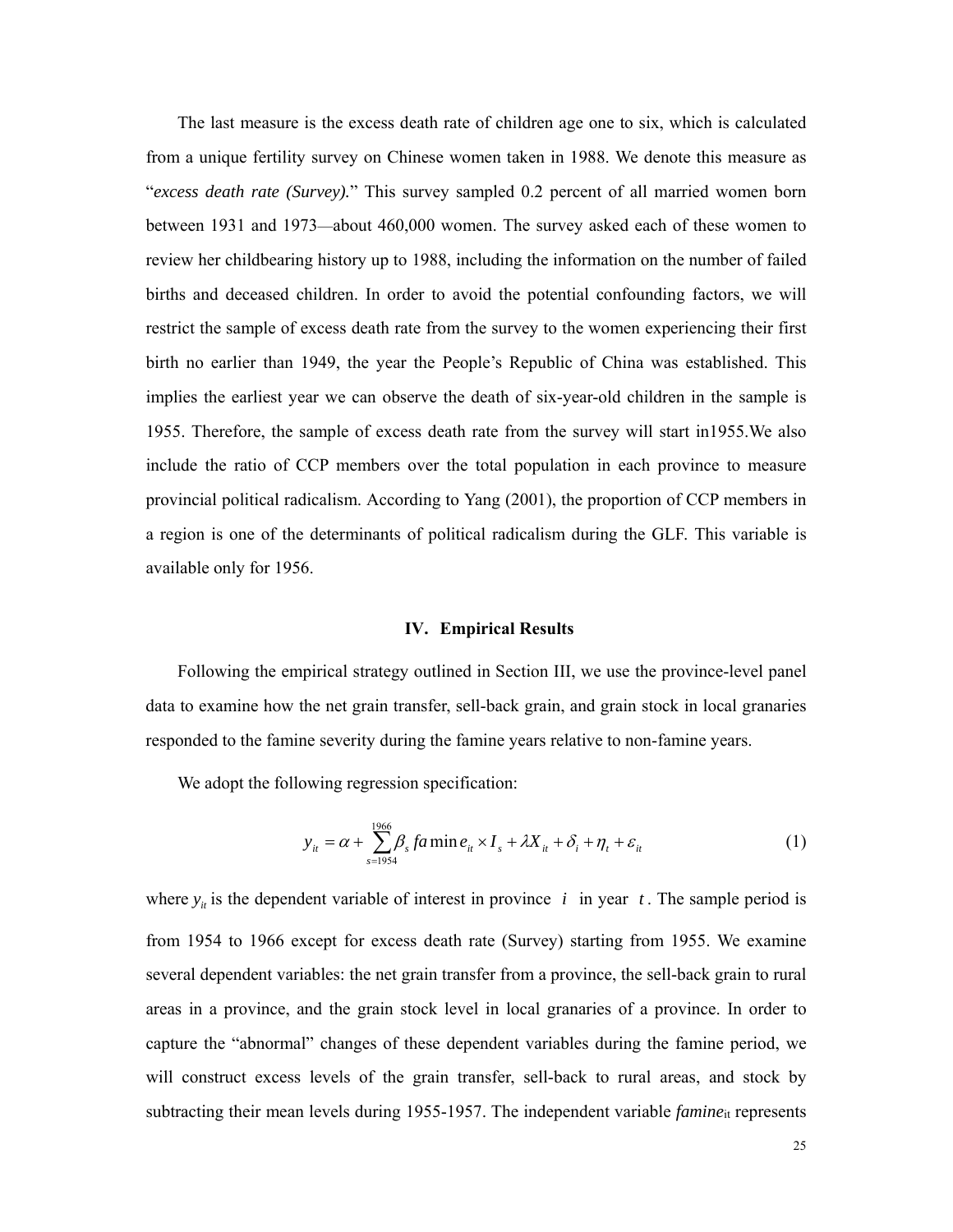the famine severity measured by the aforementioned proxies;  $X_{it}$  is a set of control variables, such as the logarithm of provincial population, urbanization ratio, and the logarithm of grain procurement. We also control for the province and year fixed effects  $(\delta_i$  and  $\eta_i$ ). We are particularly interested in a set of interaction terms between the provincial famine severity measure *famine*<sub>it</sub> and year dummies  $I<sub>s</sub>$  ranging from 1954 to 1966, as their estimated coefficients indicate when and how the dependent variable, such as net grain transfer, sell-back grain to rural areas, and grain stock of a province, responded to the famine severity at the province level across years, especially in the famine years from 1959 to 1961.

Table 4 reports the regression results based on equation (1). The dependent variable is the excess grain transfer out of a province. We use the aforementioned four measures of famine severity as the independent variables: *excess grain output, excess death rate (NBS), excess cohort size,* and *excess death rate (Survey)*. Because the magnitude of excess grain output and excess cohort size move in the opposite direction of famine severity, we multiply them by (-1) to facilitate our interpretation of the coefficients. We use the same normalization for these two variables throughout our analysis.

Columns (1) and (2) report the results using *excess grain output* as the measure for famine severity. The difference between these two columns is whether the impact of radical policy, which is measured by the interaction between the ratio of CCP members in 1956 and year dummies, is controlled or not. Several interesting findings emerge. First, Column (2) shows that in 1959, the more severely a province experienced a grain output drop, the more the central government demanded excess grain transfer from the province. This unusual relationship between grain transfer and output drop across provinces in 1959 is consistent with the plot in Panel (f) of Figure 7 and indicates the lack of knowledge by the central government regarding the grain output drop at the province level.

Second, the excess grain transfer does not respond in any significant way to the output drop in 1960 either, when the famine was most severe and ten million people died of hunger (Figure 3). Third, the significant response of excess grain transfer to famine severity shows up only after 1961: the provinces that experienced greater grain output drops transferred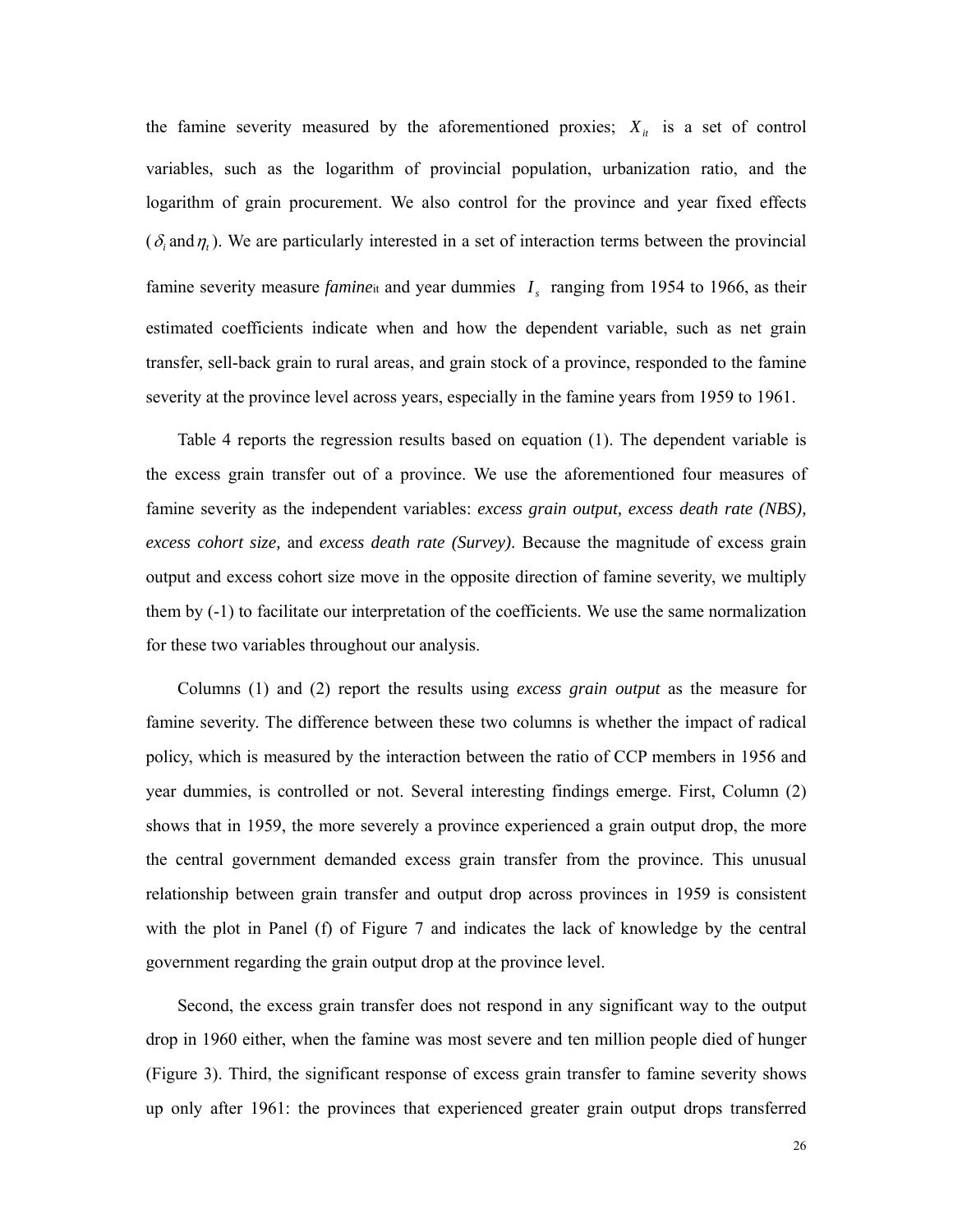significantly less grain to the central government, suggesting that the Center started to systematically respond to grain output drops and the famine across the country only in 1961.

Fourth, Columns (1) and (2) also show that the excess grain transfers significantly declined in response to output declines in 1954 and 1956. This result is consistent with our earlier discussion that during these two years, several provinces along the Yangtze River experienced severe flooding and grain output drops, and that the central government did react to the emergencies by reducing grain transfers from these affected provinces. The contrast between the significant responses in 1954 and 1956 in grain transfers to output drops, and the lack of response in 1959 and 1960 vividly demonstrates that the grain procurement system was flexible during the years before the GLF but became insensitive to local grain output drops during the GLF. This supports our key hypothesis that the misinformation of inflated grain outputs reported by local officials had prevented the Center from recognizing the severe grain shortage and the grave famine conditions at the province level.

Columns (1) and (2) also report the effects of population size, urbanization ratio, and procurement level on excess grain transfers. The estimated coefficient of the logarithm of population size is significantly negative, implying that all other things being equal, a more populous province transferred less grain to other provinces. The degree of urbanization seems not to have significantly affected the amount of excess grain transferred. The amount of procurement has a significant and positive effect on excess grain transfer, which is quite intuitive.

We also use three other measures of famine severity: *excess death rates (NBS), excess cohort size (census),* and *excess death rate (survey)*, to repeat the regression specified in equation (1). The results reported in columns  $(3) - (8)$  of Table 4 are qualitatively similar, and the key patterns in the response of *excess grain transfer* to the famine are robust across these different famine measures. First, for 1959, there is a positive correlation of *excess grain transfer* out of a province with the famine severity experienced by the province. Second, there is significant response from *excess grain transfer* to famine severity no earlier than 1961.

Table 5 reports the results from estimating equation (1) by using sell-back grain to rural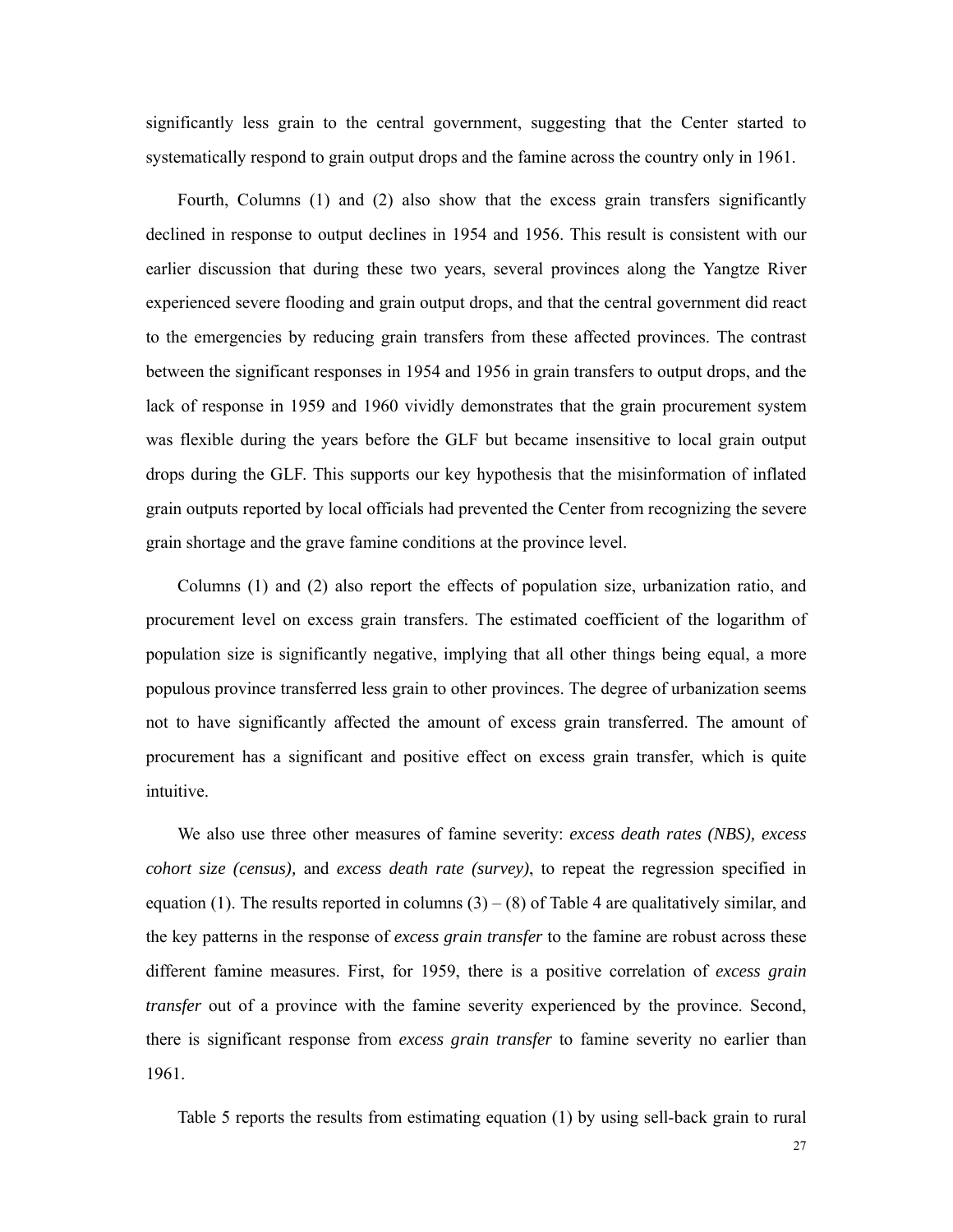areas as the dependent variable. In contrast to the lack of response in cross-province grain transfers to famine severity, excess sell-back grain to rural areas, which was controlled by local officials, exhibited significant and positive responses to famine severity at least two years earlier than excess grain transfers. Regardless of the measure of famine severity used in the regression, we find a consistent pattern that *excess sell-back grain* to rural areas is positively correlated with famine severity across the provinces in both 1959 and 1960, and even as early as in 1958 if we use *excess grain output* as a measure of famine severity.

Specifically, Columns (1) and (2) of Table 5 show that there is a significantly positive correlation of sell-back grain to rural areas with the famine severity measure derived from *excess grain output* in the pre-GLF years of 1954 and 1956 and in each of the GLF years of 1958-1961. In these years, local officials increased sell-back grain to rural areas in provinces that suffered grain output drops. The consistency between the responses of sell-back grain before and during the GLF periods is particularly interesting and is in sharp contrast to the aforementioned drastic change in the responses of grain transfers before and during the GLF periods. This contrast highlights the information gap between local officials and the Center: local officials were reasonably informed of the grain shortage within their provinces during the famine years of 1959 and 1960 and had responded to the grain shortage by allocating more sell-back grain to rural areas, while the Center was largely unaware of the situation and eventually responded to the grain shortage by reducing grain transfers out of severely affected provinces only in 1961.

Columns  $(3) - (8)$  of Table 5 report results from using three other measures of famine severity: *excess death rates (NBS), excess cohort size (census),* and *excess death rate (survey)*. Note that these measures are all based on death tolls and that the famine caused a substantial increase in the death tolls across the country only in 1959 (Figure 1). Across these death-toll based measures, there are consistently and significantly positive responses from sell-back grain to the famine severity across the provinces in both 1959 and 1960.

Table 6 reports results from examining the response of grain stock stored in provincial granaries to the famine severity. As explained earlier, while local granaries were supposed to be controlled by the central government, local officials maintained significant *de facto* power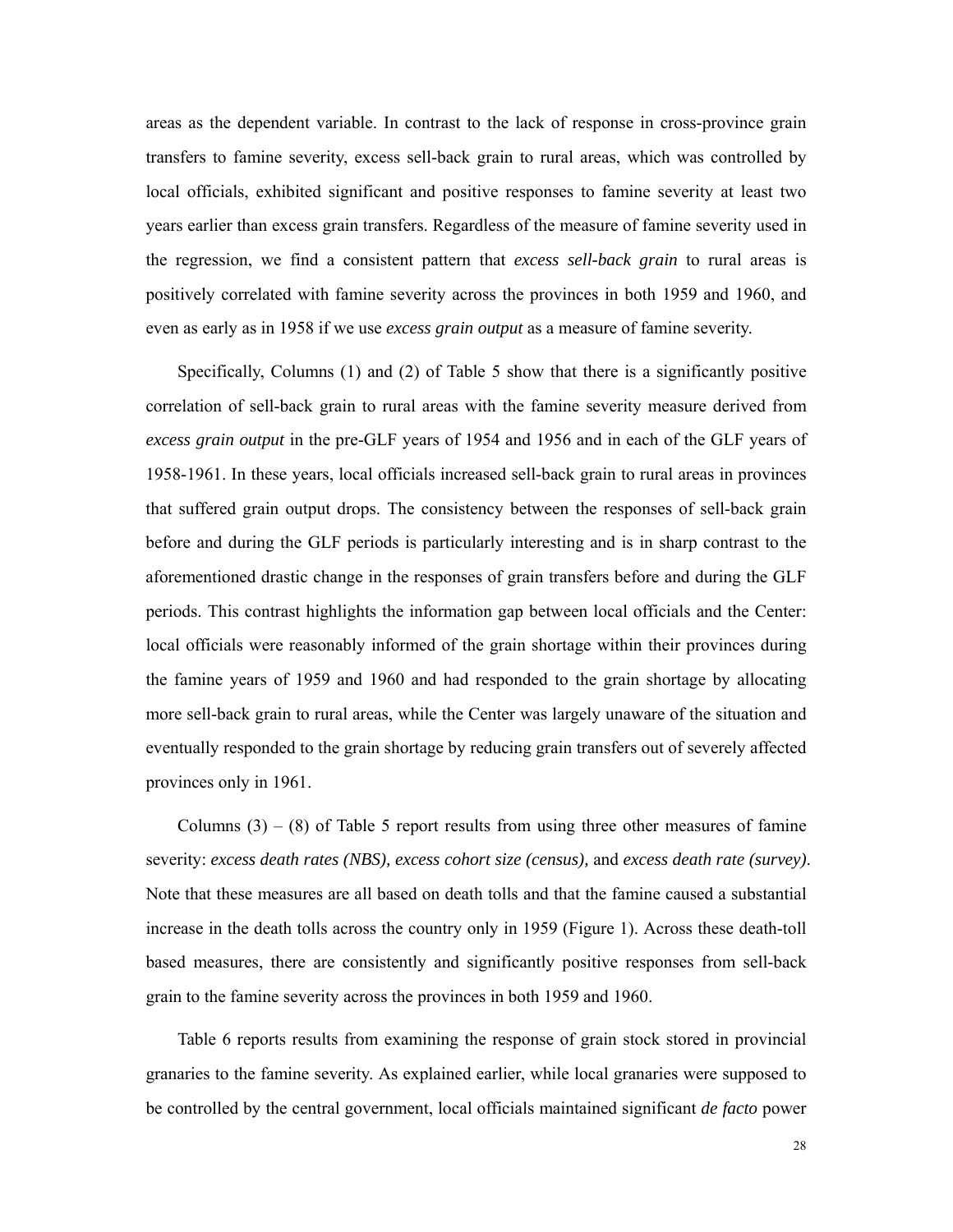over them. If we interpret the positive correlation between sell-back grain and famine severity as a sign of the responses of local officials to the famine, we should observe that the local grain stock fell as the sell-back grain increased as a response to the famine. Although there seems to be a mechanical relationship between grain output drops (or famine driven by grain shortage) and reductions in grain stock level, it is important to note that during 1959 and 1960 when grain output declined sharply, most local officials nevertheless reported "record-setting" grain yield to the Center and consequently had to submit increased amounts of grain under the procurement system, some of which should have been stored in the local granaries.

From Table 6, we see that regions with more severe famine (e.g., larger reductions in grain output or lower cohort size) experienced a larger reduction in local grain stock in 1959 and 1960. Some measures of famine severity show a positive response starting from 1958, as shown in Columns (1) and (2) of Table 6. We argue that the reductions in grain stock were likely used by local officials for increasing sell-back grain to rural areas. This result is thus consistent with the aforementioned finding in grain sell-back, which lends further support to our hypothesis that local officials reacted in 1959 while the Center was unaware of the grave conditions at local levels until two years later.

Although we treat the four measures of famine severity equally in Tables 4-6, there is a subtle difference between them in terms of information content and government response. We find from Tables 5 and 6 that both sell-back grain to rural areas and grain stock levels were more responsive to the grain output changes than to excess death rates no matter how they are measured. This is reasonable because grain output was more volatile than death tolls, and when the output fell, local officials would have observed it and followed up with timely local rescue efforts. Excess deaths were likely delayed. They were typically trigged by food shortages, albeit with a delay depending on various factors, such as household storage of grain and government relief efforts. The information on grain output and excess deaths was equally hard for the Center to obtain from local officials. This is why in Table 4 we find a lack of response from the Center to grain output declines and excess death rates during 1959 and 1960, even though local officials had started to aid rural areas most severely affected by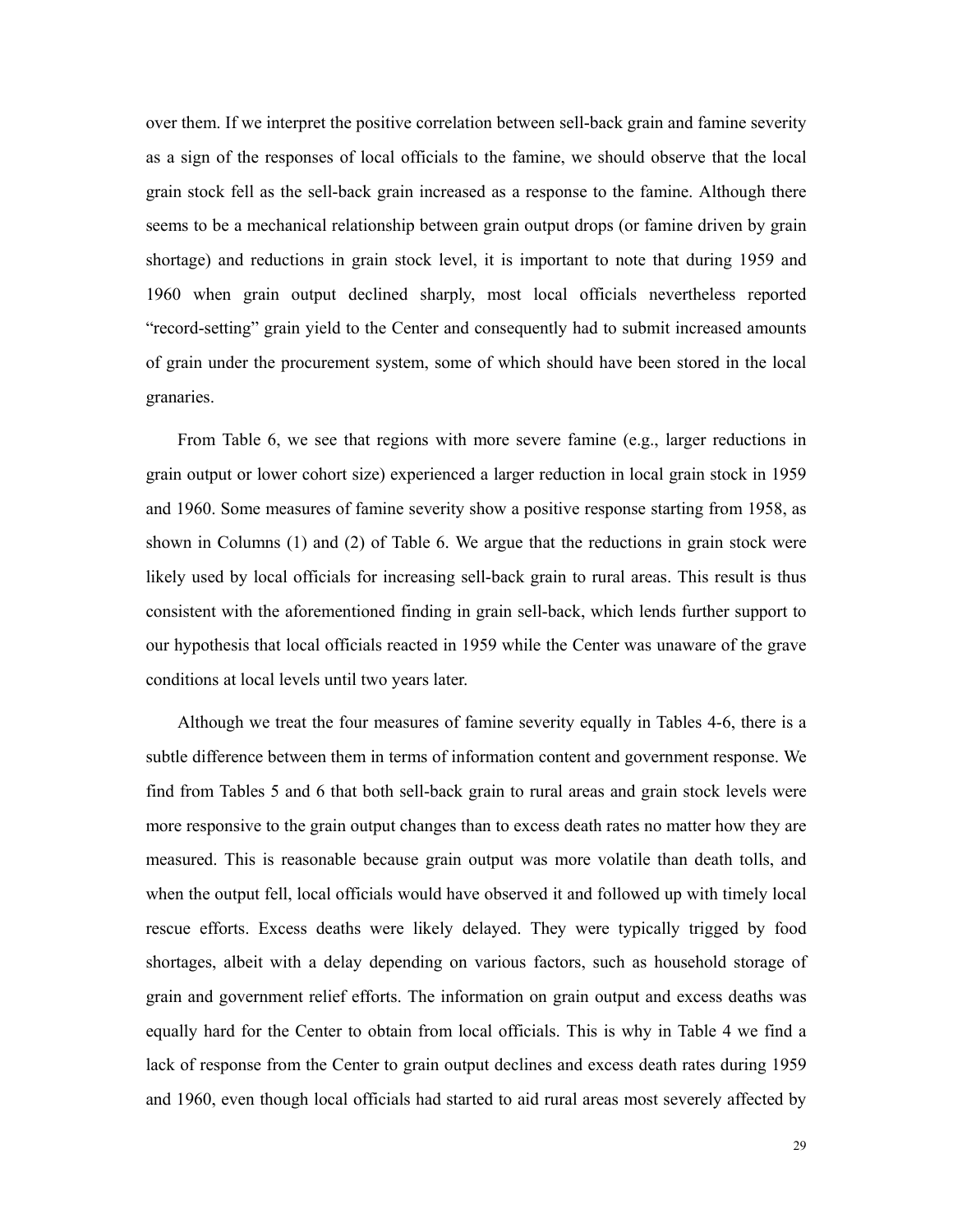the famine.

## **V. Conclusion**

This paper uses China's Great Famine in 1959-1961 as a laboratory to study information distortion in hierarchical organizations. Although the literature has attributed the famine to sharp declines in grain output caused by reduced peasant incentives and excessive grain procurement, we provide evidence to further connect these failures to information distortion inside the government system. In particular, we show that massive inflation of local grain yield by local officials caused the central government to fail to realize the widespread famine in 1959 and 1960. This finding helps to resolve several previously unanswered questions: 1) why was there a delay of two years in the central government's famine relief efforts; 2) why did China substantially increase its grain exports to foreign countries during the two worst years of the famine; and 3) why did China substantially reduce the area sown with grain in 1959 when grain yield declined sharply? Overall, our analysis highlights severe consequences of information distortion induced by subordinates' incentives to cater to their superior's wishful thinking.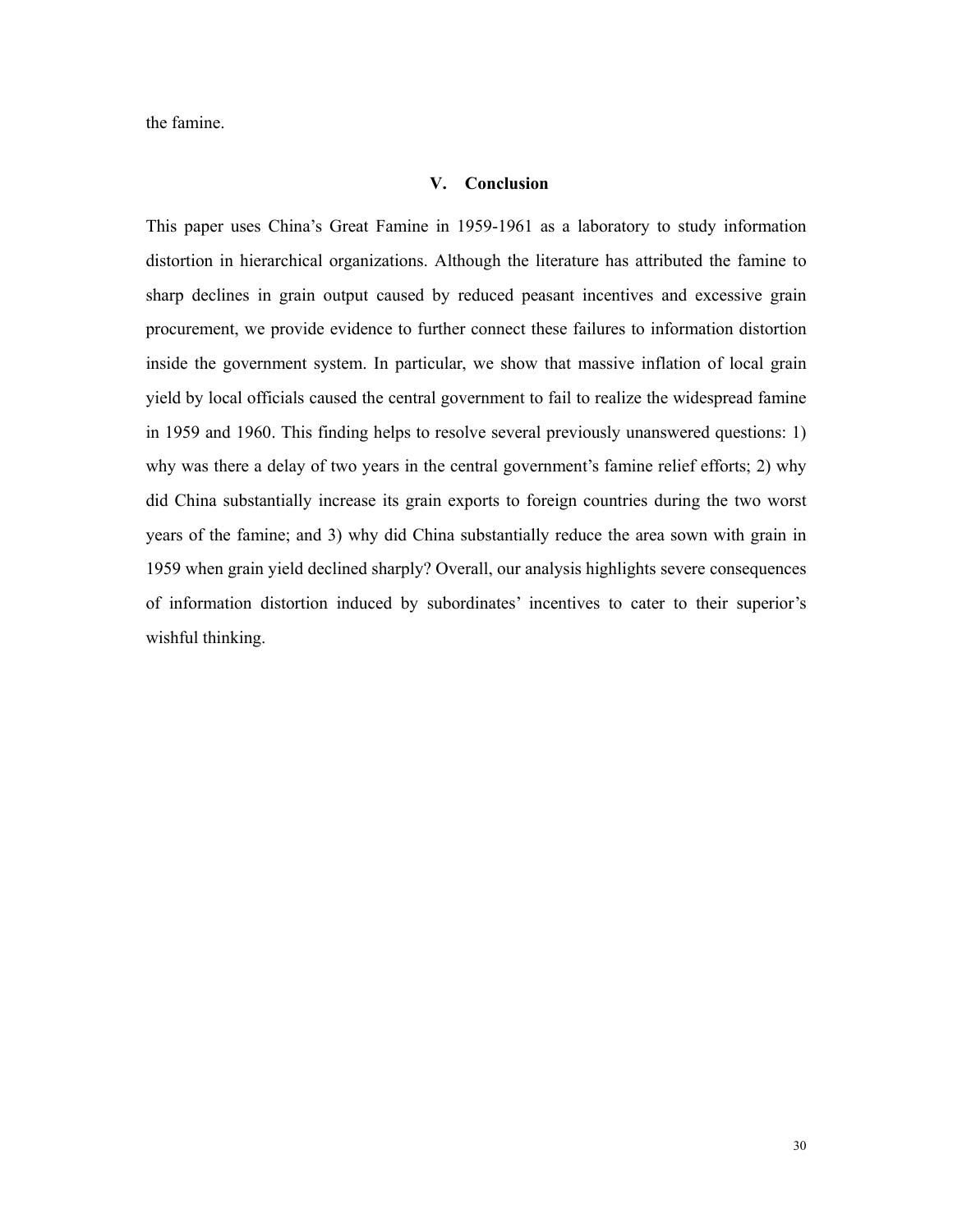# **References**

- Almond, Douglas, Lena Edlund, Hongbin Li, and Junsen Zhang, 2007, "Long-Term Effects Of The 1959-1961 China Famine: Mainland China and Hong Kong," *NBER Working Paper w 13384*.
- Ashton, B., H. Kenneth; Alan, Piazza, and R. Zeitz, 1984, "Famine in China, 1958-61," *Population and Development Review* 10(4): 613-45.
- Bénabou, Roland J. M., 2013, "Groupthink: Collective Delusions in Organizations and Markets," *Review of Economic Studies* 80: 429-462.
- Bo, Yibo, 1997, *Several Important Policy Decisions and Events in Retrospect,* Volume 2, Beijing: People's Press.
- Chang, Gene Hsin and Guanzhong James Wen, 1997, "Communal Dining and the Chinese Famine of 1958-1961," *Economic Development and Cultural Change* 46 (1), 1–34.
- Chen, Yuyu, and Li-An Zhou, 2007, "The Long-Term Health and Economic Consequences of the 1959-1961 Famine in China," *Journal of Health Economics* 26, 659-681.
- Cheng, Ing-haw, Sahil Raina, and Wei Xiong, 2014, "Wall Street and the Housing Bubble," *American Economic Review* 104: 2797-2829.
- Coale, Ansley J., 1981, "Population Trends, Population Policy, and Population Studies in China," *Population and Development Review*, pp. 85–97.
- Conquest, Robert, 1986, *The Harvest of Sorrow: Soviet Collectivization and the Terror-Famine*, New York, Oxford University Press.
- Dikotter, Frank, 2010, *Mao's Great Famine: The History of China's Most Devastating Catastrophe, 1958-1962*, Walker.
- Kung, James and Justin Yifu Lin, 2003, "The Causes of China's Great Leap Famine, 1959-1961," *Economic Development and Cultural Change* 52 (1), 51–73.
- Kung, James and Shuo Chen, 2011, "The Tragedy of the Nomenklatura: Career Incentives and Political Radicalism During China's Great Leap Famine," *American Political Science Review* 105, 27–45.
- Li, Ruojian, 2004, "Power and Human Nature: A Study on Communal Dining Halls During Great Leap Forward," *Open Times (in Chinese)*, No.4, pp.76-90.
- Li, Xianian, 1981, *The Collected Works of Li Xianian*, Beijing: People's Press.
- Li, Wei and Dennis Tao Yang, 2005, "The Great Leap Forward: Anatomy of a Central Planning Disaster," *Journal of Political Economy* 113 (4), 840–877.
- Lin, Justin Yifu, 1990, "Collectivization and China's Agricultural Crisis in 1959-1961," *Journal of Political Economy* 98: 1228-52.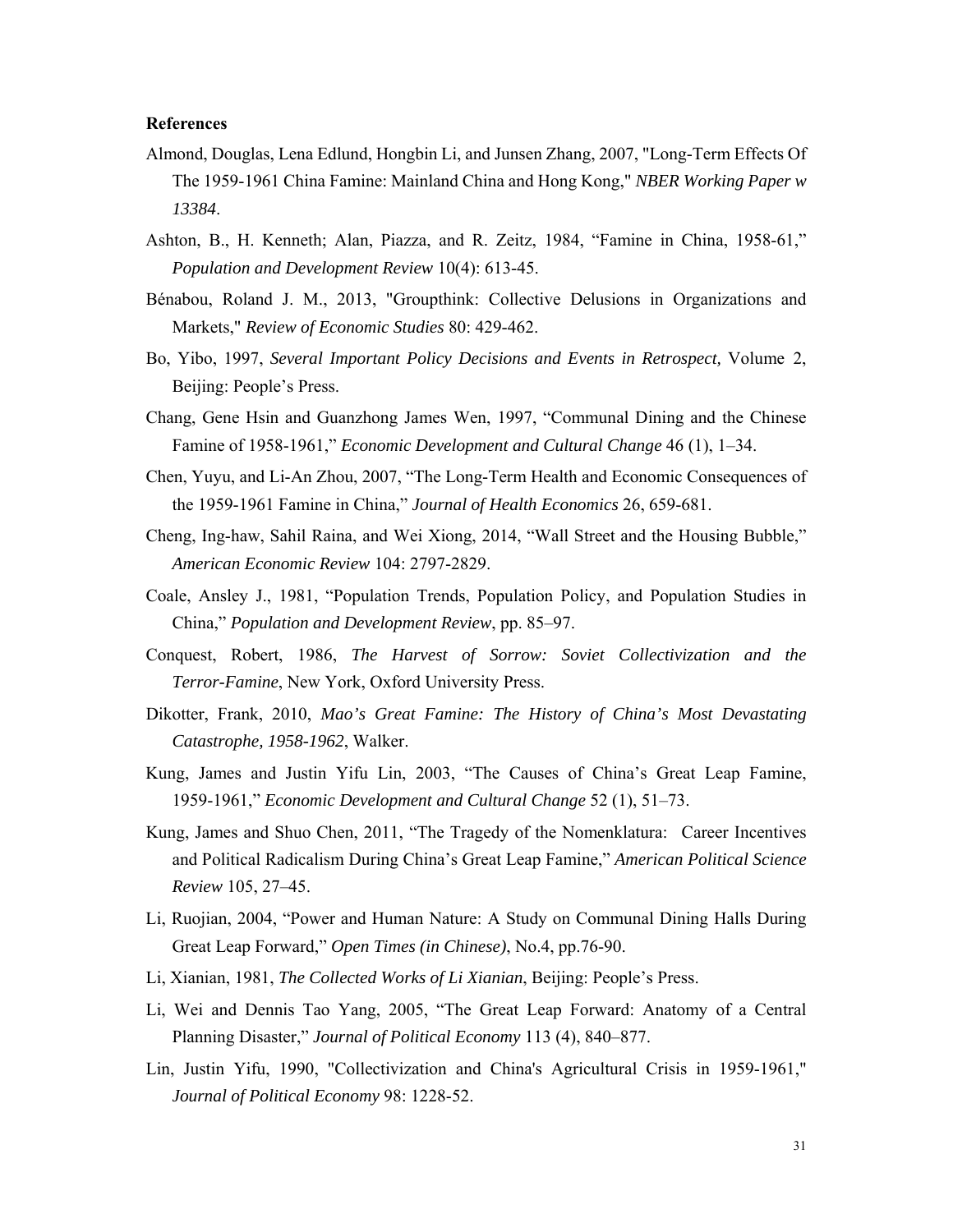- Lin, Justin.Y. and Denis.T. Yang, 2000, "Food Availability, Entitlements and the Chinese Famine of 1959-61," *Economic Journal* 110(460): 136-58.
- MacFarquhar, Roderick, 1999, *The Origins of the Cultural Revolution*, *Volume 3, The Coming of the Cataclysm, 1961-1966*, New York: Columbia University Press.
- Meng, Xin, Nancy Qian, and Pierre Yared, 2015, "The Institutional Causes of Famine in China, 1959-61," forthcoming, *Review of Economic Studies.*
- Meng, Xin, and Nancy Qian, 2009, "The Long Run Impact of Famine on Survivors: Evidence from China's Great Famine 1959-61," *NBER Working Paper w14917*.
- Peng, Xizhe, 1987, "Demographic Consequences of the Great Leap Forward in China's Provinces," *Population and Development Review* 13(4): 639-70.
- Prendergast, Canice, 1993, "A Theory of 'Yes Men,'" *American Economic Review* 83: 757-770.
- Ravallion, Martin, 1997, "Famines and Economics," *Journal of Economic Literature* 35(3): 1205-1242.
- Riskin, Carl, 1987. *China's Political Economy: the Quest for Development since 1949*, Oxford, Oxford University Press.
- Sen, Amartya, 1981, *Poverty and Famines: An Essay on Entitlement and Deprivation*. Oxford, U.K.: Clarendon Press.
- Xinzheng, Shi, 2011, "Famine, Fertility, and Fortune in China," *China Economic Review* 22, 244-259.
- Dennis Tao Yang, 2008. "China's Agricultural Crisis and Famine of 1959–1961: A Survey and Comparison to Soviet Famines," *Comparative Economic Studies* 50(1): 1-29.
- Xue, Muqiao, 1996, *Memoirs of Xue Muqiao*, Tainjin: Tainjin People's Press.
- Yang, Dali, 1998, *Calamity and Reform in China: State, Rural Society and Institutional Change Since the Great Leap Famine*, Stanford University Press.
- Yang, Jisheng, 2008, *Mubei: A True Record on the 1960s Great Famine in China*, Hong Kong: Hong Kong Tiandi Book Company Ltd..
- Yao, Shujie, 1997, "A Note on the Causal Factors of China's Famine in 1959-1961," *Journal of Political Economy* 107 (6): 1365–1369.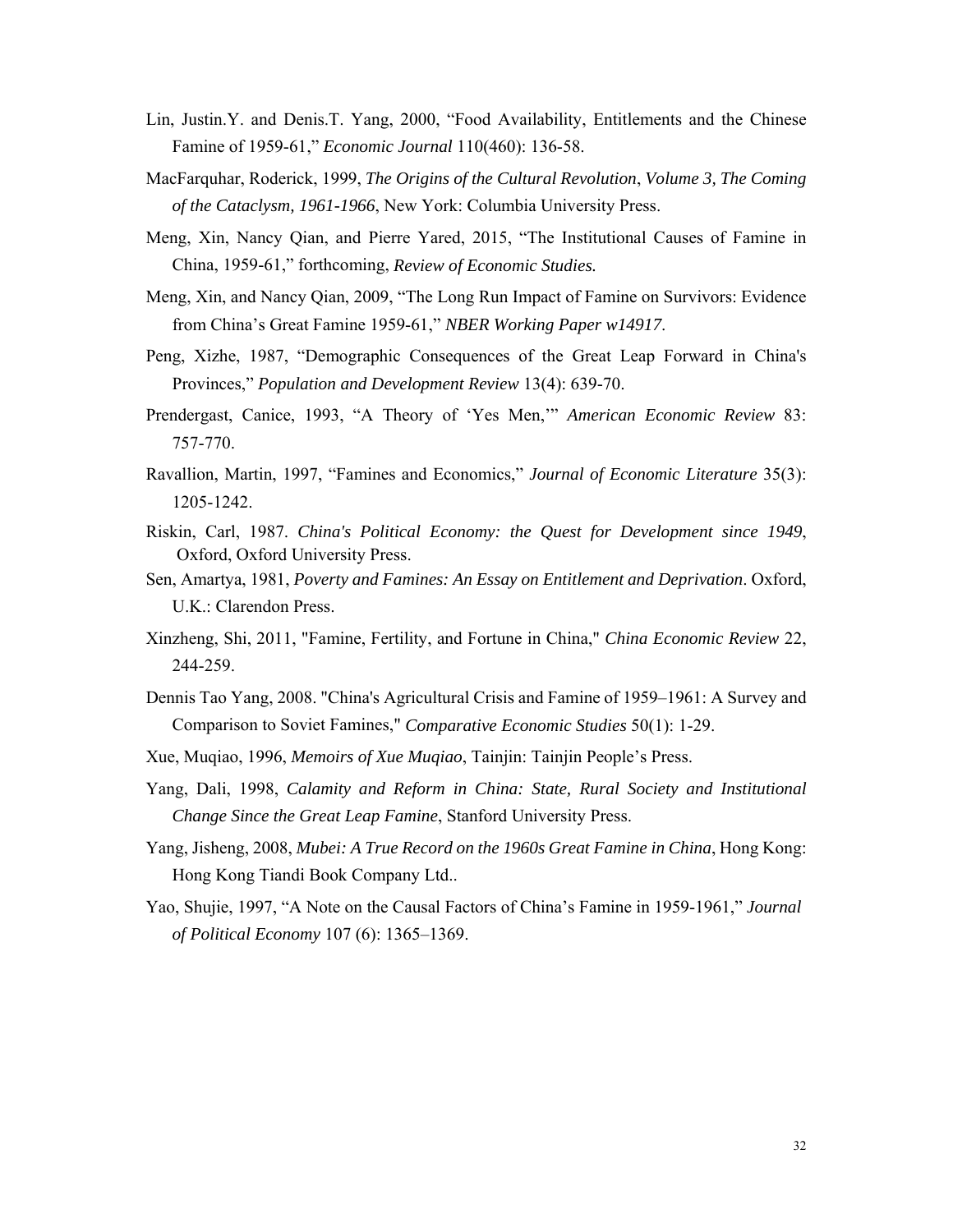| Year | Grain   | Grain   | Net Imports | Ratio to Grain |
|------|---------|---------|-------------|----------------|
|      | Imports | Exports |             | Transfer       |
| 1954 | 3       | 171     | $-168$      | $-20.92%$      |
| 1955 | 18.22   | 223     | $-205$      | $-24.69%$      |
| 1956 | 14.92   | 265     | $-250$      | $-32.29%$      |
| 1957 | 16.68   | 209     | $-192.5$    | $-24.58%$      |
| 1958 | 22.35   | 288.5   | $-266$      | $-31.33%$      |
| 1959 | 0.20    | 415.5   | $-415.5$    | 40.60%         |
| 1960 | 6.63    | 272     | $-265.5$    | 37.67%         |
| 1961 | 581     | 135.5   | 445.5       | 206.68%        |
| 1962 | 492.3   | 103     | 389         | 187.15%        |
| 1963 | 595.2   | 149     | 446         | 122.26%        |
| 1964 | 657     | 182     | 475         | 90.48%         |
| 1965 | 640.5   | 241.5   | 399         | 84.29%         |
| 1966 | 643.8   | 288.5   | 355.5       | 69.26%         |

**Table 1: China's Grain Imports and Exports (10,000 tons) in 1954-1966**

Data Source: *China Statistical Yearbook (1981)*, National Bureau of Statistics.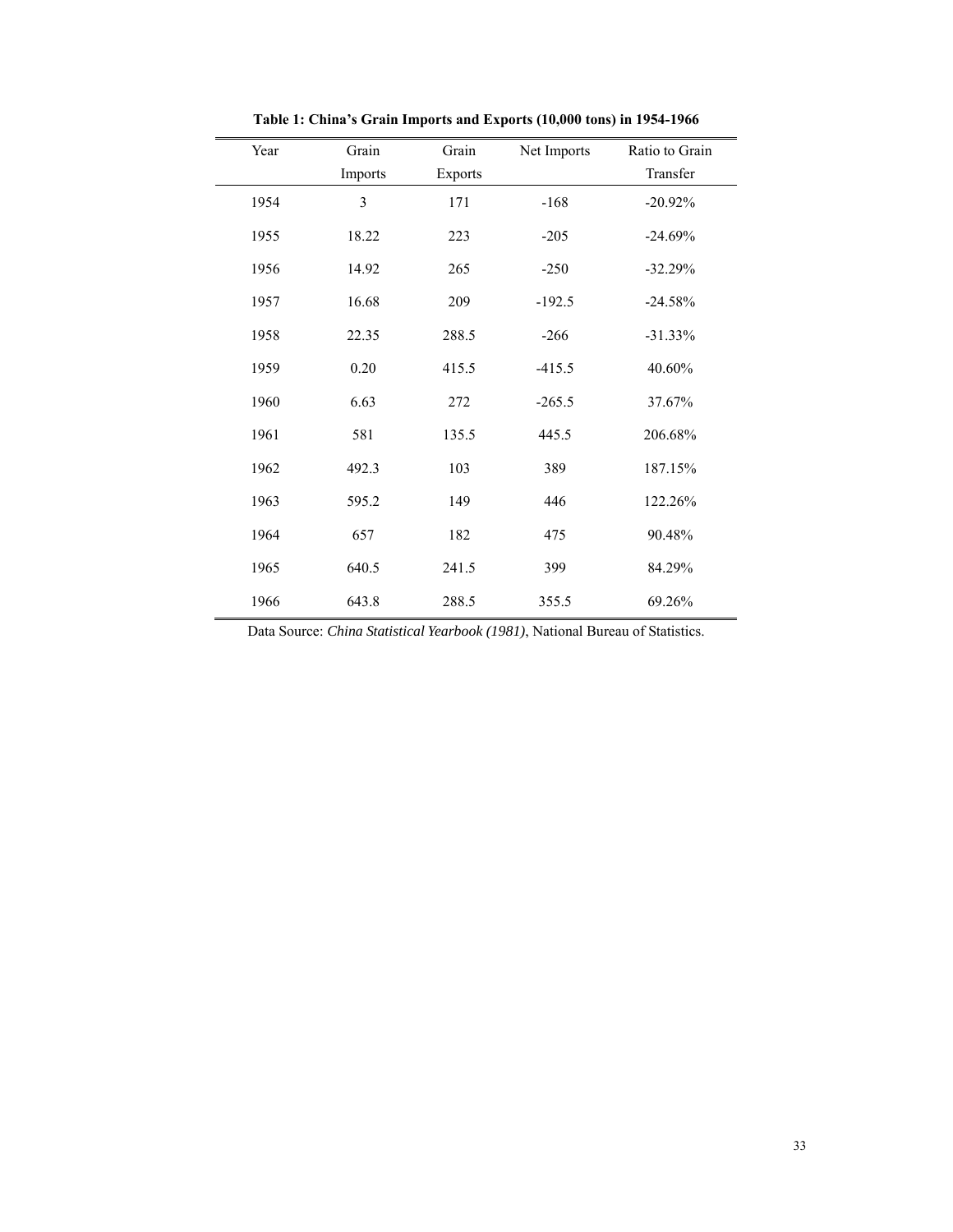| Province       | <b>Inflated Output</b> | Real Output | <b>Inflation Rate</b> |
|----------------|------------------------|-------------|-----------------------|
| Shandong       | 5000                   | 1226        | 307.83                |
| Yunan          | 1700                   | 540         | 214.81                |
| Gansu          | 1000                   | 339         | 194.99                |
| Guangdong      | 3000                   | 1027        | 192.11                |
| Henan          | 3510                   | 1265        | 177.47                |
| Hebei          | 2250                   | 837.6       | 168.62                |
| Anhui          | 2250                   | 885         | 154.24                |
| Hubei          | 2250                   | 987         | 127.96                |
| Zhejiang       | 1600                   | 789         | 102.79                |
| Jiangsu        | 2250                   | 1110        | 102.70                |
| Sichuan        | 4500                   | 2246        | 100.36                |
| Fujian         | 885                    | 445.5       | 98.65                 |
| Guangxi        | 2290                   | 1170        | 95.73                 |
| Ningxia        | 135.06                 | 69.5        | 94.33                 |
| Qinghai        | 110                    | 58.6        | 87.71                 |
| Hunan          | 4500                   | 2455        | 83.30                 |
| Guizhou        | 900                    | 525         | 71.43                 |
| Shanxi         | 750                    | 462         | 62.34                 |
| Jiangxi        | 1000                   | 662.5       | 50.94                 |
| Inner Mongolia | 590                    | 423         | 39.48                 |
| Shhanxi        | 672.66                 | 513.5       | 31.00                 |
| Jilin          | 600                    | 529         | 13.42                 |

**Table 2: Output Inflation by Local Officials in 1958 (10,000 tons)** 

Data Source: Li (2001), *Thirty Years of Yunnan, Ningxia, Jiangxi, Shandong, Jilin, Shhanxi, Guangdong*.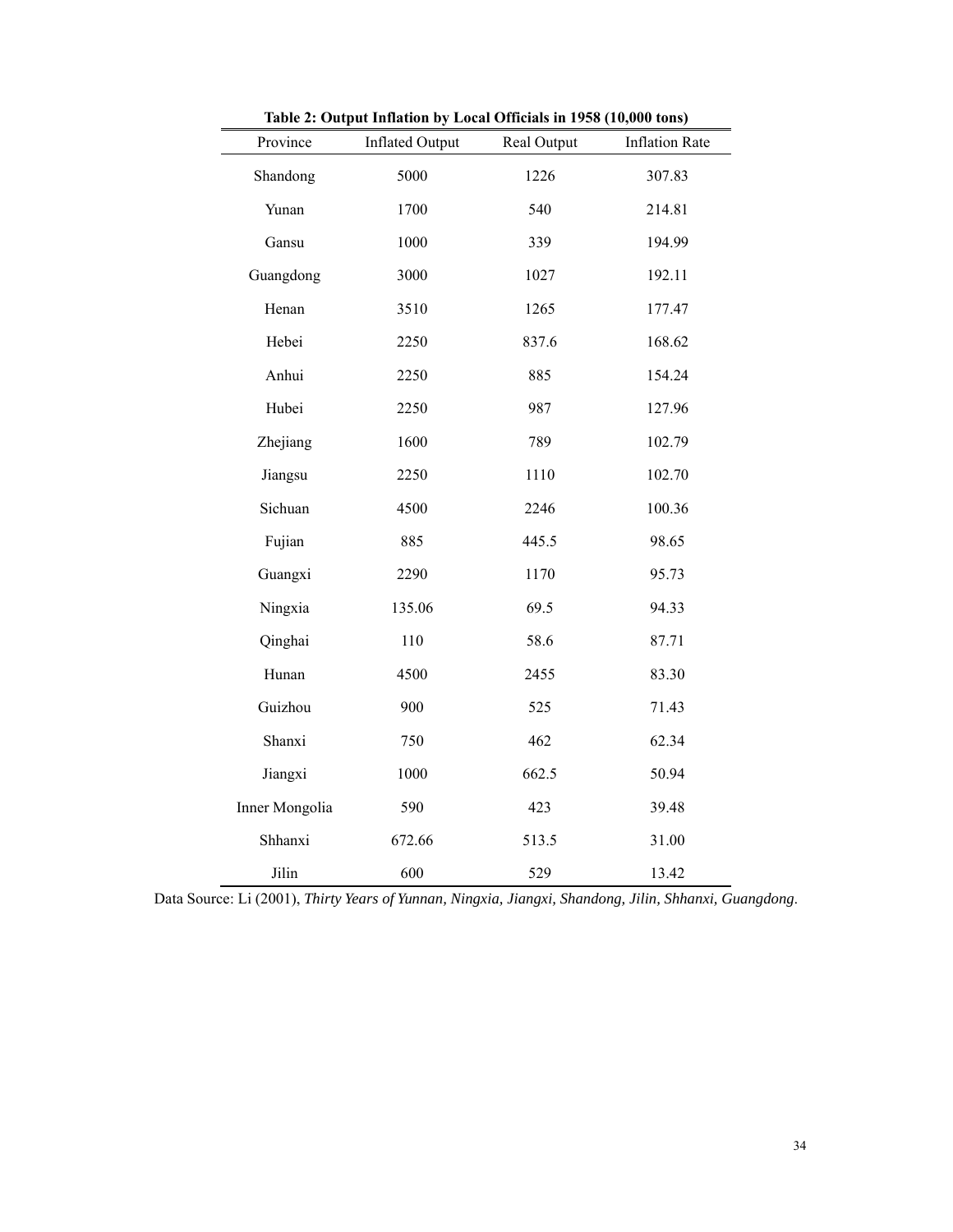|                                       |      | Table 9: Builling y Blatistics |           |            |         |
|---------------------------------------|------|--------------------------------|-----------|------------|---------|
| Variables                             | Obs. | Mean                           | Std. Dev. | Min        | Max     |
| Grain Export (10 000 tons)            | 371  | 2.847                          | 60.943    | $-169.3$   | 291.95  |
| Grain Sales to Rural Areas            | 364  | 48.243                         | 41.149    | 1.2        | 219.45  |
| Grain Stock (March)                   | 364  | 88.717                         | 68.373    | 4.95       | 494.8   |
| Grain Output                          | 364  | 612.665                        | 428.860   | 39         | 2245.5  |
| Excess Grain Export (10 000 tons)     | 364  | $-8.039$                       | 38.429    | $-234.683$ | 113.467 |
| Excess Grain Sales to Rural Areas     | 364  | 3.201                          | 21.917    | $-81.667$  | 151.217 |
| Excess Grain Stock (March)            | 364  | $-21.635$                      | 46.662    | $-348.017$ | 118.15  |
| Excess Grain Output                   | 364  | $-31.603$                      | 141.609   | $-927.333$ | 465.333 |
| Excess Death Rate by NBS $(\%_0)$     | 364  | 1.048                          | 6.187     | $-6.13$    | 56.86   |
| Excess Cohort Size by the Census      | 377  | 295.674                        | 2079.756  | $-8406.33$ | 9670.67 |
| Excess Death Rate by the Survey (%)   | 336  | $-3.332$                       | 8.005     | $-34.708$  | 34.513  |
| Log Population (10,000 people)        | 364  | 7.467                          | 0.874     | 5.066      | 8.905   |
| Urbanization                          | 364  | 0.250                          | 0.214     | 0.063      | 0.945   |
| Log Procurement                       | 364  | 4.610                          | 1.053     | 1.209      | 6.399   |
| Ranking of Central Committee of Party | 364  | 1.038                          | 0.923     | $\theta$   | 3       |
| Log Predicted Output (10,000 tons)    | 347  | 6.700                          | 1.184     | 4.224      | 10.202  |
| Ratio of CCP members in 1956 (%)      | 312  | 1.339                          | 0.630     | 0.71       | 3.14    |

**Table 3: Summary Statistics**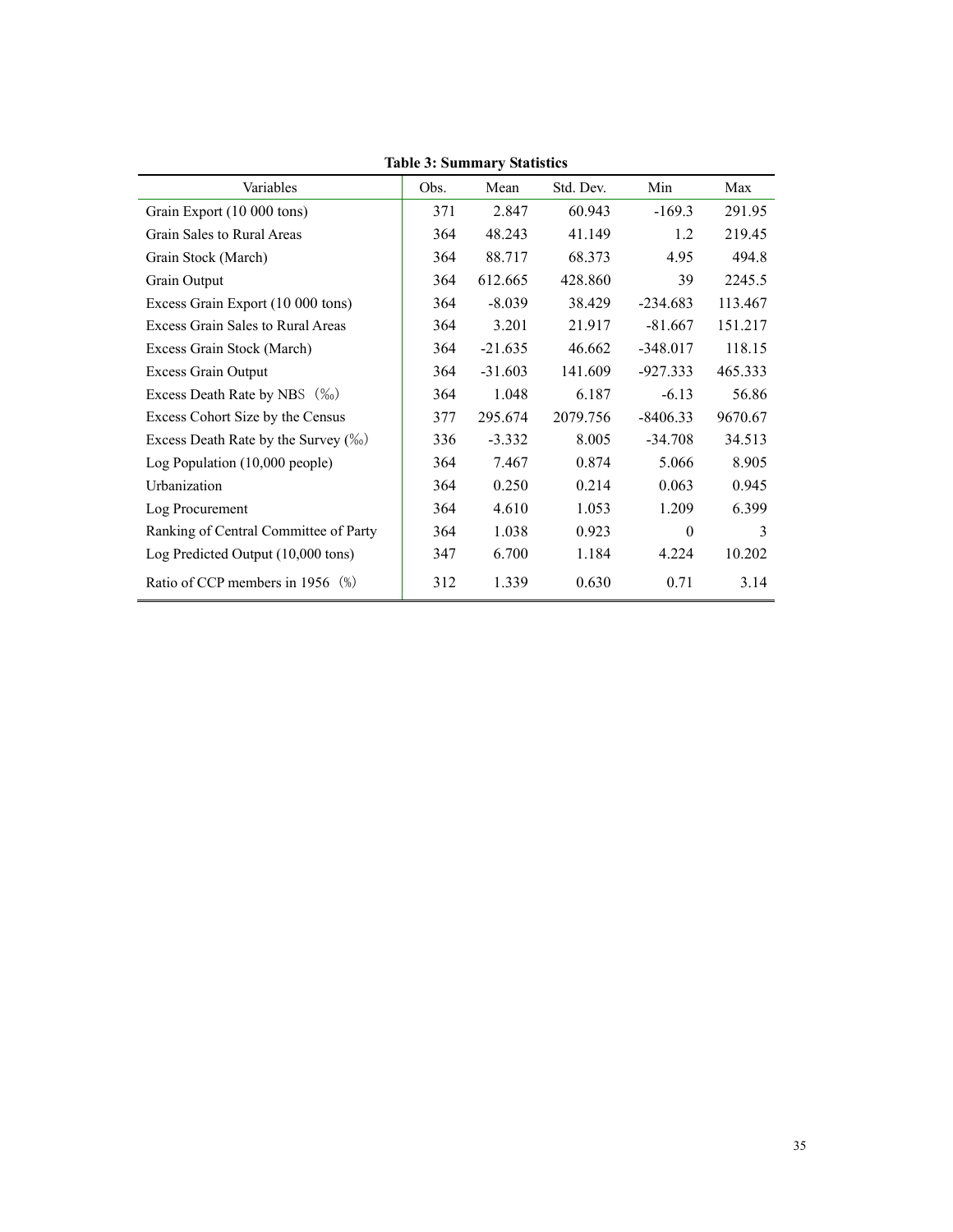| Dependent variable: Excess Grain Transfer (in 10,000 tons) |                           |             |                   |              |                           |               |                   |               |
|------------------------------------------------------------|---------------------------|-------------|-------------------|--------------|---------------------------|---------------|-------------------|---------------|
| Measures for                                               | Excess Grain Output       |             | Excess Death Rate |              | <b>Excess Cohort Size</b> |               | Excess Death Rate |               |
| Famine                                                     | $\times$ (-1)             |             | (NBS)             |              | (Census) $\times$ (-1)    |               | (Survey)          |               |
| Severity                                                   | (1)                       | (2)         | (3)               | (4)          | (5)                       | (6)           | (7)               | (8)           |
| Famine *1954                                               | $-0.272***$               | $-0.242***$ | $-0.454$          | $-1.129$     | 0.009                     | 0.001         |                   |               |
|                                                            | (0.058)                   | (0.070)     | (1.934)           | (1.899)      | (0.011)                   | (0.011)       |                   |               |
| Famine *1955                                               | $-0.022$                  | $-0.007$    | 2.562             | 2.915        | $-0.030**$                | $-0.029**$    | $-0.229$          | 0.650         |
|                                                            | (0.094)                   | (0.099)     | (4.936)           | (4.797)      | (0.014)                   | (0.014)       | (1.580)           | (1.630)       |
| Famine *1956                                               | $-0.289***$               | $-0.311***$ | $-7.034$          | $-6.534$     | $0.051*$                  | $0.058*$      | $-1.632$          | $-2.627$      |
|                                                            | (0.090)                   | (0.096)     | (4.752)           | (4.683)      | (0.029)                   | (0.031)       | (1.541)           | (1.654)       |
| Famine *1957                                               | $-0.152$                  | $-0.093$    | 14.020***         | 22.449***    | $0.042***$                | $0.047***$    | 1.785             | 3.363**       |
|                                                            | (0.099)                   | (0.109)     | (4.803)           | (4.986)      | (0.015)                   | (0.015)       | (1.523)           | (1.595)       |
| Famine *1958                                               | $-0.033$                  | $-0.037$    | 2.356*            | 2.588**      | $0.016***$                | $0.016***$    | 1.326*            | 1.825*        |
|                                                            | (0.075)                   | (0.081)     | (1.308)           | (1.301)      | (0.005)                   | (0.005)       | (0.794)           | (0.954)       |
| Famine *1959                                               | 0.041                     | $0.067*$    | $2.754***$        | $3.208***$   | $0.008***$                | $0.009***$    | $1.357**$         | 2.086***      |
|                                                            | (0.036)                   | (0.040)     | (0.737)           | (0.748)      | (0.003)                   | (0.003)       | (0.589)           | (0.669)       |
| Famine *1960                                               | $-0.041$                  | $-0.033$    | $-0.285$          | $-0.307$     | $-0.001$                  | $-0.002$      | 0.110             | 0.230         |
|                                                            | (0.028)                   | (0.031)     | (0.325)           | (0.355)      | (0.003)                   | (0.003)       | (0.574)           | (0.623)       |
| Famine *1961                                               | $-0.119***$               | $-0.109***$ | $-2.825***$       | $-2.949***$  | $-0.005*$                 | $-0.005*$     | $-1.676*$         | $-1.562$      |
|                                                            | (0.023)                   | (0.026)     | (1.023)           | (0.988)      | (0.003)                   | (0.003)       | (0.999)           | (1.058)       |
| Famine *1962                                               | $-0.182***$               | $-0.173***$ | $-9.449***$       | $-11.787***$ | $-0.005$                  | $-0.013***$   | $-2.756**$        | $-3.152***$   |
|                                                            | (0.032)                   | (0.035)     | (2.356)           | (2.347)      | (0.004)                   | (0.004)       | (1.150)           | (1.213)       |
| Famine *1963                                               | $-0.175***$               | $-0.166***$ | $-1.974$          | $-2.240$     | $0.006**$                 | $0.008***$    | $-1.153$          | $-1.105$      |
|                                                            | (0.034)                   | (0.037)     | (2.748)           | (2.719)      | (0.002)                   | (0.003)       | (1.153)           | (1.348)       |
| Famine *1964                                               | $-0.199***$               | $-0.184***$ | 0.259             | 0.302        | 0.006                     | $0.011**$     | $-1.130$          | $-0.529$      |
|                                                            | (0.041)                   | (0.045)     | (1.891)           | (1.872)      | (0.004)                   | (0.004)       | (0.971)           | (1.126)       |
| Famine *1965                                               | $-0.160***$               | $-0.156***$ | $-1.407$          | $-0.687$     | 0.003                     | $0.008**$     | $-1.860**$        | $-1.704*$     |
|                                                            | (0.046)                   | (0.049)     | (2.750)           | (2.668)      | (0.003)                   | (0.004)       | (0.846)           | (0.967)       |
| Famine *1966                                               | $-0.100***$               | $-0.084**$  | $-2.411$          | $-0.408$     | $0.004*$                  | $0.007**$     | $-0.285$          | $-0.243$      |
|                                                            | (0.036)                   | (0.040)     | (2.660)           | (2.614)      | (0.002)                   | (0.003)       | (0.736)           | (0.841)       |
| Log Population                                             | $-73.324***$ $-121.73***$ |             | $-55.995**$       | $-143.38***$ | $-92.392***$              | $-195.714***$ | $-37.397$         | $-118.653***$ |
|                                                            | (23.652)                  | (32.089)    | (24.362)          | (30.93)      | (27.212)                  | (34.188)      | (28.035)          | (37.943)      |
| Urbanization                                               | 27.486                    | 47.22       | 33.192            | 52.427*      | 13.585                    | 28.087        | 5.708             | $-13.906$     |
|                                                            | (4.412)                   | (31.398)    | (23.979)          | (30.839)     | (24.061)                  | (30.665)      | (28.507)          | (36.573)      |
| Log                                                        | 37.486***                 | 57.034***   | 64.124***         | 105.574***   | 52.802***                 | 87.884***     | 56.979***         | 93.125***     |
| Procurement                                                | (6.920)                   | (10.979)    | (7.200)           | (9.911)      | (7.136)                   | (9.669)       | (7.669)           | (11.214)      |
| Radical Policy                                             | No                        | Yes         | N <sub>o</sub>    | Yes          | No                        | Yes           | No                | Yes           |
| Within R-sq.                                               | 0.499                     | 0.559       | 0.410             | 0.557        | 0.404                     | 0.550         | 0.344             | 0.461         |
| # of Provinces                                             | 28                        | 24          | 28                | 24           | 28                        | 24            | 28                | 24            |
| Observations                                               | 364                       | 312         | 364               | 312          | 364                       | 312           | 336               | 288           |

**Table 4: Excess Grain Transfer and Famine Severity** 

*Notes:* Standard errors in parentheses. \* significant at 10%; \*\* significant at 5%; \*\*\* significant at 1%. The radical policy is the provincial ratio of CCP members in 1956 multiplied by a set of year dummies. All regressions have controlled for province fixed effects and year dummies.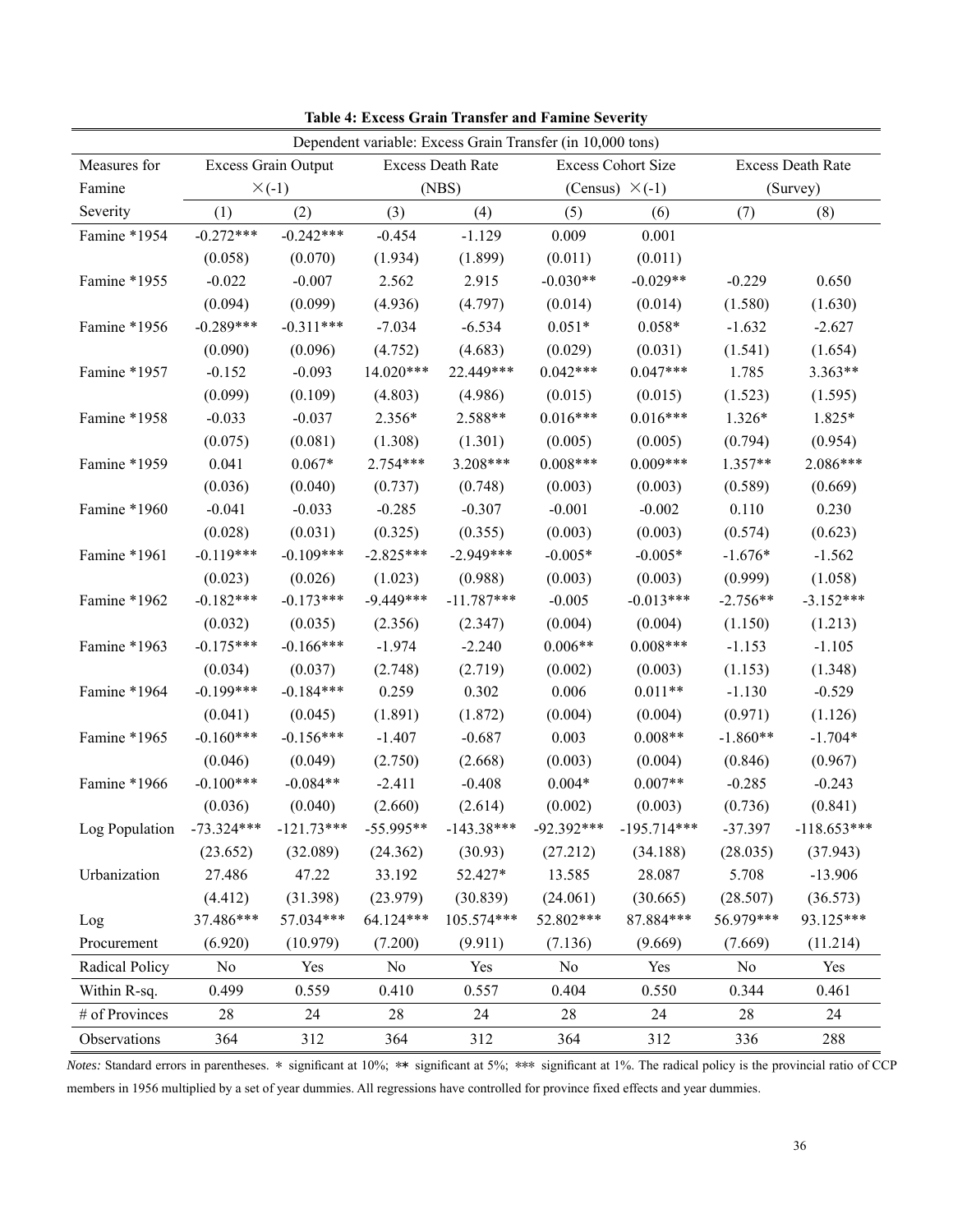| Dependent variable: Excess Grain Sell-back to Rural Areas (in 10,000 tons) |                            |            |                          |            |                           |            |                          |              |
|----------------------------------------------------------------------------|----------------------------|------------|--------------------------|------------|---------------------------|------------|--------------------------|--------------|
| Measures for                                                               | <b>Excess Grain Output</b> |            | <b>Excess Death Rate</b> |            | <b>Excess Cohort Size</b> |            | <b>Excess Death Rate</b> |              |
| Famine Severity                                                            | $\times$ (-1)              |            | (NBS)                    |            | (Census) $\times$ (-1)    |            | (Survey)                 |              |
|                                                                            | (1)                        | (2)        | (3)                      | (4)        | (5)                       | (6)        | (7)                      | (8)          |
| Famine *1954                                                               | $0.226***$                 | $0.226***$ | 2.593**                  | $2.577*$   | $-0.015**$                | $-0.008$   |                          |              |
|                                                                            | (0.038)                    | (0.046)    | (1.289)                  | (1.385)    | (0.007)                   | (0.008)    |                          |              |
| Famine *1955                                                               | $-0.019$                   | $-0.006$   | 4.565                    | 4.540      | $0.022**$                 | $0.022**$  | $-0.225$                 | $-0.287$     |
|                                                                            | (0.060)                    | (0.065)    | (3.290)                  | (3.498)    | (0.009)                   | (0.009)    | (0.988)                  | (1.067)      |
| Famine *1956                                                               | $0.259***$                 | $0.307***$ | 5.027                    | 7.085**    | $-0.052***$               | $-0.049**$ | 0.227                    | 1.494        |
|                                                                            | (0.058)                    | (0.063)    | (3.167)                  | (3.415)    | (0.018)                   | (0.021)    | (0.964)                  | (1.082)      |
| Famine *1957                                                               | 0.037                      | 0.036      | $-5.559*$                | $-7.970**$ | $-0.009$                  | $-0.011$   | $-0.687$                 | $-1.360$     |
|                                                                            | (0.064)                    | (0.071)    | (3.201)                  | (3.636)    | (0.009)                   | (0.010)    | (0.952)                  | (1.044)      |
| Famine *1958                                                               | $0.127***$                 | $0.145***$ | $-1.792**$               | $-1.949**$ | 0.002                     | 0.002      | $-0.264$                 | $-0.651$     |
|                                                                            | (0.048)                    | (0.053)    | (0.872)                  | (0.949)    | (0.003)                   | (0.004)    | (0.497)                  | (0.624)      |
| Famine *1959                                                               | $0.148***$                 | $0.150***$ | $0.870*$                 | 0.546      | $0.010***$                | $0.010***$ | 1.699***                 | 1.903***     |
|                                                                            | (0.023)                    | (0.026)    | (0.491)                  | (0.545)    | (0.002)                   | (0.002)    | (0.368)                  | (0.438)      |
| Famine *1960                                                               | $0.111***$                 | $0.114***$ | $0.706***$               | $0.574**$  | $0.007***$                | $0.007***$ | $0.891**$                | 0.623        |
|                                                                            | (0.018)                    | (0.021)    | (0.217)                  | (0.259)    | (0.002)                   | (0.002)    | (0.359)                  | (0.408)      |
| Famine *1961                                                               | $0.048***$                 | $0.052***$ | 2.448***                 | 2.419***   | 0.002                     | 0.003      | $-0.364$                 | $-0.657$     |
|                                                                            | (0.015)                    | (0.017)    | (0.682)                  | (0.721)    | (0.002)                   | (0.002)    | (0.625)                  | (0.692)      |
| Famine *1962                                                               | 0.001                      | 0.007      | 2.520                    | 2.797      | $0.007***$                | $0.010***$ | $-0.431$                 | $-0.747$     |
|                                                                            | (0.020)                    | (0.023)    | (1.570)                  | (1.711)    | (0.002)                   | (0.003)    | (0.719)                  | (0.794)      |
| Famine *1963                                                               | $0.062***$                 | $0.071***$ | 1.040                    | 0.712      | $-0.002$                  | $-0.003*$  | 0.080                    | $-0.526$     |
|                                                                            | (0.022)                    | (0.024)    | (1.832)                  | (1.983)    | (0.002)                   | (0.002)    | (0.721)                  | (0.882)      |
| Famine *1964                                                               | $0.063**$                  | $0.075**$  | $-0.258$                 | $-0.484$   | $-0.002$                  | $-0.005*$  | 0.016                    | $-0.392$     |
|                                                                            | (0.027)                    | (0.029)    | (1.260)                  | (1.365)    | (0.002)                   | (0.003)    | (0.607)                  | (0.737)      |
| Famine *1965                                                               | 0.039                      | 0.049      | 1.519                    | 1.220      | $-0.000$                  | $-0.001$   | $-0.019$                 | $-0.138$     |
|                                                                            | (0.030)                    | (0.032)    | (1.833)                  | (1.946)    | (0.002)                   | (0.003)    | (0.529)                  | (0.633)      |
| Famine *1966                                                               | $0.055**$                  | $0.060**$  | 1.119                    | 0.631      | $-0.001$                  | $-0.001$   | $-0.340$                 | $-0.441$     |
|                                                                            | (0.023)                    | (0.026)    | (1.773)                  | (1.906)    | (0.002)                   | (0.002)    | (0.460)                  | (0.550)      |
| Log Population                                                             | 9.047                      | 3.397      | 26.867*                  | 51.921**   | 29.473*                   | 62.013***  | $-11.111$                | 31.846       |
|                                                                            | (15.203)                   | (21.006)   | (16.236)                 | (22.555)   | (17.081)                  | (23.444)   | (17.535)                 | (24.828)     |
| Urbanization                                                               | 6.503                      | 4.605      | 4.319                    | $-19.800$  | $-9.723$                  | $-26.474$  | $-35.715**$              | $-72.297***$ |
|                                                                            | (14.180)                   | (20.554)   | (15.981)                 | (22.489)   | (15.103)                  | (21.028)   | (17.831)                 | (23.932)     |
| Log                                                                        | 12.329***                  | 20.903***  | $-1.100$                 | $-7.618$   | 0.886                     | $-2.404$   | 3.161                    | $-0.449$     |
| Procurement                                                                | (4.448)                    | (7.188)    | (4.799)                  | (7.227)    | (4.479)                   | (6.630)    | (4.797)                  | (7.338)      |
| Radical Policy                                                             | No                         | Yes        | N <sub>o</sub>           | Yes        | No                        | Yes        | No                       | Yes          |
| Within R-sq.                                                               | 0.430                      | 0.493      | 0.280                    | 0.368      | 0.356                     | 0.432      | 0.248                    | 0.339        |
| # of Provinces                                                             | 28                         | 24         | 28                       | 24         | 28                        | 24         | 28                       | 24           |
| Observations                                                               | 364                        | 312        | 364                      | 312        | 364                       | 312        | 336                      | 288          |

**Table 5: Excess Grain Sell-Back to Rural Areas and Famine Severity** 

*Notes:* Standard errors in parentheses. \* significant at 10%; \*\* significant at 5%; \*\*\* significant at 1%. The radical policy is the provincial ratio of CCP members in 1956 multiplied by a set of year dummies. All regressions have controlled for province fixed effects and year dummies.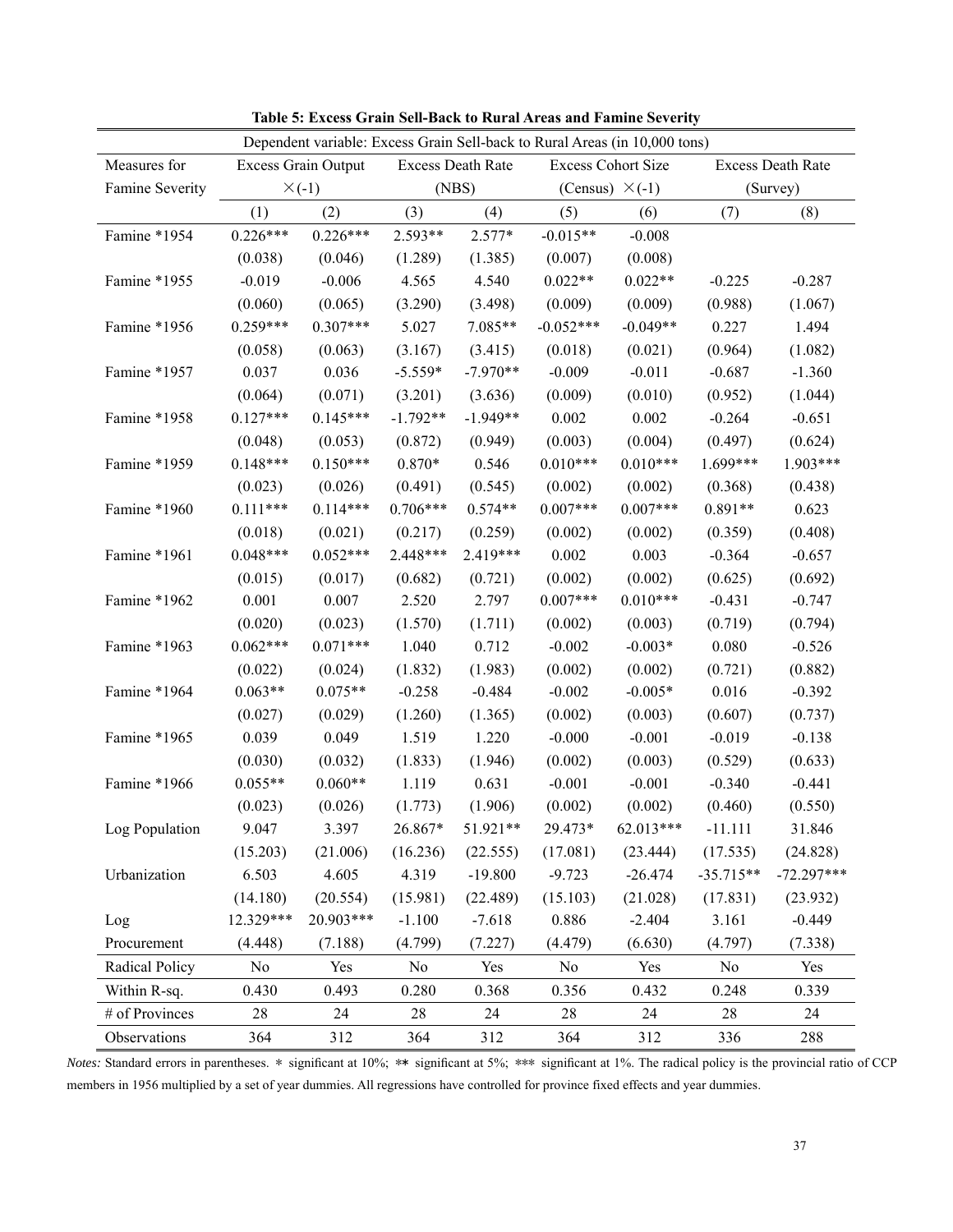| Dependent variable: Excess Grain Stock (March) (in 10,000 tons) |                            |             |                   |              |                           |             |                   |             |
|-----------------------------------------------------------------|----------------------------|-------------|-------------------|--------------|---------------------------|-------------|-------------------|-------------|
| Measures for                                                    | <b>Excess Grain Output</b> |             | Excess Death Rate |              | <b>Excess Cohort Size</b> |             | Excess Death Rate |             |
| Famine                                                          | $\times$ (-1)              |             | (NBS)             |              | (Census) $\times$ (-1)    |             | (Survey)          |             |
| Severity                                                        | (1)                        | (2)         | (3)               | (4)          | (5)                       | (6)         | (7)               | (8)         |
| Famine *1954                                                    | $-0.102*$                  | $-0.083$    | $-2.570$          | $-1.591$     | $-0.007$                  | $-0.013$    |                   |             |
|                                                                 | (0.056)                    | (0.066)     | (2.063)           | (2.191)      | (0.011)                   | (0.012)     |                   |             |
| Famine *1955                                                    | 0.131                      | $0.165*$    | $-15.260***$      | $-15.727***$ | $-0.070***$               | $-0.066***$ | 2.345             | 2.204       |
|                                                                 | (0.089)                    | (0.094)     | (5.263)           | (5.535)      | (0.014)                   | (0.014)     | (1.616)           | (1.747)     |
| Famine *1956                                                    | $-0.122$                   | $-0.170*$   | 6.543             | 6.515        | $0.048*$                  | $0.060*$    | $-4.362***$       | $-4.762***$ |
|                                                                 | (0.086)                    | (0.092)     | (5.067)           | (5.403)      | (0.028)                   | (0.033)     | (1.576)           | (1.773)     |
| Famine *1957                                                    | $-0.190**$                 | $-0.170$    | 2.147             | 7.217        | $0.049***$                | $0.048***$  | 1.746             | 2.481       |
|                                                                 | (0.095)                    | (0.104)     | (5.121)           | (5.753)      | (0.014)                   | (0.015)     | (1.558)           | (1.709)     |
| Famine *1958                                                    | $-0.315***$                | $-0.331***$ | $3.052**$         | $3.020**$    | $0.011**$                 | 0.009       | 0.667             | 1.083       |
|                                                                 | (0.072)                    | (0.077)     | (1.395)           | (1.501)      | (0.005)                   | (0.006)     | (0.812)           | (1.022)     |
| Famine *1959                                                    | $-0.135***$                | $-0.168***$ | $-0.323$          | $-0.609$     | $-0.004$                  | $-0.006*$   | $-1.124*$         | $-0.659$    |
|                                                                 | (0.034)                    | (0.039)     | (0.786)           | (0.863)      | (0.003)                   | (0.003)     | (0.603)           | (0.717)     |
| Famine *1960                                                    | $-0.207***$                | $-0.214***$ | $-0.853**$        | $-0.890**$   | $-0.012***$               | $-0.012***$ | $-1.653***$       | $-1.557**$  |
|                                                                 | (0.027)                    | (0.030)     | (0.347)           | (0.409)      | (0.003)                   | (0.003)     | (0.587)           | (0.668)     |
| Famine *1961                                                    | $-0.215***$                | $-0.224***$ | $-5.398***$       | $-5.415***$  | $-0.017***$               | $-0.018***$ | $-2.907***$       | $-2.829**$  |
|                                                                 | (0.022)                    | (0.025)     | (1.091)           | (1.140)      | (0.003)                   | (0.003)     | (1.022)           | (1.134)     |
| Famine *1962                                                    | $-0.237***$                | $-0.240***$ | $-8.699***$       | $-9.968***$  | $-0.003$                  | $-0.007*$   | $-3.502***$       | $-3.839***$ |
|                                                                 | (0.030)                    | (0.033)     | (2.512)           | (2.708)      | (0.004)                   | (0.004)     | (1.177)           | (1.300)     |
| Famine *1963                                                    | $-0.186***$                | $-0.184***$ | $-4.091$          | $-3.917$     | $0.008***$                | $0.010***$  | $-1.123$          | $-1.123$    |
|                                                                 | (0.032)                    | (0.035)     | (2.931)           | (3.137)      | (0.002)                   | (0.003)     | (1.179)           | (1.445)     |
| Famine *1964                                                    | $-0.205***$                | $-0.194***$ | $-0.233$          | $-0.652$     | $0.008**$                 | $0.012***$  | $-1.144$          | $-0.911$    |
|                                                                 | (0.040)                    | (0.043)     | (2.016)           | (2.160)      | (0.004)                   | (0.005)     | (0.993)           | (1.207)     |
| Famine *1965                                                    | $-0.141***$                | $-0.133***$ | $-2.854$          | $-2.375$     | 0.004                     | $0.007*$    | $-0.471$          | $-0.145$    |
|                                                                 | (0.044)                    | (0.047)     | (2.933)           | (3.079)      | (0.003)                   | (0.004)     | (0.865)           | (1.037)     |
| Famine *1966                                                    | $-0.150***$                | $-0.154***$ | $-3.269$          | $-1.356$     | 0.003                     | $0.006*$    | 0.333             | 0.841       |
|                                                                 | (0.034)                    | (0.038)     | (2.837)           | (3.017)      | (0.002)                   | (0.003)     | (0.753)           | (0.901)     |
| Log Population                                                  | 56.182**                   | 124.663***  | 94.875***         | 117.289***   | 38.805                    | 52.397      | 139.303***        | 147.398***  |
|                                                                 | (22.570)                   | (30.673)    | (25.977)          | (35.687)     | (26.855)                  | (35.866)    | (28.680)          | (40.668)    |
| Urbanization                                                    | 32.086                     | $-47.553$   | 32.006            | $-35.519$    | 29.595                    | $-31.909$   | 55.636*           | $-3.383$    |
|                                                                 | (21.052)                   | (30.014)    | (25.569)          | (35.582)     | (23.746)                  | (32.170)    | (29.164)          | (39.200)    |
| Log                                                             | $12.171*$                  | 14.718      | 35.935***         | 64.781***    | 27.334***                 | 46.929***   | 33.342***         | 56.126***   |
| Procurement                                                     | (6.604)                    | (10.496)    | (7.678)           | (11.435)     | (7.042)                   | (10.144)    | (7.845)           | (12.020)    |
| Radical Policy                                                  | No                         | Yes         | No                | Yes          | No                        | Yes         | No                | Yes         |
| Within R-sq.                                                    | 0.654                      | 0.694       | 0.491             | 0.551        | 0.560                     | 0.623       | 0.496             | 0.546       |
| # of Provinces                                                  | 28                         | 24          | 28                | 24           | 28                        | 24          | 28                | 24          |
| Observations                                                    | 364                        | 312         | 364               | 321          | 364                       | 312         | 336               | 288         |

**Table 6: Excess Grain Stock (March) and Famine Severity** 

*Notes:* Standard errors in parentheses. \* significant at 10%; \*\* significant at 5%; \*\*\* significant at 1%. The radical policy is the provincial ratio of CCP members in 1956 multiplied by a set of year dummies. All regressions have controlled for province fixed effects and year dummies.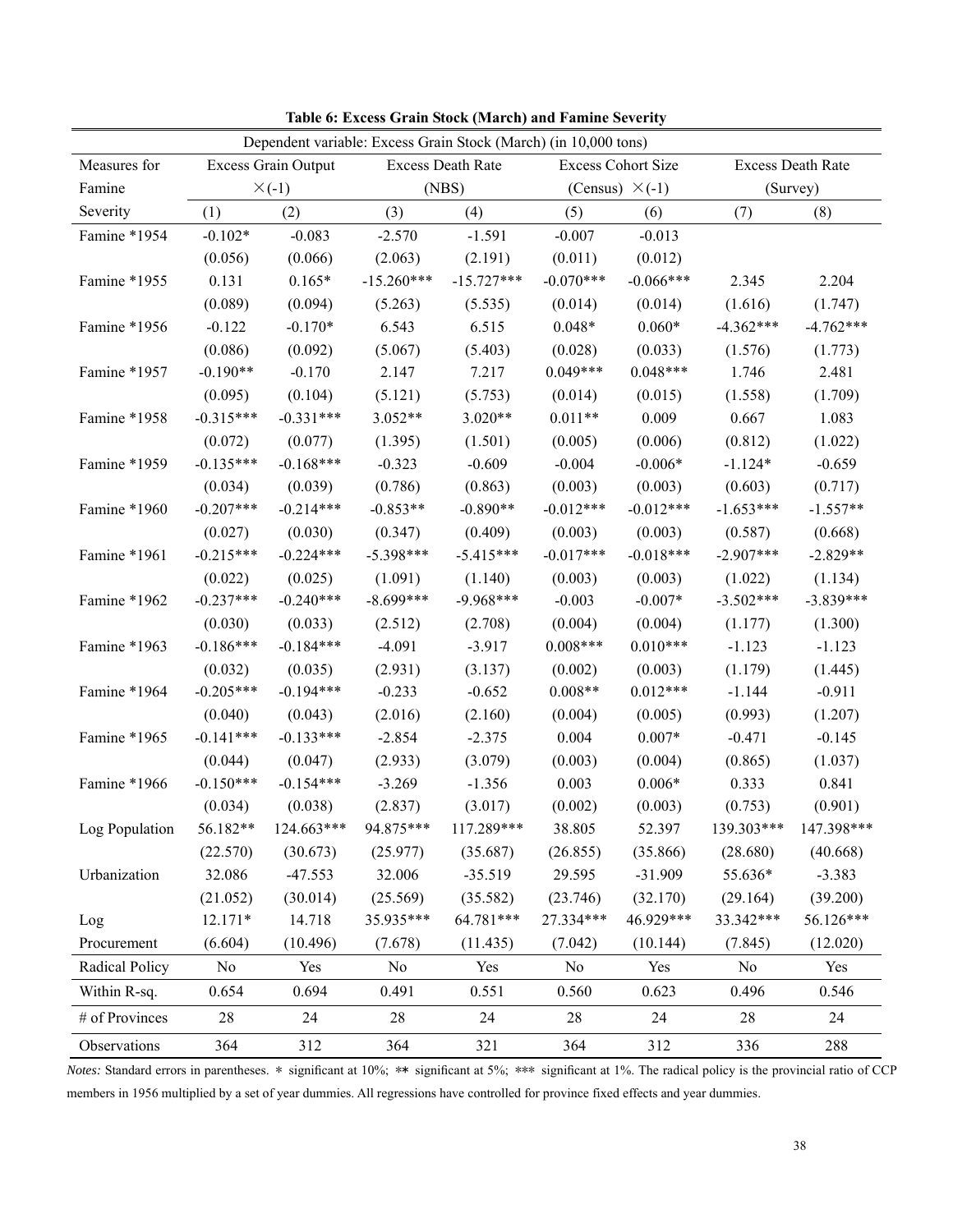## **Figure 1: The Urbanization Ratio during 1954-1966**



Data Source: *A Compilation of Historical Statistical Data of Provinces, Autonomous Regions, and Municipalities, 1949-1989*, NBS (1990)

# **Figure 2: Areas Sown with Grain in 1954-1966**

Data Source: *Agricultural Economic Data (1984)*, China Ministry of Agriculture

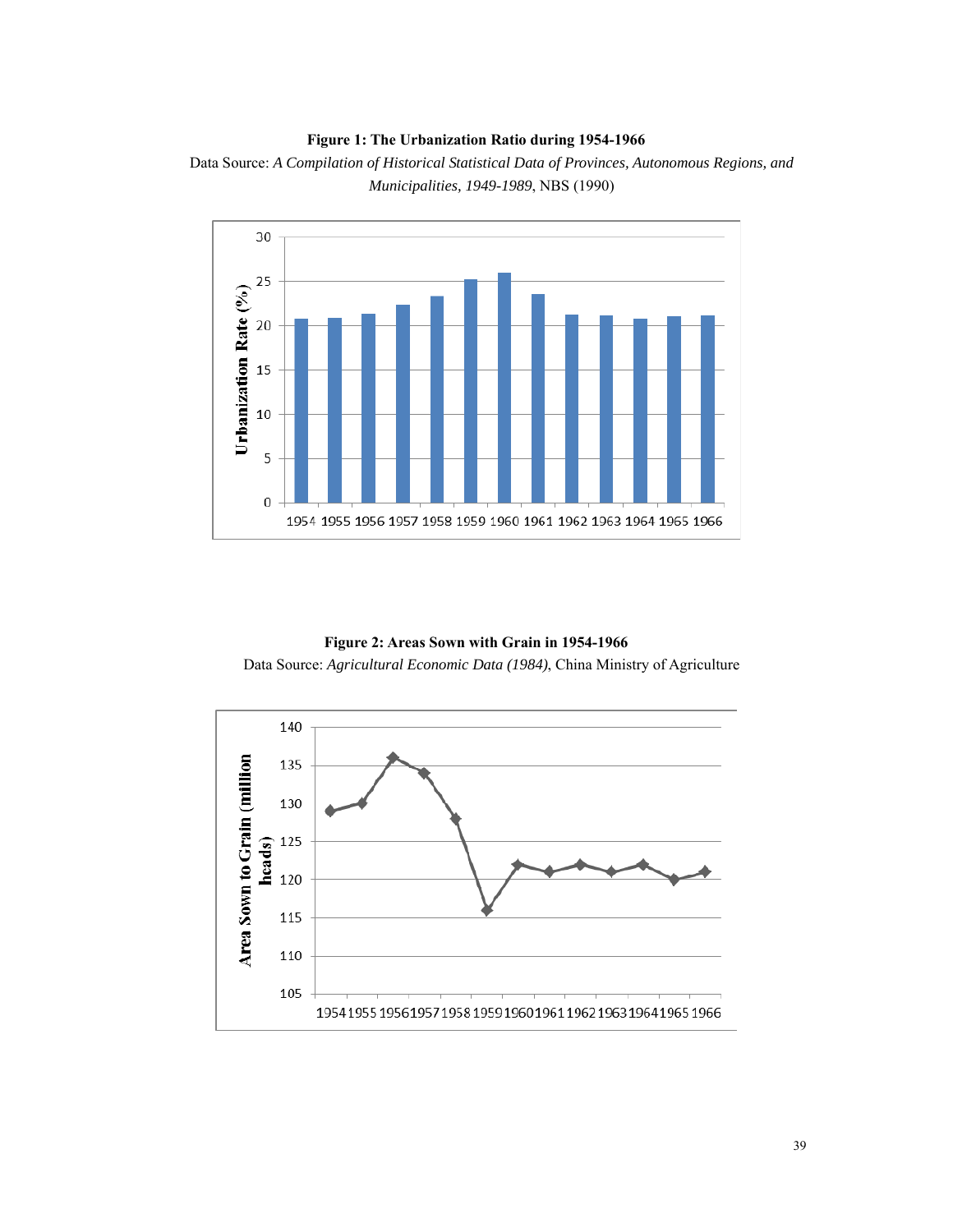# **Figure 3: Total Excess Death Tolls during the Famine**

Data source: *China Statistical Yearbook, 1982,* National Bureau of Statistics



**Figure 4: Grain Output and Procurement (million tons) in 1954-1966** 

Data Source: *Agricultural Economic Data (1984)*, China Ministry of Agriculture

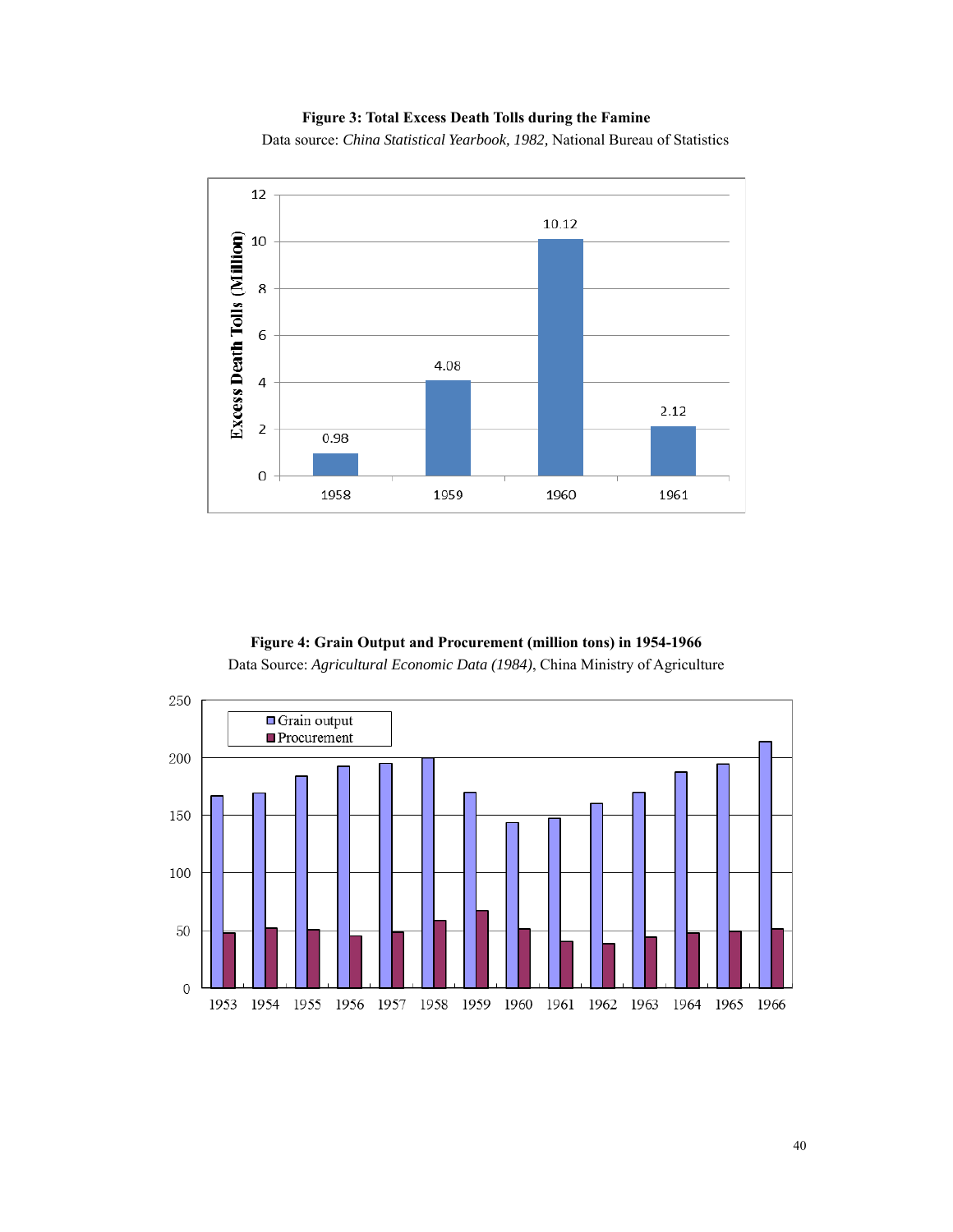

**Figure 5: Excess Death Rates across China during the Famine (unit:** ‰**)**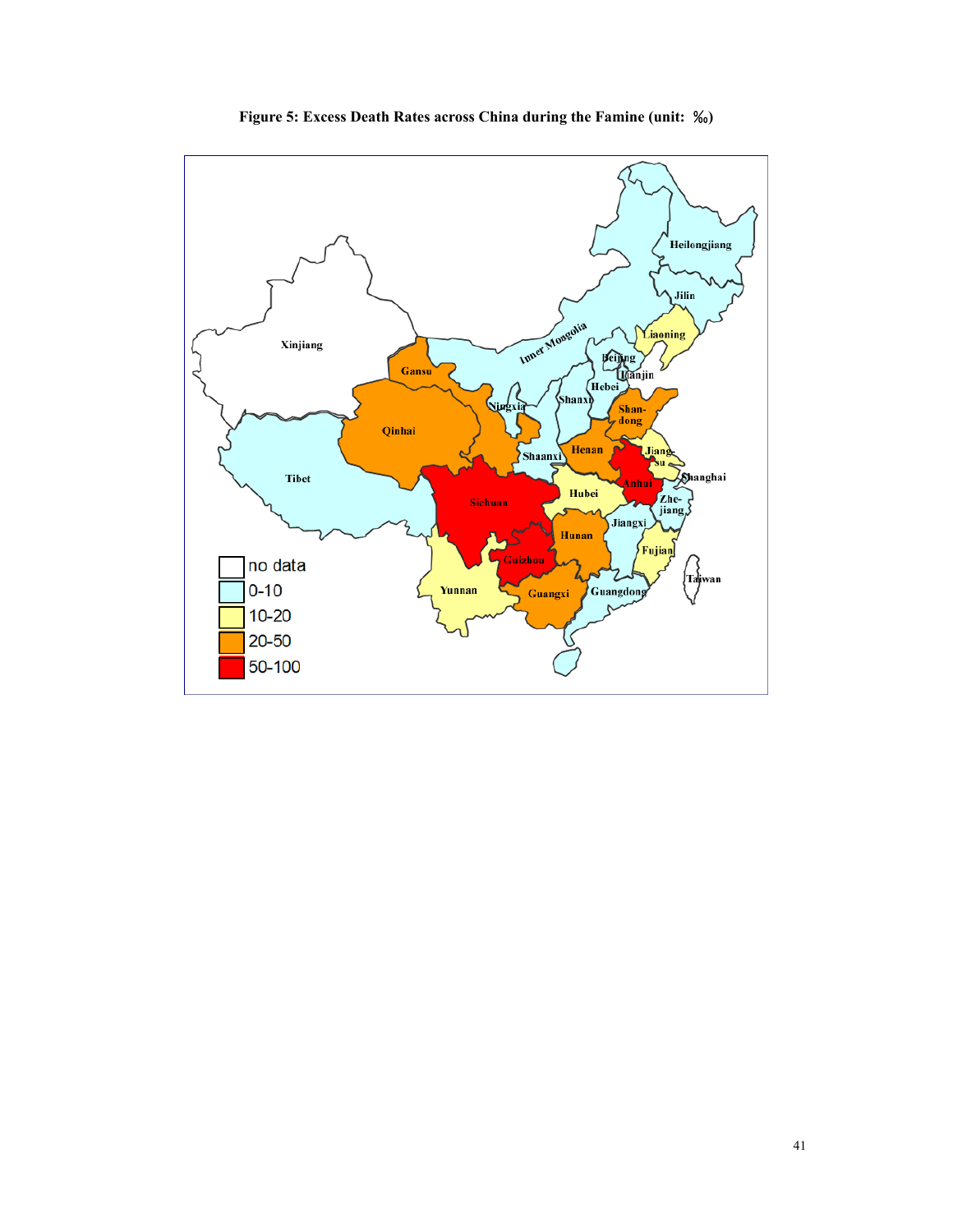

**Figure 6: Excess Death Rates and Grain Output Changes during the Famine**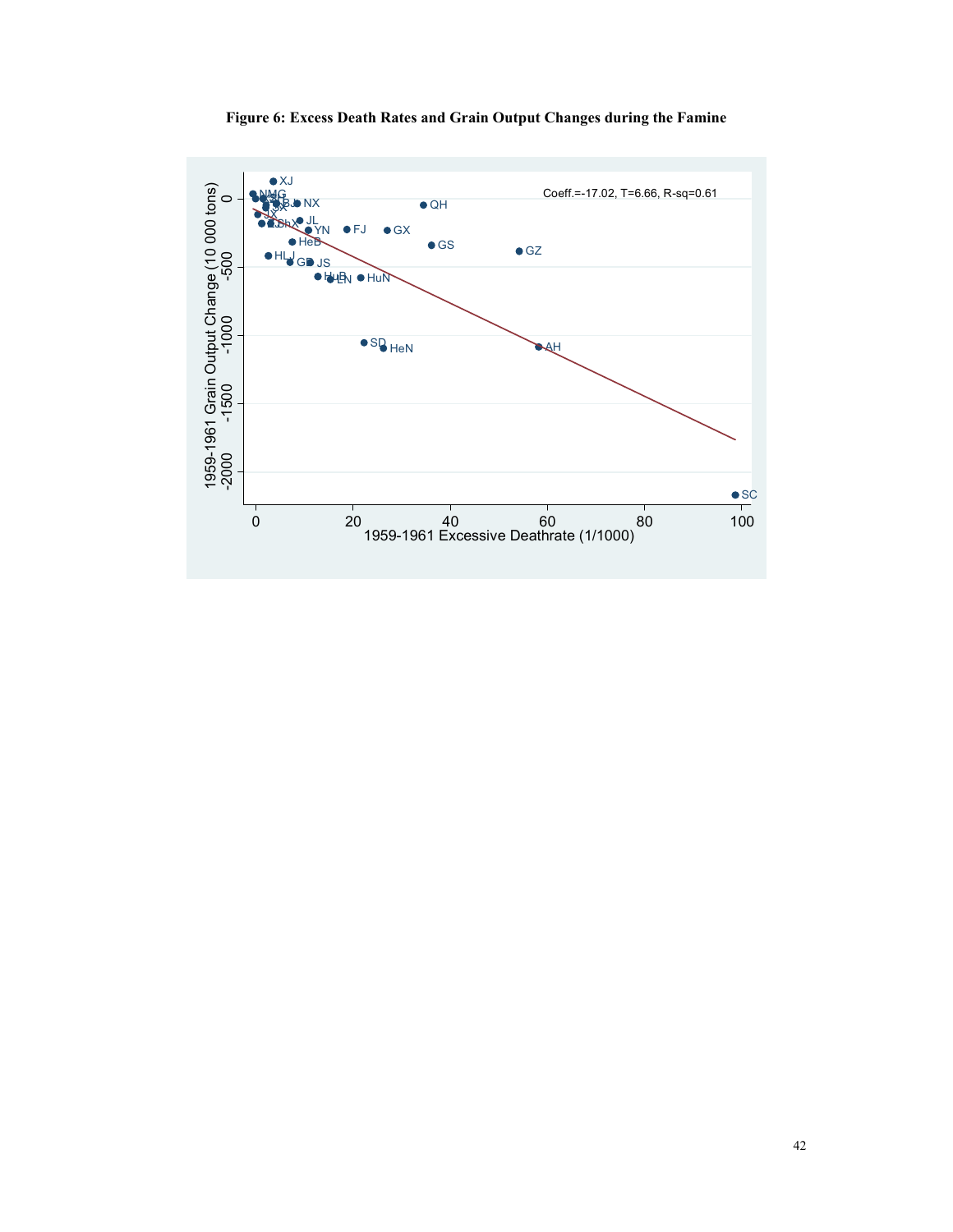







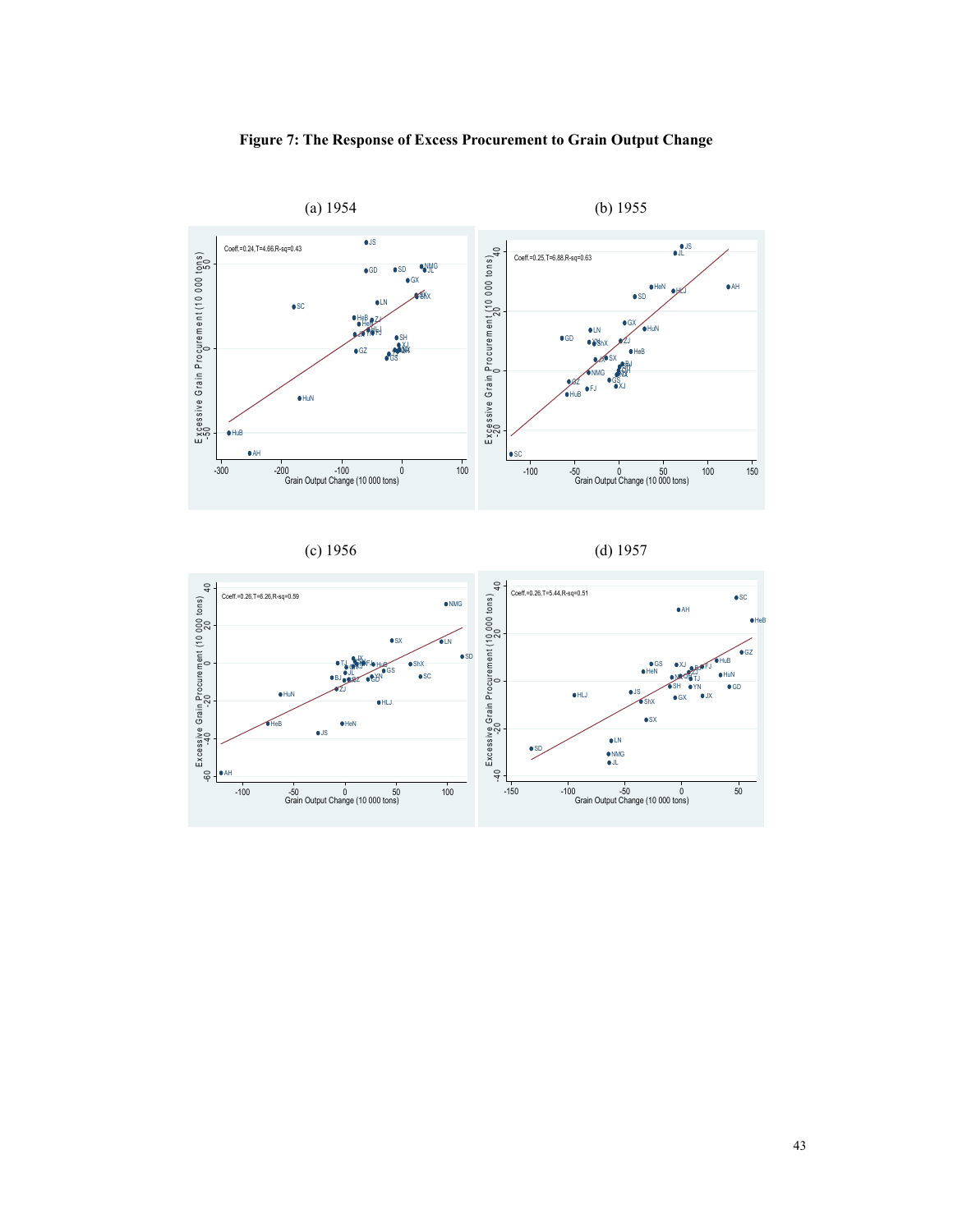









(i) 1962

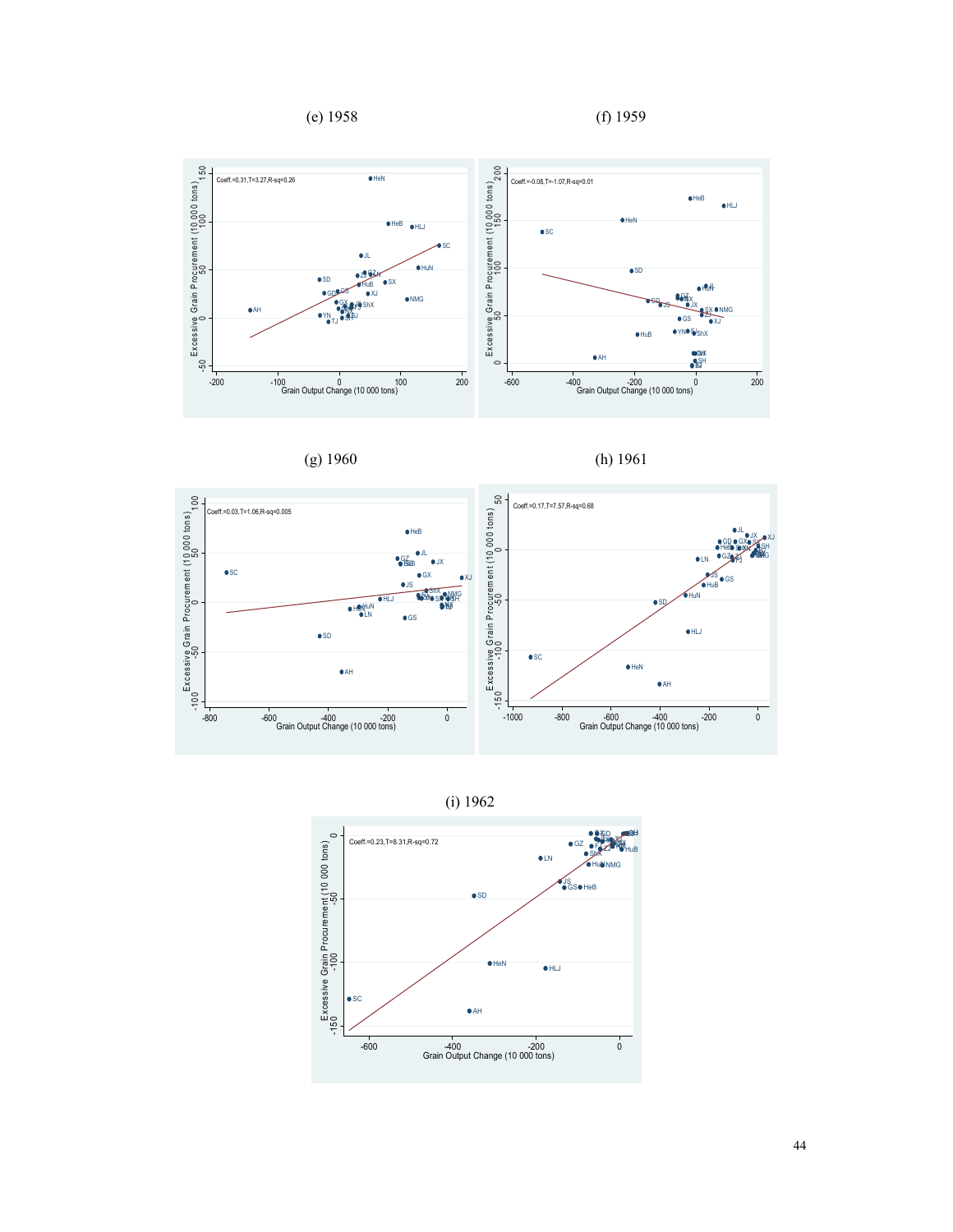**Figure 8: Grain Procurement, Sales and Consumption**